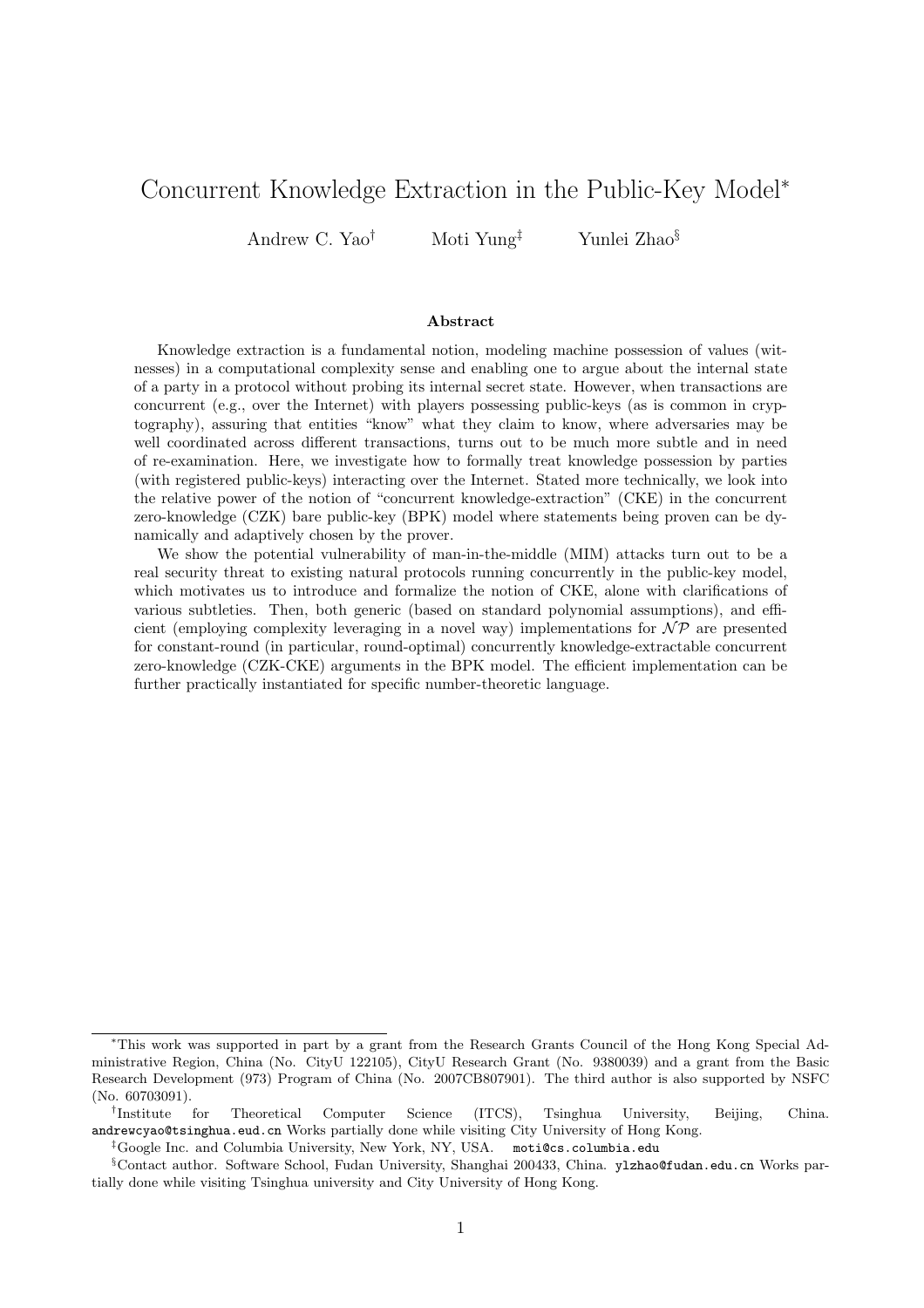# Contents

| $\mathbf{1}$   | 1.1<br>1.2<br>1.3 | Introduction                                                                                                                                                                                                                                                         | 3<br>$\overline{4}$<br>$\overline{4}$<br>$\overline{5}$ |
|----------------|-------------------|----------------------------------------------------------------------------------------------------------------------------------------------------------------------------------------------------------------------------------------------------------------------|---------------------------------------------------------|
| $\overline{2}$ | 2.1               | Preliminaries                                                                                                                                                                                                                                                        | $\bf{5}$<br>10                                          |
| 3              | 3.1<br>3.2<br>3.3 | The BPK Model with Adaptive Language Selection<br>The malicious concurrent prover and concurrent soundness in the BPK model<br>The malicious concurrent verifier and concurrent ZK in the BPK model $\ldots \ldots$                                                  | 11<br>12<br>12<br>13                                    |
| $\overline{4}$ | 4.1<br>4.2        | Motivation for Concurrent Knowledge-Extraction in the Public-Key Model<br>The concurrent interleaving and malleating attack $\ldots \ldots \ldots \ldots \ldots \ldots \ldots$                                                                                       | 14<br>14<br>15                                          |
|                |                   |                                                                                                                                                                                                                                                                      |                                                         |
| $5^{\circ}$    | 5.1               | Formulating Concurrent Knowledge-Extraction in the Public-Key Model<br>Discussion and justification of the CKE formulation $\ldots \ldots \ldots \ldots \ldots \ldots$                                                                                               | 16<br>18                                                |
| 6              | 6.1<br>6.2        | Generic CZK-CKE in the BPK Model                                                                                                                                                                                                                                     | 21                                                      |
| 7              | 7.1<br>7.2<br>7.3 | Efficient CZK-CKE in the BPK Model<br>On the subtleties without the complexity leveraging $\dots \dots \dots \dots \dots \dots \dots \dots$<br>On the use of complexity leveraging against man-in-the-middle $\dots \dots \dots$<br>7.2.1<br>7.2.2<br>7.3.1<br>7.3.2 | 24<br>26<br>29                                          |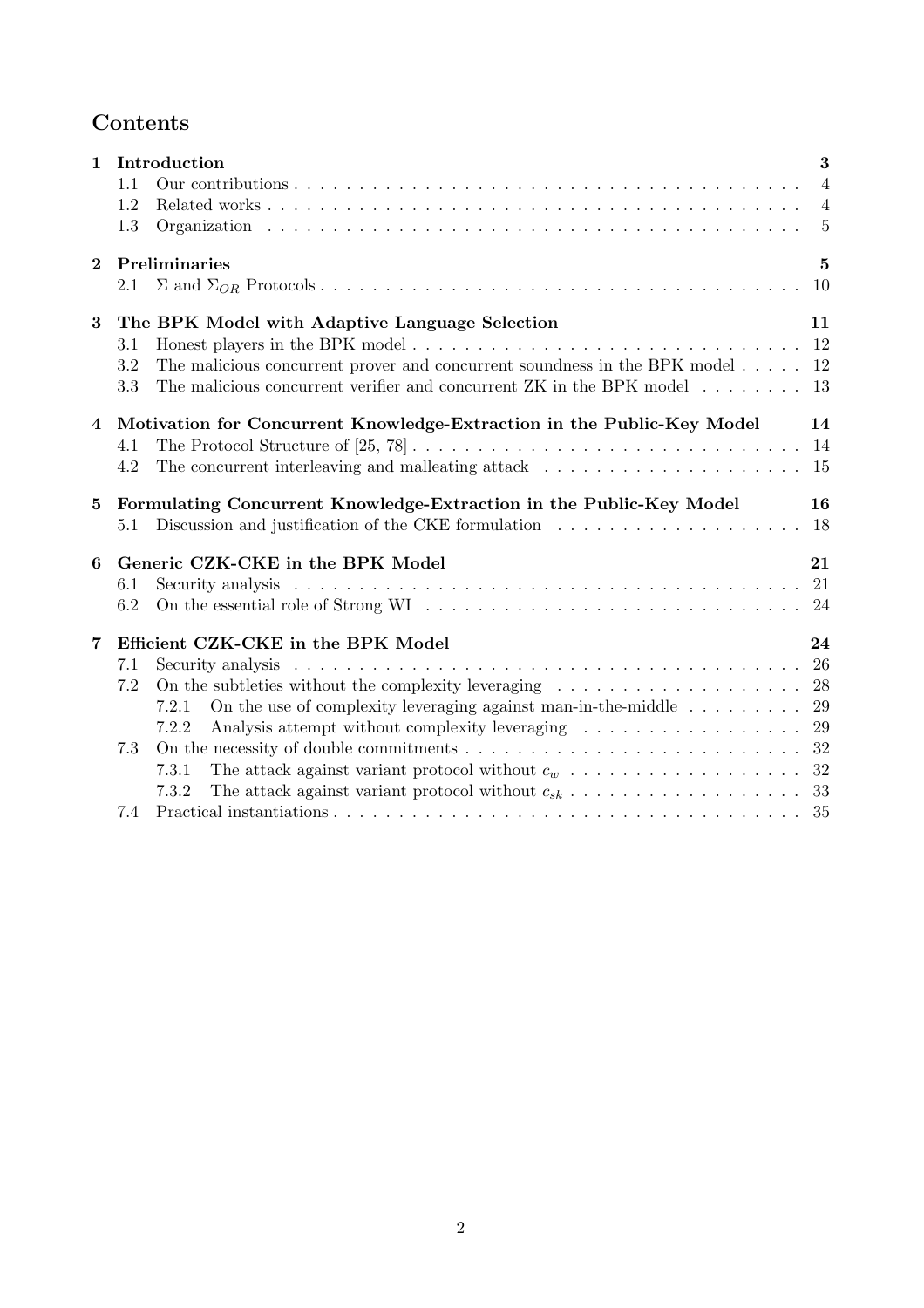### 1 Introduction

Zero-knowledge (ZK) protocols allow a prover to assure a verifier of validity of theorems without giving away any additional knowledge (i.e., computational advantage) beyond validity. This notion was introduced in [45], and its generality was demonstrated in [44]. Traditional notion of ZK considers the security in a stand-alone (or sequential) execution of the protocol. Motivated by the use of such protocols in an asynchronous network like the Internet, where many protocols run simultaneously, studying security properties of ZK protocols in such concurrent settings has attracted much research efforts in recent years. Informally, a ZK protocol is called concurrent zero-knowledge if concurrent instances are all (expected) polynomial-time simulatable, namely, when a possibly malicious verifier concurrently interacts with a polynomial number of honest prover instances and schedules message exchanges as it wishes.

The concept of "proof of knowledge" (POK), informally discussed in [45], was then formally treated in [5, 36, 6]. POK systems, especially zero-knowledge POK (ZKPOK) systems, play a fundamental role in the design of cryptographic schemes, enabling a formal complexity theoretic treatment of what does it mean for a machine to "know" something. Roughly speaking, a "proof of knowledge" means that a possibly malicious prover can convince the verifier that an  $\mathcal{NP}$  statement is true if and only if it, in fact, "knows" (i.e., possesses) a witness to the statement (rather than merely conveying the fact that a corresponding witness exists). With the advancement of cryptographic models where parties first publish public-keys (e.g., for improving round complexity [13]) and then may choose the statements to prove, knowledge extraction becomes more subtle (due to possible dependency on published keys), and needs re-examination. Here, we investigate the relative power of the notion of "concurrent knowledge-extraction" in the concurrent zero-knowledge bare public-key model with adaptive input selection.

The BPK model, introduced in [12], is a natural cryptographic model. A protocol in this model simply assumes that all verifiers have each deposited a public key in a public file (which are referred to as the key generation stage), before user interactions take place (which are referred to as the proof stage). No assumption is made on whether the public-keys deposited are unique or valid (i.e., public keys can even be "nonsensical," where no corresponding secret-keys exist or are known). In many cryptographic settings, availability of a public key infrastructure (PKI) is assumed or required, and in these settings the BPK model is, both, natural and attractive (note that the BPK model is, in fact, a weaker version of PKI where in the later added key certification is assumed). It was pointed out by Micali and Reyzin [61] that the BPK model is, in fact, applicable to interactive systems in general.

Verifier security in the BPK model (against malicious provers) turned out to be more involved than anticipated, as was demonstrated by Micali and Reyzin [61] who showed that under standard intractability assumptions there are four distinct meaningful notions of soundness, i.e., from weaker to stronger: one-time, sequential, concurrent and resettable soundness. Here, we focus on concurrent soundness, which, roughly speaking, means that a possibly malicious probabilistic polynomial-time (PPT) prover  $P^*$  cannot convince the honest verifier V of a *false* statement even when  $P^*$  is allowed multiple interleaving interactions with  $V$  in the public-key model. They also showed that any blackbox ZK protocol with concurrent soundness in the BPK model (for non-trivial languages outside  $\mathcal{BPP}$ ) must run at least four rounds [61].

Concurrent soundness only guarantees that concurrent interactions cannot help a malicious prover validate a false statement in the public-key model. However, it does not prevent a malicious prover from validating a true statement but without knowing any witness for the statement being proved. This potential vulnerability is not merely a theoretical concern: In fact, most concurrent ZK protocols in the BPK model involve a sub-protocol in which the verifier proves to the prover the knowledge of the secret-key corresponding to its registered public-key. A malicious prover, in turn, can (as we show) exploit these sub-proofs by the verifier in other sessions, without possessing a witness to these sessions' statements. This issue, in turn, motivates the need for careful definitions and for achieving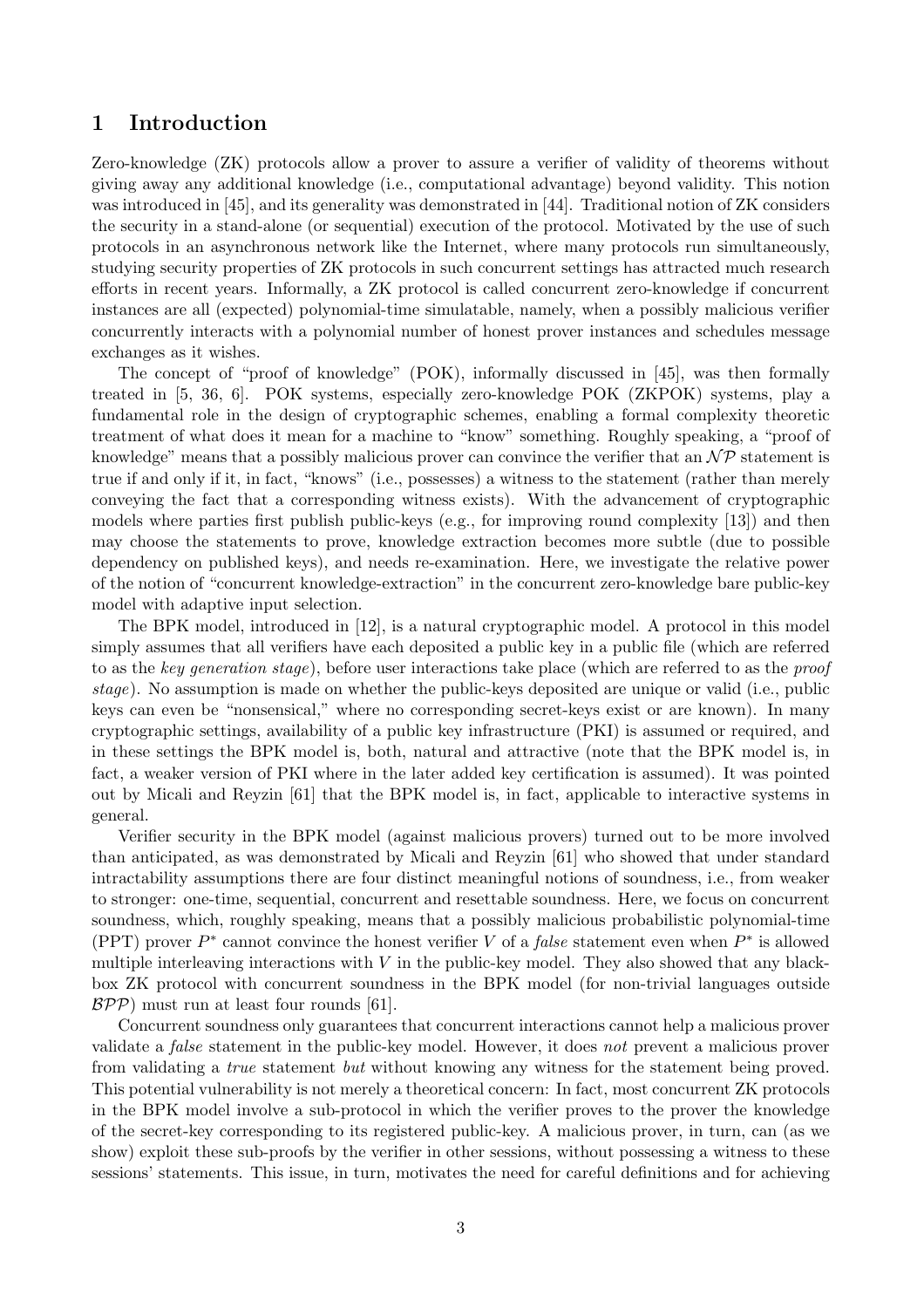concurrent verifier security for concurrent ZK in the BPK model for adaptively chosen proofs, so that one can remedy the above security vulnerability.

### 1.1 Our contributions

We first investigate the subtleties of concurrent verifier security in the public-key model in the case of proof of knowledge for dynamically chosen input languages. Specifically, we show concurrent interleaving and malleating attacks against some existing natural protocols running concurrently in the BPK model, which shows that concurrent soundness and normal arguments of knowledge (and also traditional concurrent non-malleability) do not guarantee concurrent verifier security in the BPK model.

Then, we formulate concurrent verifier security that remedies the vulnerability as demonstrated by the concrete attacks which are of the concurrent man-in-the-middle (CMIM) nature, along with subtlety clarifications and discussion. The security notion defined is named concurrent knowledge extraction (CKE) in the public-key model, which essentially means that for adaptively chosen statements whose validations are successfully conveyed by a possibly malicious prover to an honest verifier by concurrent interactions, the prover must "know" the corresponding witnesses in a sense that the knowledge known by the prover is "independent" of honest verifier's secret-key.

We then present both generic (based on standard polynomial assumptions) and efficient (employing complexity leveraging in a novel way) black-box implementations of constant-round (in particular, round-optimal) CZK-CKE arguments for  $\mathcal{NP}$  in the BPK model. The efficient implementation can be, further, practically instantiated for specific important number-theoretic languages.

### 1.2 Related works

Let us review some related results and developments; we have been involved in numerous works which we review together with related works. While the list of related works and related issues is quite lengthy, the bottom line is that the notion defined and achieved herein is unique and independent of various related issues and works, and it captures knowledge extraction independence as a basic issue in concurrent executions in public key models.

Concurrent ZK (actually, resettable ZK that is stronger than CZK) arguments for  $\mathcal{NP}$  with a provable sub-exponential-time CKE property in the BPK model were first achieved in [75], which make sense only for sub-exponentially hard languages. We note that the techniques used in [75] do not render CZK with *polynomial-time* concurrent knowledge-extraction, and the subtle issues of knowledge-extraction independence were not realized and formalized there.

Two constructions for concurrent ZK arguments with sequential soundness in the BPK model under standard assumptions were proposed in the incomplete work of [78] (the early version since January 2004). But, the security proof of concurrent soundness turned out to be flawed, as observed independently in [25, 77]. One construction was fixed to be concurrently sound in [25], and recently another construction was fixed to be concurrently sound in [21] following the spirit of [25]. Given these works, the current work (with its preliminary version appeared in [74]) further shows that the concurrently sound CZK arguments of [25, 21] do not capture CKE and are not concurrently knowledge-extractable when it comes to proofs of knowledge.

For another line of works [65, 22] dealing with concurrent non-malleable ZK (CNMZK) in the BPK model, we clarify the CNMZK formulations in existing works [65, 22] also do not capture CKE in the public-key model. (Note that the preliminary version of this work, appeared in August-2006 update of the incomplete work of [78], which is independent of [65, 22].) The line of CNM explorations in the BPK model is outside of the scope of the current work. In general, the issue of concurrent composition of proof of knowledge (POK) could be traced back to the works [28, 39].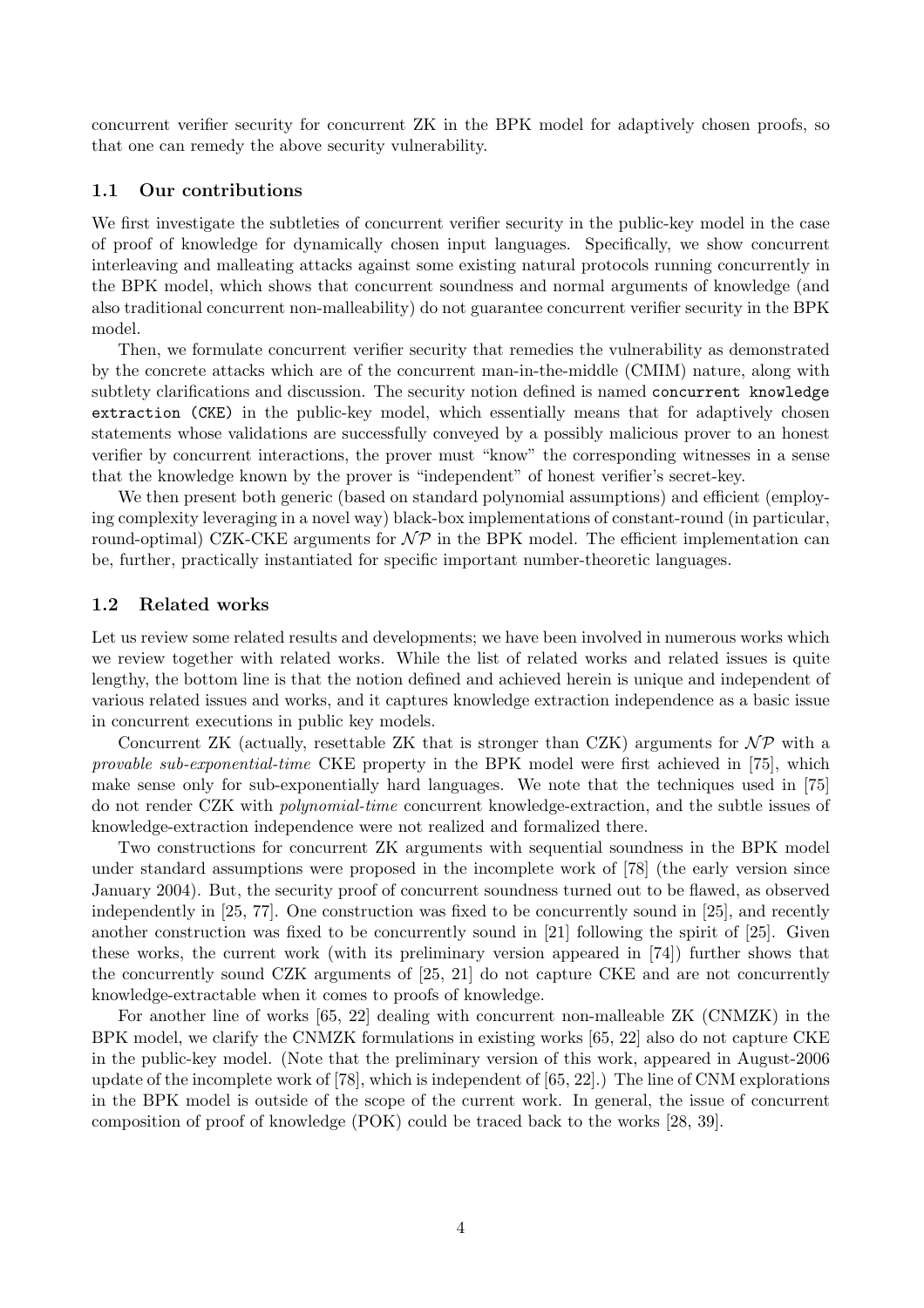### 1.3 Organization

We recall basic notions and tools in Section 2. In Section 3, we describe (an augmented version) of the BPK model with adaptive language selections based on public-keys. In Section 4, we present the motivation, by concrete attacks on naturally existing protocol, for concurrent knowledge-extractability in the public-key model. In Section 5, we formulate CKE in the BPK model, and make clarifications and justification of the CKE formulation. In Section 6, we present the generic implementation of constant-round CZK-CKE arguments for  $\mathcal{NP}$  in the BPK model under standard hardness assumptions. In Section 7, we present the efficient and practical implementations of constant-round CZK-CKE arguments for  $\mathcal{NP}$  in the BPK model with the usage of complexity leveraging in a minimal and novel way, and discuss and clarify in depth the various subtleties.

### 2 Preliminaries

We use standard notations and conventions below for writing probabilistic algorithms, experiments and interactive protocols. If A is a probabilistic algorithm, then  $A(x_1, x_2, \dots; r)$  is the result of running A on inputs  $x_1, x_2, \cdots$  and coins r. We let  $y \leftarrow A(x_1, x_2, \cdots)$  denote the experiment of picking r at random and letting y be  $A(x_1, x_2, \dots; r)$ . If S is a finite set then  $x \leftarrow S$  is the operation of picking an element uniformly from S. If  $\alpha$  is neither an algorithm nor a set then  $x \leftarrow \alpha$  is a simple assignment statement. By  $[R_1; \dots; R_n : v]$  we denote the set of values of v that a random variable can assume, due to the distribution determined by the sequence of random processes  $R_1, R_2, \cdots, R_n$ . By  $Pr[R_1; \dots; R_n : E]$  we denote the probability of event E, after the ordered execution of random processes  $R_1, \cdots, R_n$ .

Let  $\langle P, V \rangle$  be a probabilistic interactive protocol, then the notation  $(y_1, y_2) \leftarrow \langle P(x_1), V(x_2) \rangle (x)$ denotes the random process of running interactive protocol  $\langle P, V \rangle$  on common input x, where P has private input  $x_1$ , V has private input  $x_2$ ,  $y_1$  is P's output and  $y_2$  is V's output. We assume w.l.o.g. that the output of both parties P and V at the end of an execution of the protocol  $\langle P, V \rangle$  contains a transcript of the communication exchanged between  $P$  and  $V$  during such execution.

The security of cryptographic primitives and tools presented in this section is defined with respect to uniform polynomial-time or sub-exponential-time algorithms (equivalently, polynomial-size or sub-exponential-size circuits). When it comes to non-uniform security, we refer to non-uniform polynomial-time or sub-exponential-time algorithms (equivalently, families of circuits of polynomial or sub-exponential size).

**Definition 2.1 (one-way function)** A function  $f: \{0,1\}^* \longrightarrow \{0,1\}^*$  is called a one-way function (OWF) if the following conditions hold:

- 1. Easy to compute: There exists a (deterministic) polynomial-time algorithm A such that on input x algorithm A outputs  $f(x)$  (i.e.,  $A(x) = f(x)$ ).
- 2. Hard to invert: For every probabilistic polynomial-time  $PPT$  algorithm  $A'$ , every positive polynomial  $p(\cdot)$ , and all sufficiently large n's, it holds  $Pr[A'(f(U_n), 1^n) \in f^{-1}(f(U_n))] < \frac{1}{p(n)}$  $\frac{1}{p(n)},$ where  $U_n$  denotes a random variable uniformly distributed over  $\{0,1\}^n$ . A OWF f is called sub-exponentially strong if for some constant c,  $0 < c < 1$ , for every sufficiently large n, and every circuit C of size at most  $2^{n^c}$ ,  $Pr[C(f(U_n), 1^n) \in f^{-1}(f(U_n))] < 2^{-n^c}$ .

Definition 2.2 ((public-coin) interactive argument/proof system) A pair of interactive machines,  $\langle P, V \rangle$ , is called an interactive argument system for a language L if both are probabilistic polynomial-time (PPT) machines and the following conditions hold:

• Completeness. For every  $x \in L$ , there exists a string w such that for every string z.  $Pr[\langle P(w), V(z) \rangle (x) = 1] = 1.$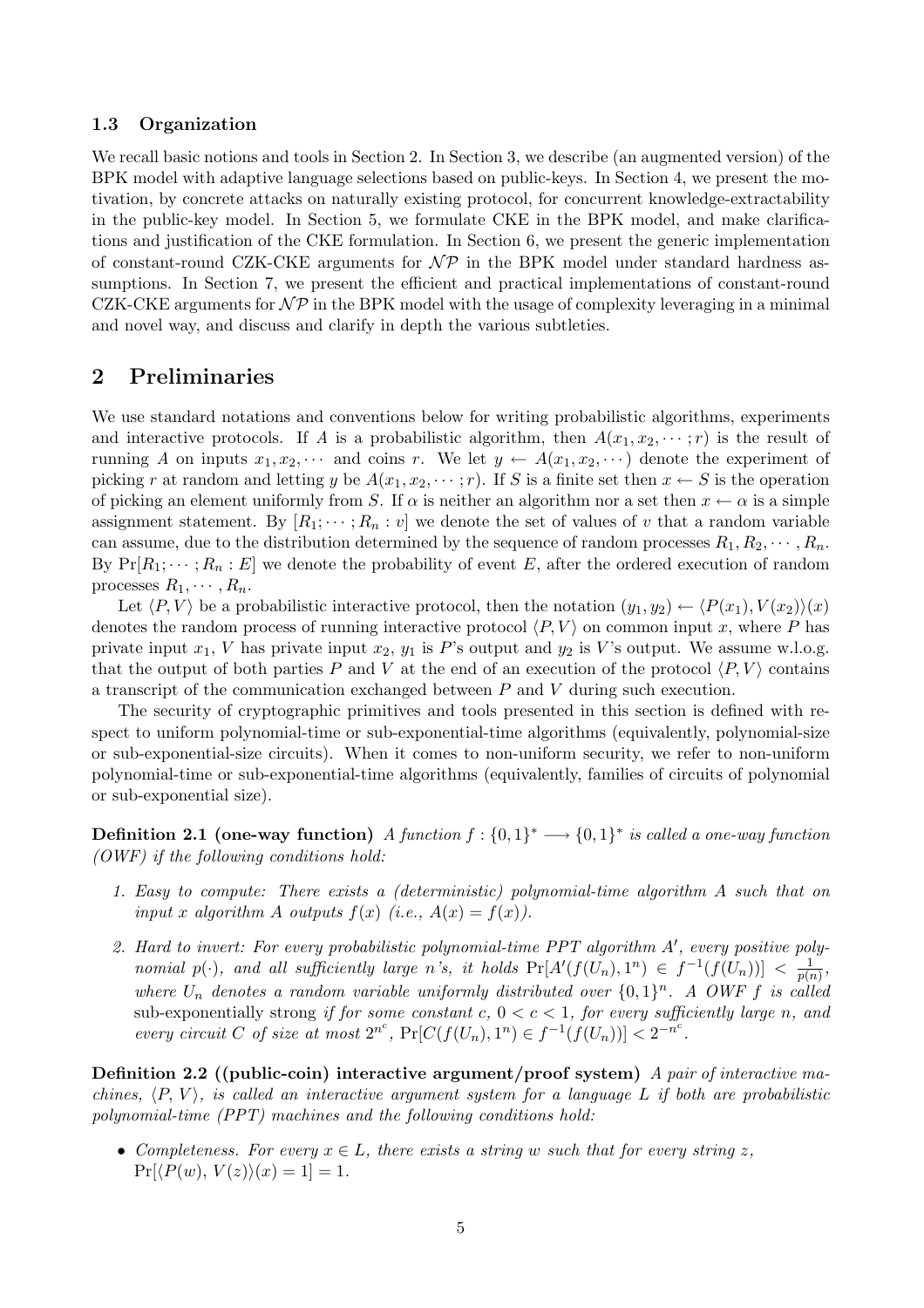• Soundness. For every polynomial-time interactive machine P ∗ , and for all sufficiently large n's and every  $x \notin L$  of length n and every w and z,  $Pr[ \langle P^*(w), V(z) \rangle | x) = 1 ]$  is negligible in n.

An interactive protocol is called a proof for L, if the soundness condition holds against any (even power-unbounded)  $P^*$  (rather than only PPT  $P^*$ ). An interactive system is called a public-coin system if at each round the prescribed verifier can only toss coins and send their outcome to the prover.

Commitment schemes enable a party, called the sender, to bind itself to a value in the initial commitment stage, while decurving it from the *receiver* (this property is called *hiding*). Furthermore, when the commitment is opened in a later *decommitment* stage, it is guaranteed that the "opening" can yield only the single value determined in the commitment phase (this property is called binding). Commitment schemes come in two different flavors: statistically-binding computationally-hiding and statistically-hiding computationally-binding.

Definition 2.3 (statistically/perfectly binding bit commitment scheme) A pair of PPT interactive machines,  $\langle P, V \rangle$ , is called a perfectly binding bit commitment scheme, if it satisfies the following:

- **Completeness.** For any security parameter n, and any bit  $b \in \{0, 1\}$ , it holds that  $\Pr[(\alpha, \beta) \leftarrow \langle P(b), V \rangle (1^n); (t, (t, v)) \leftarrow \langle P(\alpha), V(\beta) \rangle (1^n): v = b] = 1.$
- Computationally hiding. For all sufficiently large n's, any PPT adversary  $V^*$ , the following two probability distributions are computationally indistinguishable:  $[(\alpha, \beta) \leftarrow (P(0), V^*)(1^n) : \beta]$ and  $[(\alpha', \beta') \leftarrow \langle P(1), V^* \rangle (1^n) : \beta']$ .
- **Perfectly Binding.** For all sufficiently large n's, and any adversary  $P^*$ , the following probability is negligible (or equals 0 for perfectly-binding commitments):  $\Pr[(\alpha, \beta) \leftarrow \langle P^*, V \rangle (1^n); (t, (t, v)) \leftarrow$  $\langle P^*(\alpha), V(\beta) \rangle (1^n); (t', (t', v')) \leftarrow \langle P^*(\alpha), V(\beta) \rangle (1^n): v, v' \in \{0, 1\} \bigwedge v \neq v'.$

That is, no (even computational power unbounded) adversary  $P^*$  can decommit the same transcript of the commitment stage both to 0 and 1.

Below, we recall some classic perfectly-binding commitment schemes.

One-round perfectly-binding (computationally-hiding) commitments can be based on any oneway permutation OWP [9, 44]. Loosely speaking, given a OWP  $f$  with a hard-core predict b (cf. [36]), on a security parameter *n* one commits a bit  $\sigma$  by uniformly selecting  $x \in \{0,1\}^n$  and sending  $(f(x), b(x) \oplus \sigma)$  as a commitment, while keeping x as the decommitment information.

For practical perfectly-binding commitment scheme, in this work we use the DDH-based ElGamal (non-interactive) commitment scheme [31]. To commit to a value  $v \in Z_q$ , the committer randomly selects  $u, r \in Z_q$ , computes  $h = g^u \mod p$  and sends  $(h, \bar{g} = g^r, \bar{h} = g^v h^r)$  as the commitment. The decommitment information is  $(r, v)$ . Upon receiving the commitment  $(h, \bar{g}, \bar{h})$ , the receiver checks that  $h, \bar{g}, \bar{h}$  are elements of order q in  $Z_p^*$ . It is easy to see that the commitment scheme is of perfectly-binding. The computational hiding property is from the DDH assumption on the subgroup of order q of  $Z_p^*$  (for more details, see [31]). We also note that in [59] Micciancio and Petrank presented another implementation of DDH-based perfectly-binding commitment scheme with advanced security properties.

Statistically-binding commitments can be based on any one-way function (OWF) but run in two rounds [62, 47]. On a security parameter n, let  $PRG: \{0,1\}^n \longrightarrow \{0,1\}^{3n}$  be a pseudorandom generator, the Naor's OWF-based two-round public-coin perfectly-binding commitment scheme works as follows: In the first round, the commitment receiver sends a random string  $R \in \{0,1\}^{3n}$  to the committer. In the second round, the committer uniformly selects a string  $s \in \{0,1\}^n$  at first; then to commit a bit 0 the committer sends  $PRG(s)$  as the commitment; to commit a bit 1 the committer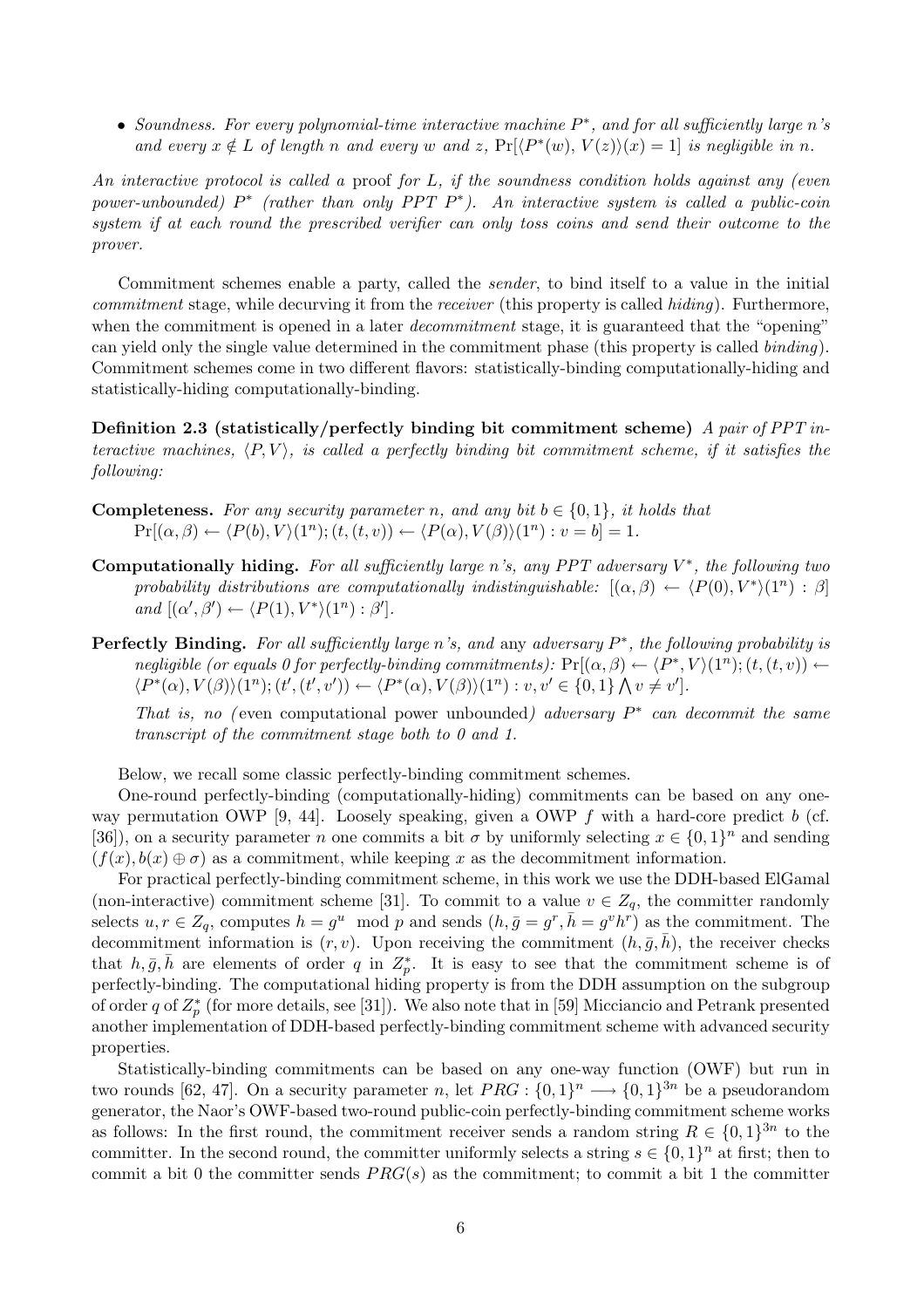sends  $PRG(s) \oplus R$  as the commitment. Note that the first-round message of Naor's commitment scheme can be fixed once and for all and, in particular, can be posted as a part of public-key in the public-key model.

**Definition 2.4 (trapdoor bit commitment scheme)** A trapdoor bit commitment scheme  $(TC)$ is a quintuple of probabilistic polynomial-time (PPT) algorithms TCGen, TCCom, TCVer, TCKeyVer and TCFake, such that

- **Completeness.** For any security parameter n, and any bit  $b \in \{0, 1\}$ , it holds that:  $Pr[(TCPK, TCSK) \leftarrow TCGen(1^n); (c, d) \leftarrow TCCom(1^n, TCPK, b):$  $TCKeyVer(1<sup>n</sup>, *TCPK*) = TCVer(1<sup>n</sup>, *TCPK*, c, b, d) = 1 = 1.$
- Computationally Binding. For all sufficiently large n's and for any PPT adversary A, the following probability is negligible in n:  $\Pr[(TCPK, TCSK) \leftarrow TCGen(1^n); (c, v_1, v_2, d_1, d_2) \leftarrow$  $A(1^n, TCPK)$ :  $TCVer(1^n, TCPK, c, v_1, d_1) = TCVer(1^n, TCPK, c, v_2, d_2) = 1 \bigwedge v_1, v_2 \in \{0, 1\}$  $\mathbf{v}$  $v_1 \neq v_2$ .
- Perfectly (or computationally) Hiding. For all sufficiently large n's and any  $TCPK$  such that  $TCKeyVer(1<sup>n</sup>, TCPK) = 1$ , the following two probability distributions are identical (or computationally indistinguishable):  $[(c_0, d_0) \leftarrow \text{TCCom}(1^n, TCPK, 0) : c_0]$  and  $[(c_1, d_1) \leftarrow \text{TCCom}(1^n, TCPK, 1) : c_1].$
- Perfect (or Computational) Trapdoorness. For all sufficiently large n's and any  $(TCPK, TCSK) \in$  ${\rm TCGen}(1^n)$ ,  $\exists v_1 \in \{0,1\}$ ,  $\forall v_2 \in \{0,1\}$  such that the following two probability distributions are identical (or computationally indistinguishable):  $[(c_1, d_1) \leftarrow \text{TCCom}(1^n, TCPK, v_1); d'_2 \leftarrow \text{TCFake}(1^n, TCPK, TCSK, c_1, v_1, d_1, v_2) : (c_1, d'_2)]$ and  $[(c_2, d_2) \leftarrow TCCom(1^n, TCPK, v_2) : (c_2, d_2)].$

Feige-Shamir trapdoor commitments (FSTC) [33]. Based on Blum's protocol for DHC, Feige and Shamir developed a generic (computationally-hiding and computationally-binding) trapdoor commitment scheme [33], under either any one-way permutation or any OWF (depending on the underlying perfectly-binding commitment scheme used). The  $TCPK$  of the FSTC scheme is  $(y = f(x), G)$  (for OWF-based solution,  $TCPK$  also includes a random string R serving as the firstround message of Naor's OWF-based perfectly-binding commitment scheme), where f is a OWF and G is a graph that is reduced from y by the Cook-Levin  $\mathcal{NP}$ -reduction. The corresponding trapdoor is x (or equivalently, a Hamiltonian cycle in  $G$ ). The following is the description of the Feige-Shamir trapdoor bit commitment scheme, on a security parameter n.

- **Round-1.** Let f be a OWF, the commitment receiver randomly selects an element x of length n in the domain of f, computes  $y = f(x)$ , reduces y (by Cook-Levin NP-reduction) to an instance of DHC, a graph  $G = (V, E)$  with  $q = |V|$  nodes, such that finding a Hamiltonian cycle in G is equivalent to finding the preimage of y. Finally, it sends  $(y, G)$  to the committer. We remark that to get OWF-based trapdoor commitments, the commitment receiver also sends a random string R of length  $3n$ .
- **Round-2.** The committer first checks the  $\mathcal{NP}$ -reduction from y to G and aborts if G is not reduced from y. Otherwise, to commit to 0, the committer selects a random permutation,  $\pi$ , of the vertices  $V$ , and commits (using the underlying perfectly-binding commitment scheme) the entries of the adjacency matrix of the resultant permutated graph. That is, it sends an  $q$ -by- $q$ matrix of commitments so that the  $(\pi(i), \pi(j))$ <sup>th</sup> entry is a commitment to 1 if  $(i, j) \in E$ , and is a commitment to 0 otherwise; To commit to 1, the committer commits an adjacency matrix containing a randomly labeled q-cycle only.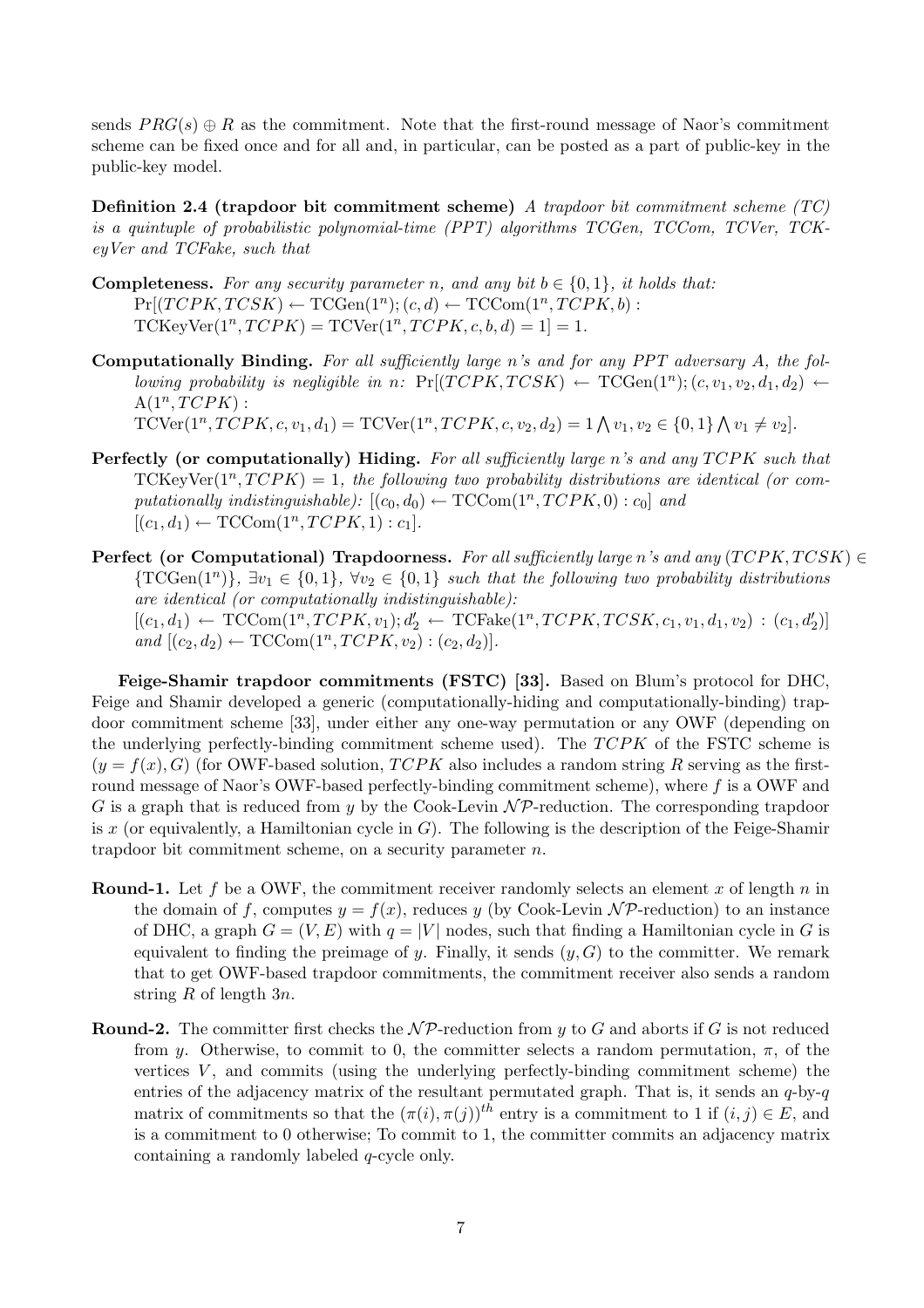**Decommitment stage.** To decommit to 0, the committer sends  $\pi$  to the commitment receiver along with the revealing of all commitments, and the receiver checks that the revealed graph is indeed isomorphic to G via  $\pi$ ; To decommit to 1, the committer only opens the entries of the adjacency matrix that are corresponding to the randomly labeled cycle, and the receiver checks that all revealed values are 1 and the corresponding entries form a simple q-cycle.

**Definition 2.5 (witness indistinguishability WI)** Let  $\langle P, V \rangle$  be an interactive system for a language  $L \in \mathcal{NP}$ , and let  $R_L$  be the fixed  $\mathcal{NP}$  witness relation for L. That is,  $x \in L$  if there exists a w such that  $(x, w) \in R_L$ . We denote by  $view_{V^*(z)}^{P(w)}(x)$  a random variable describing the transcript of all messages exchanged between a (possibly malicious) PPT verifier  $V^*$  and the honest prover P in an execution of the protocol on common input x, when P has auxiliary input w and  $V^*$  has auxiliary input z. We say that  $\langle P, V \rangle$  is witness indistinguishable for  $R_L$  if for every PPT interactive machine  $V^*$ , and every two sequences  $W^1 = \{w_x^1\}_{x \in L}$  and  $W^2 = \{w_x^2\}_{x \in L}$  for sufficiently long x, so that  $(x, w_x^1) \in R_L$  and  $(x, w_x^2) \in R_L$ , the following two probability distributions are computationally indistinguishable by any non-uniform polynomial-time algorithm:  $\{x, view^{P(w_x^1)}_{V^*(x)}\}$  $V^{(w_x^+)}(x)\}_{x\in L,\,z\in\{0,\,1\}^*}$ and  $\{x, view_{V^*(x)}^{P(w_x^2)}\}$ 

 $\{V^{*}(w_{x}^{-}) (x)\}_{x\in L,\,z\in\{0,\,1\}^{\ast}}$ . Namely, for every non-uniform polynomial-time distinguishing algorithm D, every polynomial  $p(\cdot)$ , all sufficiently long  $x \in L$ , and all  $z \in \{0,1\}^*$ , it holds that

$$
|\Pr[D(x, z, view_{V^*(z)}^{P(w_x^1)}(x) = 1] - \Pr[D(x, z, view_{V^*(z)}^{P(w_x^2)}(x) = 1]| < \frac{1}{p(|x|)}
$$

Definition 2.6 (strong witness indistinguishability SWI) Let  $\langle P, V \rangle$  and all other notations be as in Definition 2.5. We say that  $\langle P, V \rangle$  is strongly witness-indistinguishable for  $R_L$  if for every PPT interactive machine  $V^*$  and for every two probability ensembles  $\{X_n^1, Y_n^1, Z_n^1\}_{n\in\mathbb{N}}$  and  ${X_n^2, Y_n^2, Z_n^2}_{n \in \mathbb{N}}$ , such that each  ${X_n^i, Y_n^i, Z_n^i}_{n \in \mathbb{N}}$  ranges over  $(R_L \times {0, 1}^*) \cap ({0, 1}^n \times {0, 1}^* \times$  $\{0,1\}^*$ ), the following holds: If  $\{X_n^1, Z_n^1\}_{n\in\mathbb{N}}$  and  $\{X_n^2, Z_n^2\}_{n\in\mathbb{N}}$  are computationally indistinguishable, then so are  $\{ \langle P(Y_n^1), V^*(Z_n^1) \rangle (X_n^1) \}_{n \in \mathbb{N}}$  and  $\{ \langle P(Y_n^2), V^*(Z_n^2) \rangle (X_n^2) \}_{n \in \mathbb{N}}$ .

WI vs. SWI: It is clarified in [37] that the notion of SWI actually refers to issues that are fundamentally different from WI. Specifically, the issue is whether the interaction with the prover helps  $V^*$  to distinguish some auxiliary information (which is indistinguishable without such an interaction). Significantly different from WI, SWI does not preserve under concurrent composition. More details about SWI are referred to [37]. But, an interesting observation is: the protocol composing commitments and SWI can be itself regular WI.

Commit-then-SWI: Consider the following protocol composing a statistically-binding commitment and SWI:

**Common input:**  $x \in L$  for an  $\mathcal{NP}$ -language L with corresponding  $\mathcal{NP}$ -relation  $R_L$ .

**Prover auxiliary input:** w such that  $(x, w) \in R_L$ .

The protocol: consisting of two stages:

- **Stage-1:** The prover P computes and sends  $c_w = C(w, r_w)$ , where C is a statistically-binding commitment and  $r_w$  is the randomness used for commitment.
- Stage-2: Define a new language  $L' = \{(x, c_w) | \exists (w, r_w) \ s.t. \ c_w = C(w, r_w) \land R_L(x, w) = 1\}.$ Then, P proves to V that it knows a witness to  $(x, c_w) \in L'$ , by running a SWI protocol.

One interesting observation for the above commit-then-SWI protocol is that commit-then-SWI is itself a regular WI for L.

Proposition 2.1 Commit-then-SWI is itself a regular WI for the language L.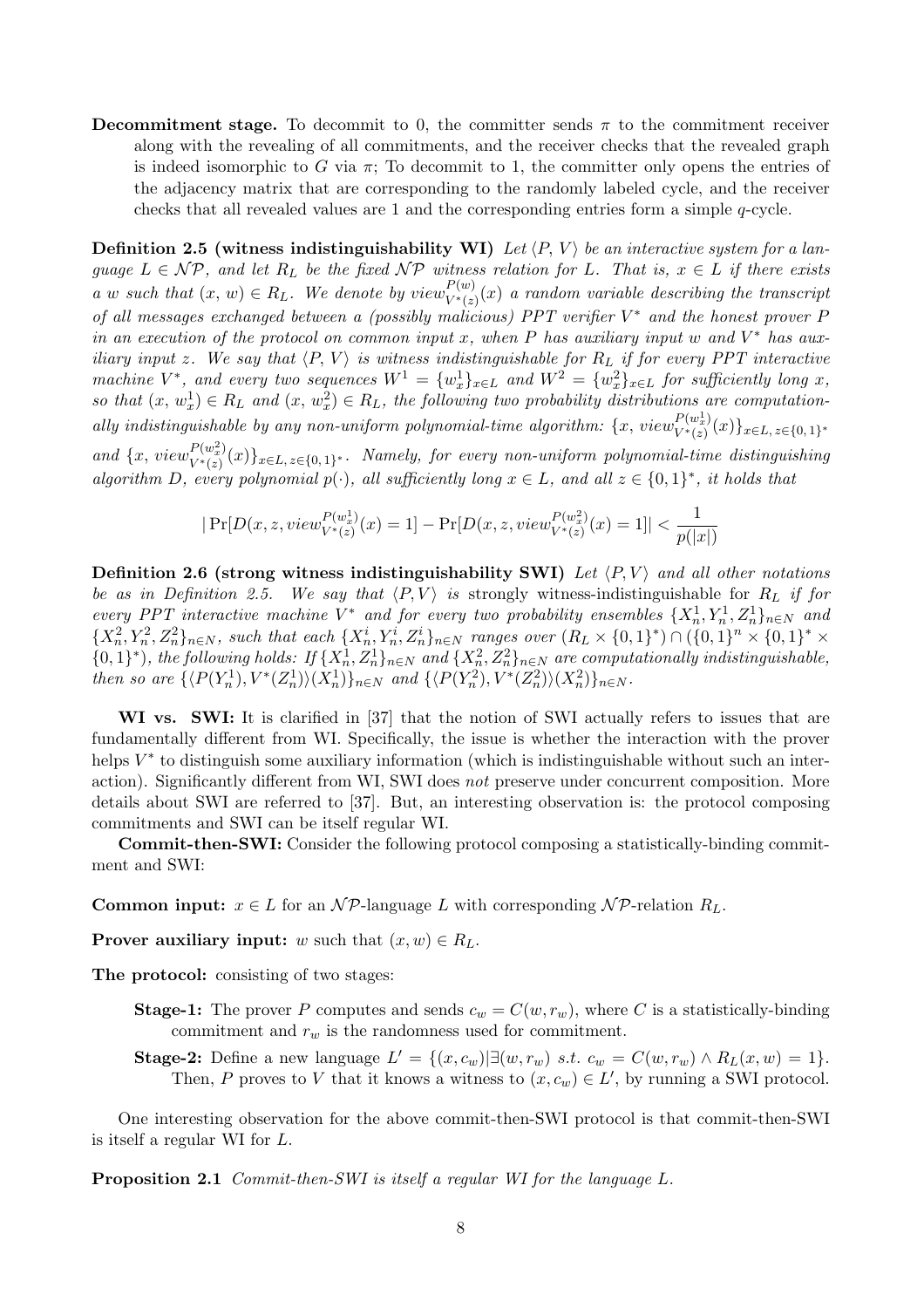**Proof** (of Proposition 2.1). For any PPT malicious verifier  $V^*$ , possessing some auxiliary input  $z \in \{0,1\}^*$ , and for any  $x \in L$  and two (possibly different) witnesses  $(w_0, w_1)$  such that  $(x, w_b) \in R_L$  for both  $b \in \{0, 1\}$ , consider the executions of commit-then-SWI:  $\langle P(w_0), V^*(z) \rangle (x)$ and  $\langle P(w_1), V^*(z) \rangle (x)$ .

Note that for  $\langle P(w_b), V^*(z) \rangle (x), b \in \{0, 1\}$ , the input to SWI of Stage-2 is  $(x, c_{w_b} = C(w_b, r_{w_b}))$ , and the auxiliary input to  $V^*$  at the beginning of Stage-2 is  $(x, c_{w_b}, z)$ . Note that  $(x, c_{w_0}, z)$  is indistinguishable from  $(x, c_{w_1}, z)$ . Then, the regular WI property of the whole composed protocol is followed from the SWI property of Stage-2.

**Definition 2.7** (system for argument/proof of knowledge [36, 6]) Let R be a binary relation and  $\kappa : N \to [0,1]$ . We say that a probabilistic polynomial-time (PPT) interactive machine V is a knowledge verifier for the relation R with knowledge error  $\kappa$  if the following two conditions hold:

- Non-triviality: There exists an interactive machine P such that for every  $(x, w) \in R$  all possible interactions of  $V$  with  $P$  on common input  $x$  and auxiliary input  $w$  are accepting.
- Validity (with error  $\kappa$ ): There exists a polynomial  $q(\cdot)$  and a probabilistic oracle machine K such that for every interactive machine  $P^*$ , every  $x \in L_R$ , and every  $w, r \in \{0,1\}^*$ , machine K satisfies the following condition:

Denote by  $p(x, w, r)$  the probability that the interactive machine V accepts, on input x, when interacting with the prover specified by  $P_{x,w,r}^*$  (where  $P_{x,w,r}^*$  denotes the strategy of  $P^*$  on common input x, auxiliary input w and random-tape r). If  $p(x, w, r) > \kappa(|x|)$ , then, on input x and with oracle access to  $P_{x,w,r}^*$ , machine K outputs a solution  $w' \in R(x)$  within an expected number of steps bounded by

$$
\frac{q(|x|)}{p(x,w,r) - \kappa(|x|)}
$$

The oracle machine K is called a knowledge extractor.

An interactive argument/proof system  $\langle P, V \rangle$  such that V is a knowledge verifier for a relation R and P is a machine satisfying the non-triviality condition (with respect to V and R) is called a system for argument/proof of knowledge (AOK/POK) for the relation R.

The above definition of POK is with respect to *deterministic* prover strategy. POK also can be defined with respect to *probabilistic* prover strategy. It is recently shown that the two definitions are equivalent for all natural cases (e.g., POK for  $N\mathcal{P}\text{-relations}$ ) [6].

We mention that Blum's protocol for directed Hamiltonian Cycle DHC [10] is just a 3-round public-coin WIPOK for  $\mathcal{NP}$ , which is recalled below.

**Blum's protocol for DHC [10].** The *n*-parallel repetitions of Blum's basic protocol for proving the knowledge of Hamiltonian cycle on a given directed graph  $G$  [10] is just a 3-round public-coin WIPOK for  $\mathcal{NP}$  (with knowledge error  $2^{-n}$ ) under any one-way permutation (as the first round of it involves one-round perfectly-binding commitments of a random permutation of  $G$ ). But it can be easily modified into a 4-round public-coin WIPOK for  $N\mathcal{P}$  under any OWF by employing Naor's two-round (public-coin) perfectly-binding commitment scheme [62]. The following is the description of Blum's basic protocol for DHC:

**Common input.** A directed graph  $G = (V, E)$  with  $q = |V|$  nodes.

**Prover's private input.** A directed Hamiltonian cycle  $C_G$  in  $G$ .

**Round-1.** The prover selects a random permutation,  $\pi$ , of the vertices V, and commits (using a perfectly-binding commitment scheme) the entries of the adjacency matrix of the resulting permutated graph. That is, it sends a q-by-q matrix of commitments so that the  $(\pi(i), \pi(j))$ <sup>th</sup> entry is a commitment to 1 if  $(i, j) \in E$ , and is a commitment to 0 otherwise.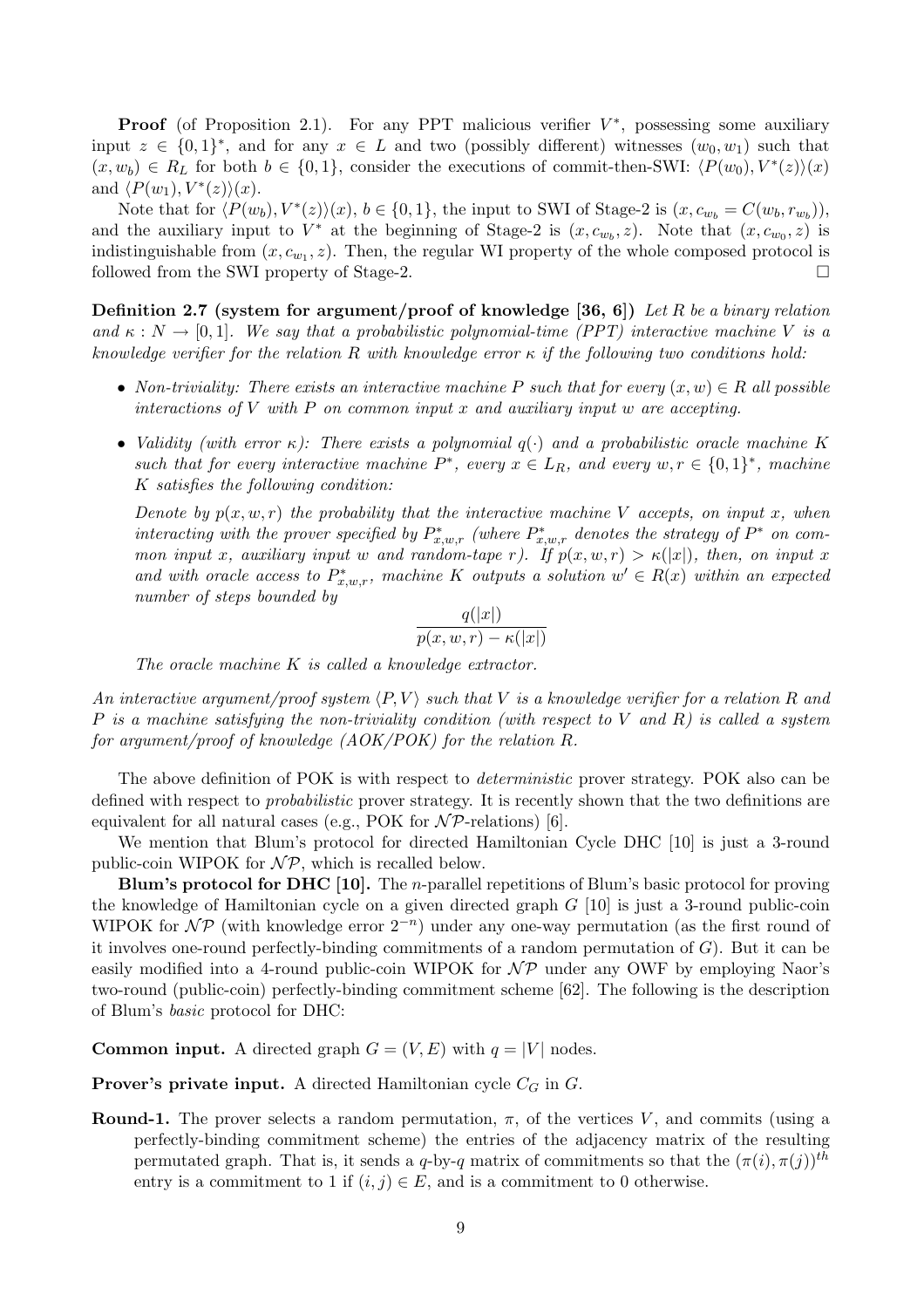**Round-2.** The verifier uniformly selects a bit  $b \in \{0, 1\}$  and sends it to the prover.

**Round-3.** If  $b = 0$  then the prover sends  $\pi$  to the verifier along with the revealing of all commitments (and the verifier checks that the revealed graph is indeed isomorphic to G via  $\pi$ ); If  $b = 1$ , the prover reveals to the verifier only the commitments to entries  $(\pi(i), \pi(j))$  with  $(i, j) \in C_G$  (and the verifier checks that all revealed values are 1 and the corresponding entries form a simple  $q$ -cycle).

We remark that the WI property of Blum's protocol for DHC relies on the hiding property of the underlying perfectly-binding commitment scheme used in its first-round.

Statistical WI argument/proof of knowledge (WIA/POK). We employ, in a critical way, constant-round statistical WIA/POK in this work. We briefly note two simple ways for achieving statistical WIA/POK systems. Firstly, for any statistical/perfect  $\Sigma$ -protocol (defined below), the OR-proof (i.e., the  $\Sigma_{OR}$ -protocol) is statistical/perfect WI proof of knowledge. The second approach is to modify the (parallel repetition of) Blum's protocol for DHC [10] (that is computational WIPOK) into constant-round statistical WIAOK by replacing the statistically-binding commitments used in the first-round of Blum's protocol by constant-round statistically-hiding commitments. One-round statistically-hiding commitments can be based on any collision-resistant hash function [20, 50]. Tworound statistically-hiding commitments can be based on any claw-free collection with an efficiently recognizable index set [40, 38, 36] (statistically-hiding commitments can also be based on general assumptions, in particular any OWF, with non-constant rounds [63, 49, 48]).

### 2.1  $\Sigma$  and  $\Sigma_{OR}$  Protocols

Σ-protocols are very useful cryptographic tools that are 3-round public-coin protocols satisfying a special honest-verifier zero-knowledge (SHVZK) property and a special soundness property in the sense of knowledge extraction.

**Definition 2.8 (Σ-protocol [15])** A 3-round public-coin protocol  $\langle P, V \rangle$  is said to be a  $\Sigma$ -protocol for an  $\mathcal{NP}$ -language with relation  $R_L$  if the following hold:

- Completeness. If P, V follow the protocol, the verifier always accepts.
- Special soundness. From any common input x of length poly $(n)$  and any pair of accepting conversations on input x,  $(a, e, z)$  and  $(a, e', z')$  where  $e \neq e'$ , one can efficiently compute w such that  $(x, w) \in R_L$ . Here a, e, z stand for the first, the second and the third message respectively and e is assumed to be a string of length k (such that  $1^k$  is polynomially related to the security parameter  $1^n$ ) selected uniformly at random in  $\{0,1\}^k$ .
- Special honest verifier zero-knowledge (SHVZK). There exists a probabilistic polynomial-time (PPT) simulator S, which on input x (where there exists a w such that  $(x, w) \in R_L$ ) and a random challenge string  $\hat{e}$ , outputs an accepting conversation of the form  $(\hat{a}, \hat{e}, \hat{z})$ , with the probability distribution that is indistinguishable from that of the real conversation  $(a, e, z)$  between the honest  $P(w)$  and V on input x.

A Σ-protocol is called perfect/statistical Σ-protocol, if it is perfect/statistical SHVZK. A Σprotocol is called *partial witness-independent*, if the generation of its first-round message is independent of (i.e., without using) the witness for the common input. A very large number of Σ-protocols have been developed in the literature. In particular, (the *n*-parallel repetition of) Blum's protocol for DHC [10] is a (partial witness-independent) computational Σ-protocol for  $\mathcal{NP}$ ; That is, the *n*-parallel repetition of Blum's protocol for DHC [10] is also a three-round (partial witness-independent) WI for  $N\mathcal{P}$ . Most practical  $\Sigma$ -protocols for number-theoretical languages (e.g., DLP and RSA [70, 46], etc) are (partial witness-independent) perfect  $\Sigma$ -protocols. For a good survey of  $\Sigma$ -protocols and their applications, the reader is referred to [19].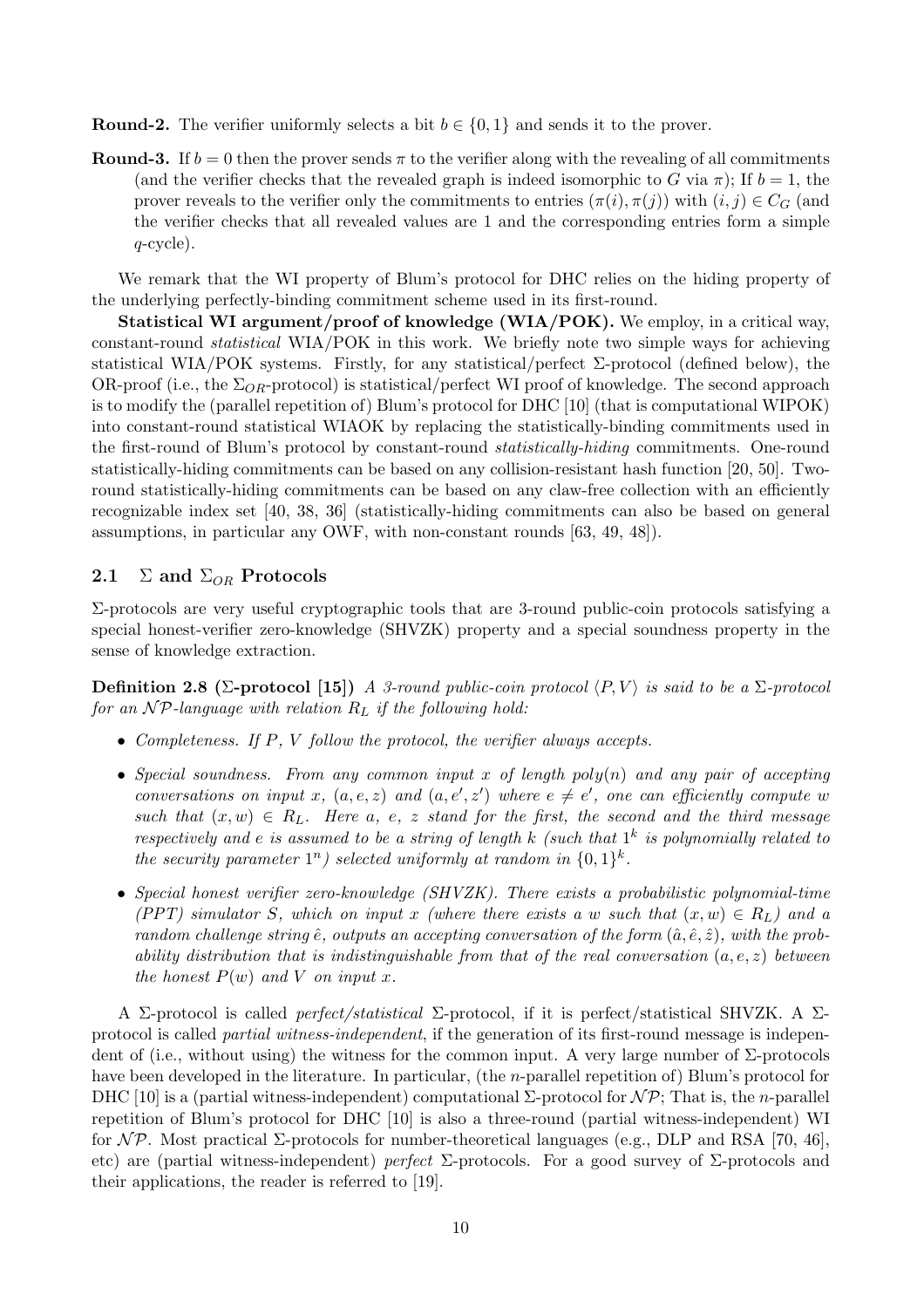Σ-Protocol for DLP [70]. The following is a Σ-protocol  $\langle P, V \rangle$  proposed by Schnorr [70] for proving the knowledge of discrete logarithm, w, for a common input of the form  $(p, q, g, h)$  such that  $h = g^w \mod p$ , where on a security parameter n, p is a uniformly selected n-bit prime such that  $q = (p-1)/2$  is also a prime, g is an element in  $Z_p^*$  of order q. It is also actually the first efficient Σ-protocol proposed in the literature.

- P chooses r at random in  $Z_q$  and sends  $a = g^r \mod p$  to V.
- *V* chooses a challenge *e* at random in  $Z_{2^k}$  and sends it to *P*. Here, *k* is fixed such that  $2^k < q$ .
- P sends  $z = r + ew \mod q$  to V, who checks that  $g^z = ah^e \mod p$ , that p, q are prime and that  $q, h$  have order  $q$ , and accepts iff this is the case.

The OR-proof of  $\Sigma$ -protocols [16]. One basic construction with  $\Sigma$ -protocols is the OR of a real protocol conversation and a simulated one, called  $\Sigma_{OR}$ , that allows a prover to show that given two inputs  $x_0, x_1$  (for possibly different  $\mathcal{NP}\text{-relations }R_0$  and  $R_1$  respectively), it knows a w such that either  $(x_0, w) \in R_0$  or  $(x_1, w) \in R_1$ , but without revealing which is the case (i.e., witness indistinguishable WI) [16]. Specifically, given two  $\Sigma$ -protocols  $\langle P_b, V_b \rangle$  for  $R_b, b \in \{0, 1\}$ , with random challenges of, without loss of generality, the same length k, consider the following protocol  $\langle P, V \rangle$ , which we call  $\Sigma_{OR}$ . The common input of  $\langle P, V \rangle$  is  $(x_0, x_1)$  and P has a private input w such that  $(x_b, w) \in R_b$ .

- P computes the first message  $a_b$  in  $\langle P_b, V_b \rangle$ , using  $x_b$ , w as private inputs. P chooses  $e_{1-b}$  at random, runs the SHVZK simulator of  $\langle P_{1-b}, V_{1-b} \rangle$  on input  $(x_{1-b}, e_{1-b})$ , and lets  $(a_{1-b}, e_{1-b}, z_{1-b})$ be the output. P finally sends  $a_0$ ,  $a_1$  to V.
- $V$  chooses a random  $k$ -bit string  $s$  and sends it to  $P$ .
- P sets  $e_b = s \oplus e_{1-b}$  and computes the answer  $z_b$  to challenge  $e_b$  using  $(x_b, a_b, e_b, w)$  as input. He sends  $(e_0, z_0, e_1, z_1)$  to V.
- V checks that  $s = e_0 \oplus e_1$  and that conversations  $(a_0, e_0, z_0)$ ,  $(a_1, e_1, z_1)$  are accepting conversations with respect to inputs  $x_0, x_1$ , respectively.

**Theorem 2.1** [16] The protocol  $\Sigma_{OR}$  above is a  $\Sigma$ -protocol for  $R_{OR}$ , where  $R_{OR} = \{((x_0, x_1), w) | (x_0, w) \in$  $R_0$  or  $(x_1, w) \in R_1$ . Moreover,  $\Sigma_{OR}$ -protocols are witness indistinguishable (WI) argument/proof of knowledge systems.

The SHVZK simulator of  $\Sigma_{OR}$  [16]. For a  $\Sigma_{OR}$ -protocol of the above form, denote by  $S_{OR}$  the perfect SHVZK simulator of it and denote by  $S_b$  the perfect SHVZK simulator of the protocol  $\langle P_b, V_b \rangle$  for  $b \in \{0, 1\}$ . Then on common input  $(x_0, x_1)$  and a random string  $\hat{e}$  of length k,  $S_{OR}((x_0, x_1), \hat{e})$  works as follows: It firstly chooses a random k-bit string  $\hat{e}_0$ , computes  $\hat{e}_1 = \hat{e} \oplus \hat{e}_0$ , then  $S_{OR}$  runs  $S_b(x_b, \hat{e}_b)$  to get a simulated transcript  $(\hat{a}_b, \hat{e}_b, \hat{z}_b)$  for  $b \in \{0, 1\}$ , finally  $S_{OR}$  outputs  $((\hat{a}_0, \hat{a}_1), \hat{e}, (\hat{e}_0, \hat{z}_0, \hat{e}_1, \hat{z}_1)).$ 

### 3 The BPK Model with Adaptive Language Selection

We present the definitions of concurrent soundness and concurrent zero-knowledge in the BPK model (cf. [12, 61]). The key augmentation with the current formulation, in comparison with previous definition of the BPK model, is to allow adaptive language selection based on public-keys.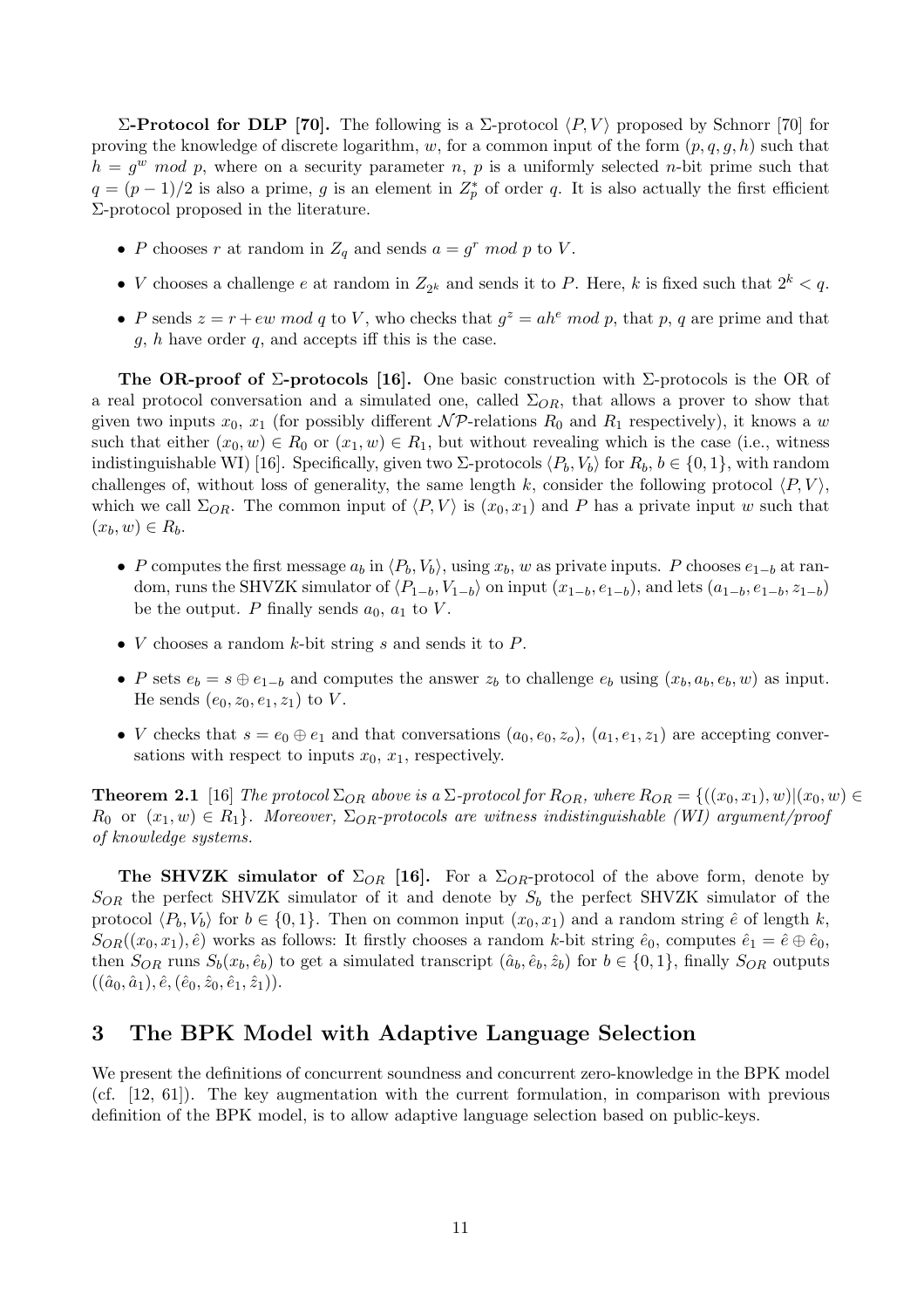### 3.1 Honest players in the BPK model

We say a class of  $\mathcal{NP}\text{-languages } \mathcal{L}$  is *admissible* to a protocol  $\langle P, V \rangle$  if the protocol can work (or, be instantiated) for any language  $L \in \mathcal{L}$ . Typically,  $\mathcal L$  could be the set of all  $\mathcal N\mathcal P$ -languages or the set of any languages admitting  $\Sigma$ -protocols (in the latter case  $\langle P, V \rangle$  could be instantiated for any language in  $\mathcal L$  efficiently without going through general  $\mathcal NP$ -reductions).

Let  $R_{KEY}$  be an  $\mathcal{NP}$ -relation validating the public-key and secret-key pair  $(PK, SK)$  generated by honest verifiers, i.e.,  $R_{KEY}(PK, SK) = 1$  indicates that SK is a valid secret-key of PK. Then, a protocol  $\langle P, V \rangle$  in the BPK model, w.r.t. some admissible language set  $\mathcal L$  and some key-validating relation  $R_{KEY}$ , consists of the following:

- F, a public-key file that is a polynomial-size collection of records  $(id, PK_{id})$ , where id is a string identifying a verifier and  $PK_{id}$  is its (alleged) public-key. When verifier's IDs are implicitly specified from the context, for presentation simplicity we also just take  $F$  as a collection of public-keys in protocol specification and security analysis.
- M, a PPT language-selecting machine that on inputs  $(1^n, F)$  outputs the description of an  $\mathcal{NP}$ -relation  $R_L$  for an  $\mathcal{NP}$ -language  $L \in \mathcal{L}$ . The output of M (i.e., the description of  $R_L$ ) is then given to both the prover  $P$  and (proof-stage of) the verifier  $V$ . We require that given the description of  $R_L$ , the admissibility of L (i.e., the membership of  $L \in \mathcal{L}$ ) can be efficiently decided.
- $P(1^n, R_L, x, w, F, id, \gamma)$ , an honest prover that is a polynomial-time interactive machine, where  $1^n$  is a security parameter, x is a poly(n)-bit string in L, w is an auxiliary input, F is a public-file, *id* is a verifier identity, and  $\gamma$  is its random-tape.
- $\bullet$  V, an honest verifier that is a polynomial-time interactive machine working in two stages.
	- 1. Key generation stage. V, on a security parameter  $1^n$  and a random-tape r, outputs a key pair  $(PK, SK)$  satisfying  $R_{KEY}(PK, SK) = 1$ . V then registers PK in F as its public-key while keeping the corresponding secret key SK in secret.
	- 2. Proof stage. V, on inputs SK and  $R_L$ ,  $x \in \{0,1\}^{poly(n)}$  (which is supposed to be in L) and a random tape  $\rho$ , performs an interactive protocol with a prover and outputs "accept" indicating  $x \in L$  or "reject" indicating  $x \notin L$ .

Note: On the one hand, augmenting the BPK model with adaptive language selection complicates the formulation and may be more difficult to fulfill against adversaries with adaptive language selection ability; but on the other hand, this is a far more realistic model for cryptographic protocols running concurrently in the public-key model, where mixing the public-key structure as part of the language is a natural adversarial strategy.

### 3.2 The malicious concurrent prover and concurrent soundness in the BPK model

An s-concurrent malicious prover  $P^*$  in the BPK model, for a positive polynomial s, is a probabilistic polynomial-time Turing machine that, on a security parameter  $1^n$  and an auxiliary string  $z \in \{0,1\}^*$ , performs an  $s$ -concurrent attack against  $V$  as follows in two stages:

Let  $(PK, SK)$  be the output of the key generation stage of V on a security parameter  $1^n$  and a random string r. Then, in the first stage, on inputs  $(1^n, PK, z)$   $P^*$  first generates  $(R_L, \tau)$ , where  $R_L$  determines an *admissible*  $\mathcal{NP}$ -language  $L \in \mathcal{L}$  and  $\tau \in \{0,1\}^*$  is some auxiliary information to be used in the second stage. We assume  $P^*$  always selects an admissible language L in the first stage, otherwise the honest verifier will not start its proof stages as we assume the admissibility of L can be efficiently verified. Then, in the second stage (i.e., proof stage) w.r.t.  $R_L$  and PK,  $P^*$ can perform concurrently at most  $s(n)$  interactive protocols (sessions) with (the proof stage of) V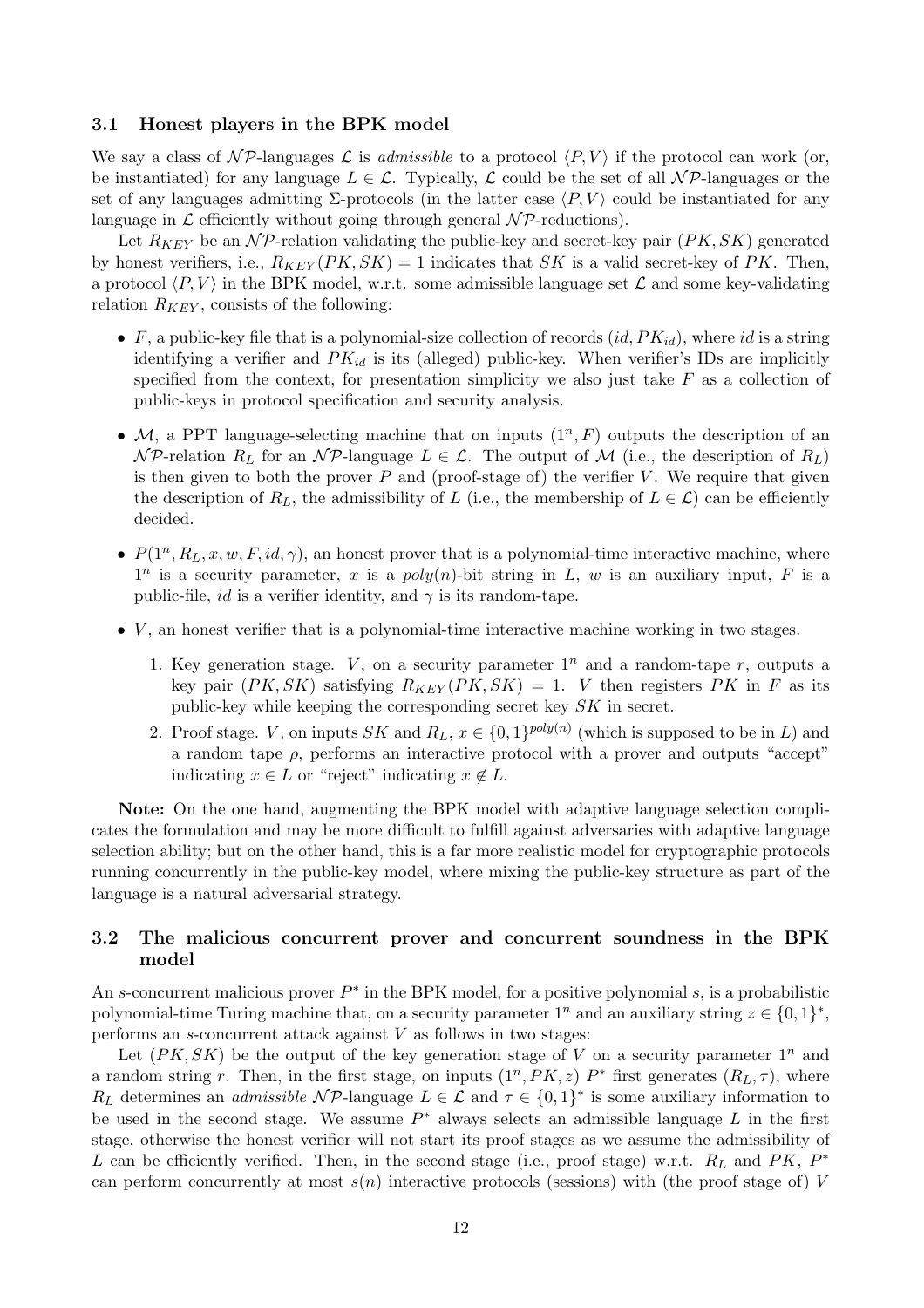as follows: If  $P^*$  is already running  $i-1$   $(1 \leq i \leq s(n))$  sessions, it can select on the fly a common input  $x_i \in \{0,1\}^{poly(n)}$  (which may be equal to  $x_j$  for  $1 \leq j \leq i$ ) and initiate a new session with the proof stage of  $V(1^n, R_L, x_i, SK, \rho_i);$   $P^*$  can output a message for any running protocol, and always receive promptly the response from  $V$  (that is,  $P^*$  controls at its wish the schedule of the messages being exchanged in all the concurrent sessions). We stress that in different sessions V uses independent random-tapes in its proof stage (that is,  $\rho_1, \dots, \rho_{s(n)}$  are independent random strings). We denote by  $view_{P^*}(1^n, z)$  the random variable describing the view of  $P^*$  in this experiment, which includes its random tape, the auxiliary string  $z$ , all messages it receives including the public-key PK and all messages sent by  $V(1^n, R_L, x_i, SK, \rho_i)$ 's in the  $s(n)$  proof-stages,  $1 \le i \le s(n)$ . For any  $(PK, SK) \in R_{KEY}$ , we denote by  $view_{P^*}^{V(SK)}(1^n, z, PK)$  the random variable describing the view of  $P^*$  specific to PK, which includes its random tape, the auxiliary string z, the (specific) PK, and all messages it receives from  $V(1^n, R_L, x_i, SK, \rho_i)$ 's in the  $s(n)$  proof-stages,  $1 \leq i \leq s(n)$ .

We then say a protocol  $\langle P, V \rangle$  is *concurrently sound* in the BPK model w.r.t. some admissible language set  $\mathcal{L}$ , if for any sufficiently large n, for any honest verifier V and all (except for a negligible fraction of)  $(PK, SK)$  outputted by the key-generation stage of V, for all positive polynomials s and all s-concurrent malicious prover  $P^*$  and any string  $z \in \{0,1\}^*$ , for any admissible language  $L \in \mathcal{L}$ and any string  $x \notin L$  (of length of  $poly(n)$ ), the probability that V outputs "accept  $x \in L$ " in the s-concurrent attack against  $V(1^n, R_L, SK)$  (i.e., in one of the  $s(n)$  sessions) is negligible in n, where the probability is taken over the randomness of  $P^*$ , the randomness of V for key-generations and for all the  $s(n)$  proof-stages.

Notes: The above concurrent soundness is defined w.r.t multiple proof-stages (sessions) with the same public-key. In this case, we can imagine that the auxiliary information  $z$  encodes information collected from protocol executions w.r.t. other public-keys that are generated independently of the public-key  $PK$  at hand. Note that, as discussed in [61], extension to the general case, where  $P^*$ interacts with instances of multiple verifiers with multiple (independently generated) public-keys, is direct. Also note that all proof-stages of V (i.e., all the  $s(n)$  sessions) are w.r.t. the same admissible language  $L$ . Such treatment is only for presentation simplicity. Both the security model and security proof of this work can be easily extended to the general case, where  $P^*$  can select admissible language  $L_i$  for each session  $i, 1 \leq i \leq s(n)$  (in this case, whenever  $P^*$  starts a new session it sends  $(x_i, R_{L_i})$ to V indicating that the new session is on common input  $x_i$  and for admissible language  $L_i$ ).

#### 3.3 The malicious concurrent verifier and concurrent ZK in the BPK model

An s-concurrent malicious verifier  $V^*$ , where s is a positive polynomial, is a PPT Turing machine that, on input  $1^n$  and an auxiliary string z, works in two stages:

- **Stage-1 (key-generation stage).** On  $(1^n, z)$   $V^*$  outputs a relation  $R_L$  determining an admissible language  $L \in \mathcal{L}$ , an arbitrary public-file F and a list of (without loss of generality)  $s(n)$ identities  $id_1, \dots, id_{s(n)}$ . Then,  $V^*$  is given a list of  $s(n)$  strings  $\bar{\mathbf{x}} = \{x_1, \dots, x_{s(n)}\} \in L^{s(n)}$  of length  $poly(n)$  each, where  $x_i$  might be equal to  $x_j$ ,  $1 \le i, j \le s(n)$ .
- Stage-2 (proof stage). Starting from the final configuration of Stage-1,  $V^*$  concurrently interacts with  $s(n)^2$  instances of the honest prover P:  $P(1^n, F, R_L, x_i, w_i, id_j, \gamma_{(i,j)})$ , where  $1 \leq i, j \leq j$  $s(n), (x_i, w_i) \in R_L$  and  $\gamma_{(i,j)}$ 's are independent random strings. In this stage,  $V^*$  controls at its wish the schedule of the messages being exchanged in all the concurrent sessions. In particular, V ∗ can output a message for any running session dynamically based on the transcript up to now, and always receive promptly the response from P. For any auxiliary string  $z \in \{0,1\}^*$ , each public-key file F and  $R_L$  outputted by  $V^*$  in Stage-1 and any  $\bar{\mathbf{x}} = \{x_1, \dots, x_{s(n)}\} \in L^{s(n)}$ , we denote by  $view_{V^*(x)}^{\{P(F,R_L,x_i,w_i,id_j,\gamma_{(i,j)})\}}$  $V^{*(F,K_L,x_i,w_i,a_j,\gamma_{(i,j)})'s}$  (1<sup>n</sup>,  $\bar{\mathbf{x}}$ ) the random variable describing the view of  $V^*$ in its second stage of this experiment, which includes  $(z, F, R_L, \bar{x})$ , the randomness of  $V^*$  in its second stage and all messages received from all the  $s(n)^2$  prover instances.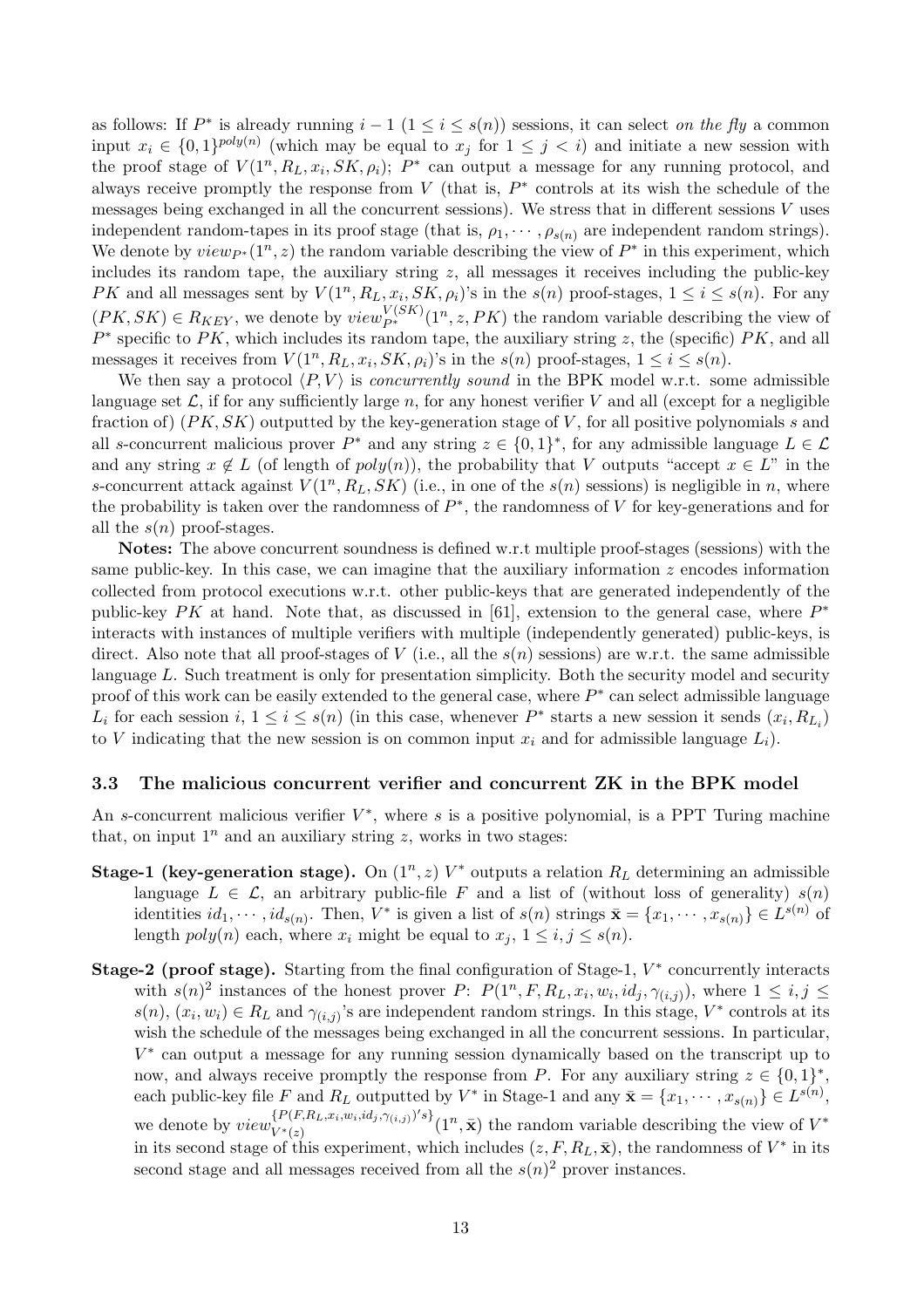Definition 3.1 (concurrent zero-knowledge in the BPK model) A protocol  $\langle P, V \rangle$  is (blackbox) concurrent zero-knowledge in the BPK model w.r.t. some admissible language set  $\mathcal{L}$ , if there exists a PPT black-box simulator S such that for any sufficiently large n and every s-concurrent malicious verifier  $V^*$  the following two distribution ensembles are indistinguishable:

$$
\{view_{V^*(z)}^{\{P(1^n,F,R_L,x_i,w_i,id_j,\gamma_{(i,j)})\}}(1^n,\bar{x})\}_{\bar{x}\in L^{s(n)},L\in\mathcal{L},F\in\{0,1\}^*,z\in\{0,1\}^*}
$$

$$
\{S(1^n,F,R_L,\bar{x},z)\}_{\bar{x}\in L^{s(n)},L\in\mathcal{L},F\in\{0,1\}^*,z\in\{0,1\}^*}
$$

Notes: For presentation simplicity, the CZK property in the BPK model with adaptive language selection is formulated with respect to that all  $s(n)^2$  sessions (i.e., proof-stages) are for the same  $\mathcal{NP}$ relation  $R_L$  and that  $\bar{\mathbf{x}} \in L^{s(n)}$  are predefined (i.e., not selected adaptively by  $V^*$ ). Both the security model and security proof of this work can be easily extended to the general cases, where  $V^*$  can select admissible language for each of the  $s(n)^2$  sessions and can select the common inputs  $x_i$ 's adaptively. We remark that for adaptive input selection, it is the responsibility of  $V^*$  to provide the corresponding  $\mathcal{NP}$ -witnesses  $w_i$ 's to the honest prover instances.

# 4 Motivation for Concurrent Knowledge-Extraction in the Public-Key Model

We show a concurrent interleaving and malleating attack on the concurrent ZK protocol of [25, 78] that is both concurrently sound and normal argument of knowledge in the BPK model, in which by concurrently interacting with the honest verifier in two sessions a malicious  $P^*$  can (with probability 1) malleate the verifier's interactions in one session into successful interactions in another session on a true (public-key related) statement but without knowing any witness to the statement being proved. This shows that concurrent soundness and normal arguments of knowledge do not guarantee concurrent verifier security in the public-key model. Actually, we show that, assuming any OWF, CKE is strictly stronger than concurrent soundness in the public-key model. This serves a good motivation for understanding "possession of knowledge on the Internet with registered public-keys", i.e., the subtleties of concurrent knowledge-extraction in the public-key model.

### 4.1 The Protocol Structure of [25, 78]

- **Key-generation.** Let  $f_V$  be a OWF that admits  $\Sigma$ -protocols. On a security parameter n, each verifier V randomly selects two elements in the domain of  $f_V$ ,  $x_V^0$  and  $x_V^1$  of length n each, computes  $y_V^0 = f_V(x_V^0)$  and  $y_V^1 = f_V(x_V^1)$ . V publishes  $(y_V^0, y_V^1)$  as its public-key while keeping  $x_V^b$  as its secret-key for a randomly chosen b from {0, 1}. (For OWF-based implementation, V also publishes a random string  $r_V$  of length 3n that serves the first-round message of Naor's OWF-based perfectly-binding commitment scheme [62].)
- **Common input.** An element  $x \in L$  of length  $poly(n)$ , where L is an  $N\mathcal{P}$ -language that admits Σ-protocols.
- The main-body of the protocol. The main-body of the protocol consists of the following three phases:
	- **Phase-1.** The verifier V proves to P that it knows the preimage of either  $y_V^0$  or  $y_V^1$ , by executing the  $\Sigma_{OR}$ -protocol on  $(y_V^0, y_V^1)$  in which V plays the role of the knowledge prover. It is additionally required that the first-round message of the  $\Sigma_{OR}$ -protocol is generated without using the preimage of either  $y_V^0$  or  $y_V^1$  (i.e., partial witness-independent). Denote by  $a_V, e_V, z_V$ , the first-round, the second-round and the third-round message of the  $\Sigma_{OR}$ protocol of this phase respectively. Here  $e_V$  is the random challenge sent by the prover to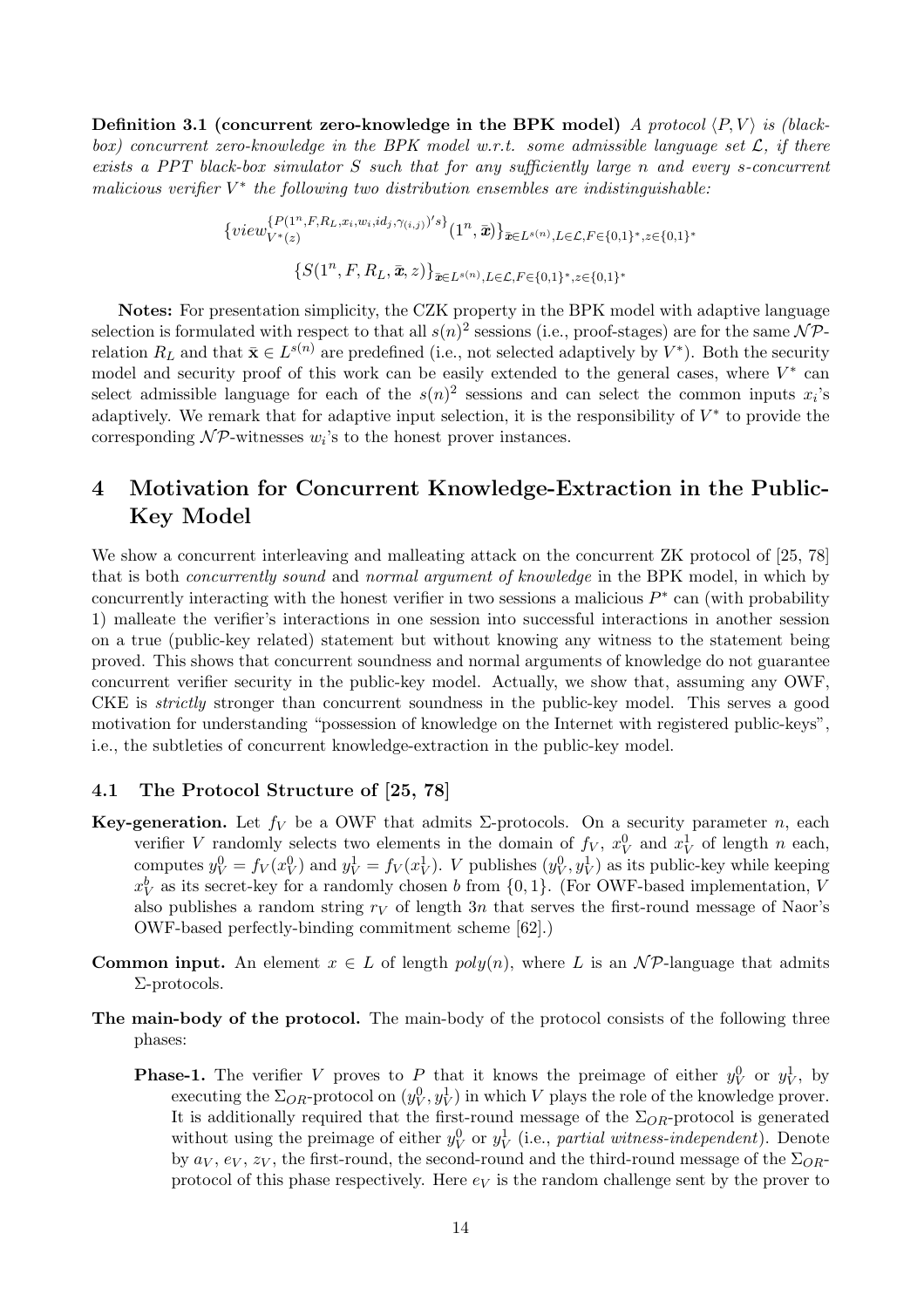the verifier. (For OWF-based implementation, P sends a random string  $r<sub>P</sub>$  of length 3n on the top, which serves the first-round message of Naor's OWF-based perfectly-binding commitments and is used by V in generating  $a_V$ .)

If V successfully finishes the  $\Sigma_{OR}$ -protocol of this phase and P accepts, then goto Phase-2. Otherwise, P aborts.

- **Phase-2.** Let TC be a trapdoor bit commitment scheme with the preimage of either  $y_V^0$ or  $y_V^1$  as the trapdoor. The prover randomly selects a string  $\hat{e} \in \{0,1\}^n$ , and sends  $c_{\hat{e}} = \{TCCom(\hat{e}_1), TCCom(\hat{e}_2), \cdots, TCCom(\hat{e}_n)\}\$ to the verifier V, where  $\hat{e}_i$  is the *i*-th bit of  $\hat{e}$ .
- **Phase-3.** Phase-3 runs essentially the underlying  $\Sigma$ -protocol for L but with the random challenge set by a coin-tossing mechanism. Specifically, the prover computes and sends the first-round message of the underlying  $\Sigma$ -protocol, denoted  $a_P$ , to the verifier V (for OWFbased implementation,  $a_P$  is computed also using  $r_V$  published by V in the key-generation phase); Then V responds with a random challenge  $q$ ; Finally, P reveals  $\hat{e}$  (committed in Phase-2), sets  $e_P = \hat{e} \oplus q$ , and computes the third-round message of the underlying  $\Sigma$ protocol for L, denoted  $z_P$ , with  $e_P$  as the real random challenge.
- Verifier's decision. V accepts if and only if  $\hat{e}$  is decommitted correctly and  $e_P = \hat{e} \oplus q$  and  $(a_P, e_P, z_P)$  is an accepting conversation for  $x \in L$ .

Remark: The above protocol structure is essentially that of the incomplete CZK protocol of [78] (Figure-3, page 17), and can be implemented based on any OWF. The key difference in the actual implementations of [78, 25] is that [25] uses a special trapdoor commitment scheme in Phase-2, where the decommitment information to 0 or 1 is in turn committed in two statistically-binding commitments, which is critical for achieving concurrent soundness. We remark that the differences in actual implementations do not invalidate the attack presented below in Section 4.2, which is presented with respect to a more general protocol structure.

### 4.2 The concurrent interleaving and malleating attack

With respect to the above protocol structure of the protocols of [25, 78], let  $\tilde{L}$  be any  $N \mathcal{P}$ -language admitting a Σ-protocol that is denoted by  $\Sigma_{\hat{L}}$  (in particular,  $\hat{L}$  can be an empty set). Then for an honest verifier V with its public-key  $PK = (y_V^0, y_V^1)$ , we define a new language  $L = \{(\hat{x}, y_V^0, y_V^1) | \exists w \ s.t. \ (\hat{x}, w) \in$  $R_{\hat{L}}$  OR  $y_V^b = f_V(w)$  for  $b \in \{0,1\}$ . Note that for any string  $\hat{x}$  (whether  $\hat{x} \in \hat{L}$  or not), the statement " $(\hat{x}, y_V^0, y_V^1) \in L$ " is always true as  $PK = (y_V^0, y_V^1)$  is honestly generated. Also note that L is a language that admits  $\Sigma$ -protocols (as  $\Sigma_{OR}$ -protocol is itself a  $\Sigma$ -protocol). Now, we describe the concurrent interleaving and malleating attack, in which  $P^*$  successfully convinces the honest verifier of the statement  $\phi(x, y^0_V, y^1_V) \in L^{\infty}$  for any arbitrary poly(n)-bit string  $\hat{x}$  (even when  $\hat{x} \notin \hat{L}$ ) by concurrently interacting with  $V$  in two sessions as follows.

- 1.  $P^*$  initiates the first session with V. (For OWF-based implementation, P just sends  $r_P = r_V$  as its first message to V, where  $r_V$  is the random string registered by V as a part of its public-key for OWF-based implementation.) After receiving the first-round message, denoted by  $a'_V$ , of the  $\Sigma_{OR}$ -protocol of Phase-1 of the first session on common input  $(y_V^0, y_V^1)$  (i.e., V's public-key),  $P^*$  suspends the first session.
- 2.  $P^*$  initiates a second session with V, and works just as the honest prover does in Phase-1 and Phase-2 of the second session. We denote by  $c_{\hat{e}}$  the Phase-2 message of the second session (i.e.,  $c_{\hat{e}}$  commits to a random string  $\hat{e}$  of length n). When  $P^*$  moves into Phase-3 of the second session and needs to send V the first-round message, denoted by  $a<sub>P</sub>$ , of the Σ-protocol of Phase-3 of the second session *on common input*  $(\hat{x}, y_V^0, y_V^1)$ ,  $P^*$  does the following: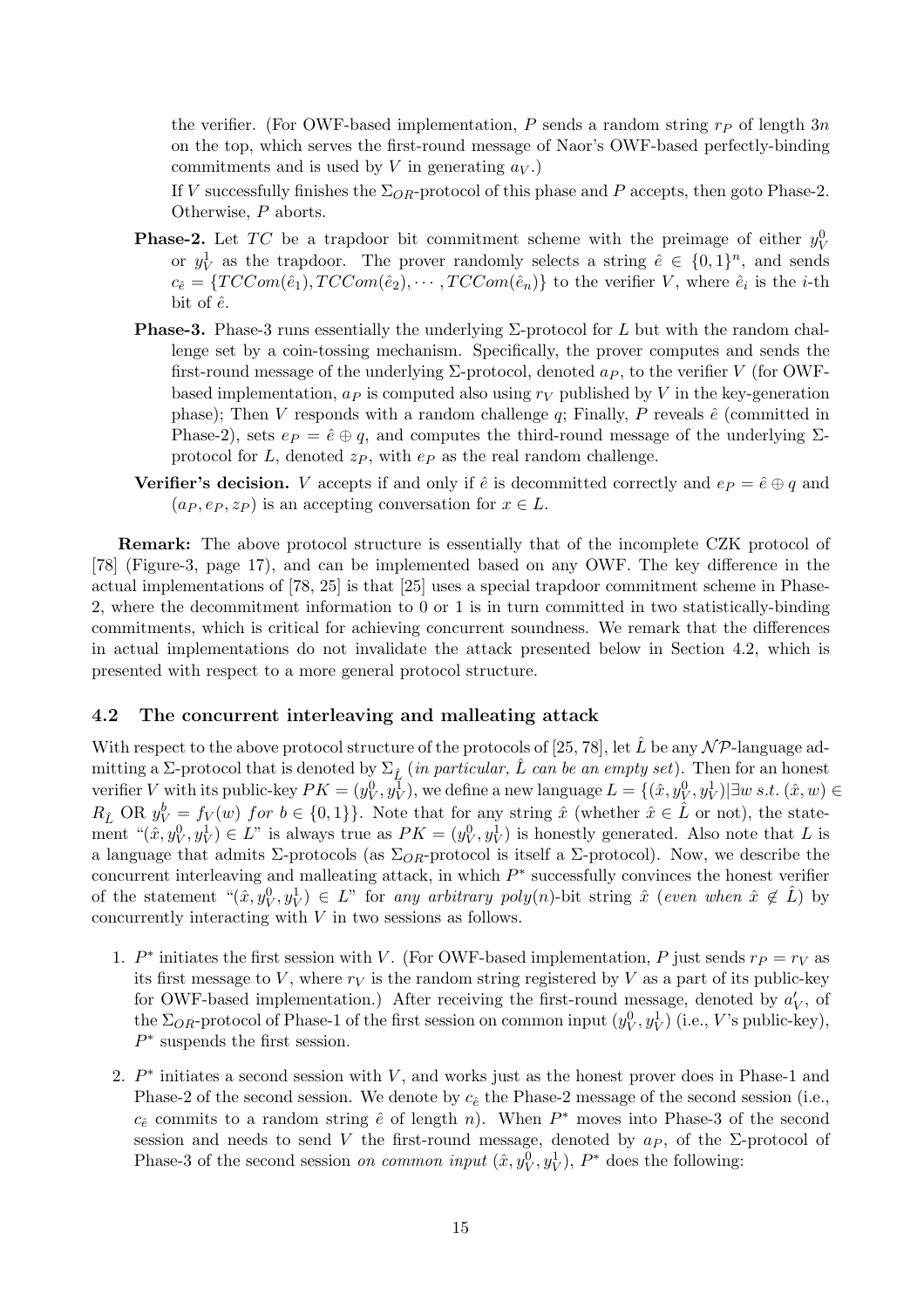- $P^*$  first runs the SHVZK simulator of  $\Sigma_{\hat{L}}$  (i.e., the  $\Sigma$ -protocol for  $\hat{L}$ ) on  $\hat{x}$  to get a simulated conversation, denoted by  $(a_{\hat{x}}, e_{\hat{x}}, z_{\hat{x}})$ , for the (*possibly false*) statement " $\hat{x} \in \hat{L}$ ".
- $P^*$  sets  $a_P = (a_{\hat{x}}, a'_V)$  and sends  $a_P$  to V as the first-round message of the  $\Sigma$ -protocol of Phase-3 of the second session, where  $a_V'$  is the one received by  $P^*$  in the first session.
- After receiving the second-round message of Phase-3 of the second session, denoted by  $q$ (i.e., the random challenge from V),  $P^*$  sets  $e_P = \hat{e} \oplus q$  and then suspends the second session.
- 3.  $P^*$  continues the first session, and sends  $e'_V = \hat{e} \oplus q \oplus e_{\hat{x}} = e_P \oplus e_{\hat{x}}$  as the second-round message of the  $\Sigma_{OR}$ -protocol of Phase-1 of the first session.
- 4. After receiving the third-round message of the  $\Sigma_{OR}$ -protocol of Phase-1 of the first session, denoted by  $z_V'$ ,  $P^*$  suspends the first session again.
- 5.  $P^*$  continues the execution of the second session again, reveals  $\hat{e}$  committed in Phase-2 of the second session, and sends to  $V z_P = ((e_{\hat{x}}, z_{\hat{x}}), (e'_V, z'_V))$  and the decommitment information of  $\hat{e}$  as the last-round message of the second session.

Note that  $(a_{\hat{x}}, e_{\hat{x}}, z_{\hat{x}})$  is an accepting conversation for the (possibly false) statement " $\hat{x} \in \hat{L}$ ",  $(a'_V, e'_V, z'_V)$  is an accepting conversation for showing the knowledge of the preimage of either  $y_V^0$ or  $y_V^1$ , and furthermore  $e_{\hat{x}} \oplus e'_V = e_P = \hat{e} \oplus q$ . According to the description of  $\Sigma_{OR}$  (presented in Section 2), this means that, from the viewpoint of  $V$ ,  $(a_P, e_P, z_P)$  is an accepting conversation of Phase-3 of the second-session on common input  $(\hat{x}, y_V^0, y_V^1)$ . That is,  $P^*$  successfully convinced V of the statement " $(\hat{x}, (y_V^0, y_V^1)) \in L$ " (even for  $\hat{x} \notin \hat{L}$ ) in the second session but without knowing any corresponding  $\mathcal{NP}\text{-}witness!$  This demonstrates that the protocol of [25, 78] fails to be a proof of knowledge (fails knowledge extraction) in concurrent executions (note that it was not designed as such, since this new issue is the notion we put forth here). We remark that mixing the public key structure as part of the language is a natural attack strategy for the public-key model (a different demonstration of this was given in [77]).

# 5 Formulating Concurrent Knowledge-Extraction in the Public-Key Model

Now, we proceed to formulate concurrent verifier security in light of the above concrete attack against the protocol of [78, 25]. Note that the concrete attack is of  $man-in-the-middle$  (MIM) nature, and is related to malleability of protocols. The security notion assuring that a malicious prover  $P^*$  does "know" what it claims to know, when it is concurrently interacting with the honest verifier  $V$ , can informally be formulated as: for any x, if  $P^*$  can convince V (with public-key PK) of " $x \in L$ " (for an  $\mathcal{NP}$ -language L) by concurrent interactions, then there exists a PPT knowledge-extractor that outputs a witness for  $x \in L$ . This is a natural extension of the normal arguments of knowledge into the concurrent settings in the public-key model. However, such a definition does not work in the public-key model. The reason is: the statements being proved may be related to  $PK$ , and thus the extracted witness may be related to its corresponding secret-key  $SK$  (actually, for the malicious prover strategy of the concrete attack on the protocol of [78, 25], the extracted witness will just be the same secret-key used by the knowledge-extractor); But, in knowledge-extraction the PPT extractor may have already possessed  $SK$ . To solve this subtlety, we require the extracted witness, together with adversary's view, to be *independent* of  $SK$ . But, the problem here is how to formalize such independence, in particular, w.r.t. a concurrent MIM? We solve this in the spirit of non-malleability formulation [28]. That is, we consider the message space (distribution) of  $SK$ , and such independence is roughly formulated as follows: let  $SK$  be the secret-key and  $SK'$  is an element randomly and independently distributed over the space of  $SK$ , then we require that, for any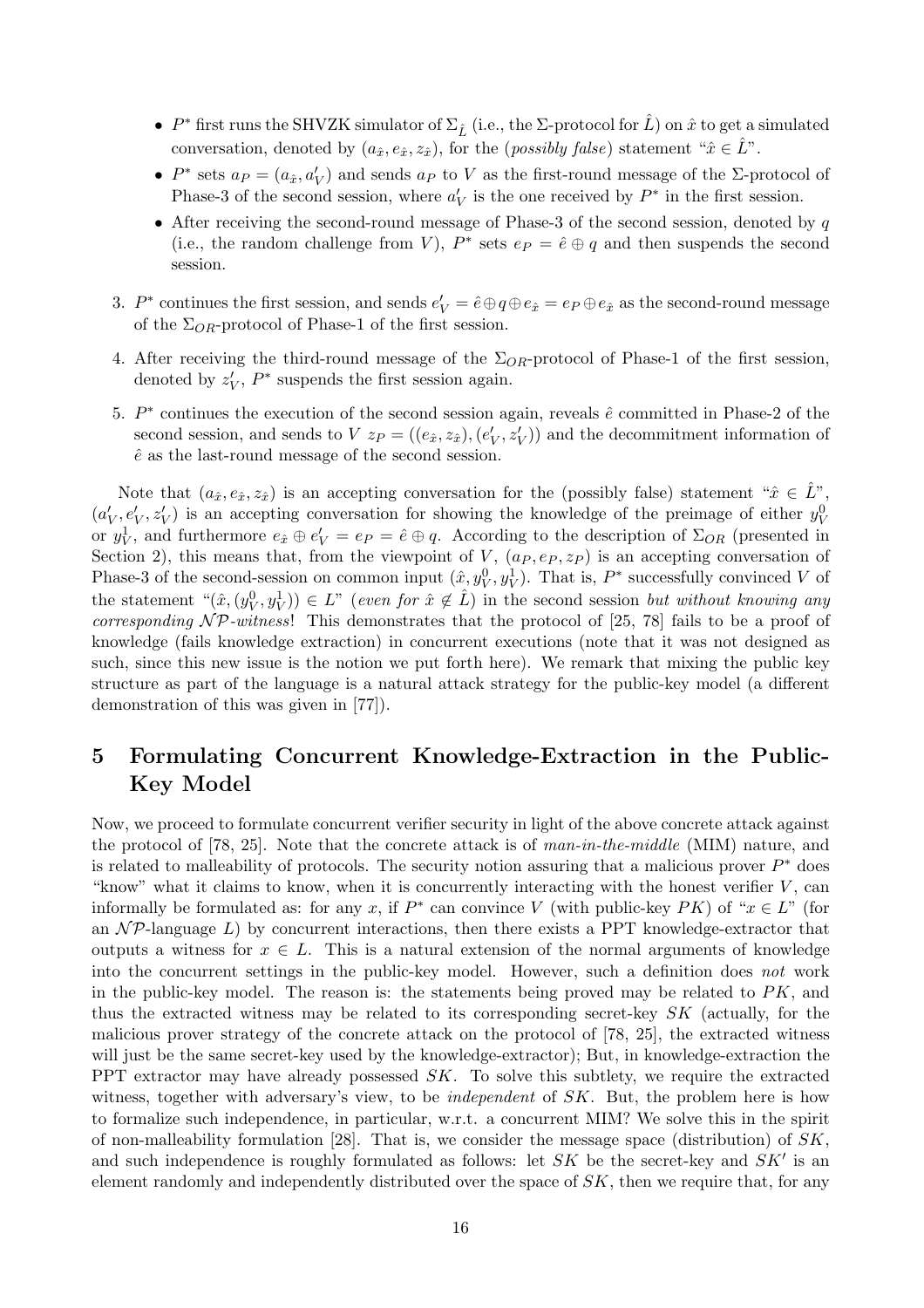polynomial-time computable relation R, the probability  $Pr[R(\bar{w}, SK, view) = 1]$  is negligibly close to  $Pr[R(\bar{w}, SK', view) = 1]$ , where  $\bar{w}$  is the set of witnesses extracted by the knowledge extractor for successful concurrent sessions and *view* is the view of the adversary  $P^*$ . This captures the intuition that  $P^*$  does, in fact, "know" the witnesses to the statements whose validations are successfully conveyed by concurrent interactions.

Definition 5.1 (concurrent knowledge-extraction (CKE) in the public-key model) We say that a protocol  $\langle P, V \rangle$  is concurrently knowledge-extractable in the BPK model w.r.t. some admissible language set  $\mathcal L$  and some key-validating relation  $R_{KEY}$ , if for any positive polynomial s( $\cdot$ ), any s-concurrent malicious prover  $P^*$  defined in Section 2, there exist a pair of (expected) polynomialtime algorithms  $S$  (the simulator) and  $E$  (the extractor) such that for any sufficiently large n, any auxiliary input  $z \in \{0,1\}^*$ , and any polynomial-time computable relation R (with components drawn from  $\{0,1\}^* \cup \{\perp\}$ , the following hold, in accordance with the experiment  $\text{Expt}_{\text{CKE}}(1^n, z)$  described below (page 17):

## $\mathsf{Expt}_{\mathbf{CKE}}(1^n,z)$

The simulator  $S = (S_{KEY}, S_{PROOF})$ :

 $(PK, SK, SK') \longleftarrow S_{KEY}(1^n)$ , where the distribution of  $(PK, SK)$  is identical with that of the output of the key-generation stage of the honest verifier  $V$ ,  $R_{KEY}(PK, SK) = R_{KEY}(PK, SK') = 1$ and the distributions of  $SK$  and  $SK'$  are identical and *independent*. In other words,  $SK$  and  $SK'$ are two random and independent secret-keys corresponding to PK.

 $(str, sta) \longleftarrow S_{PROOF}^{P^*(1^n, PK, z)}(1^n, PK, SK, z)$ . That is, on inputs  $(1^n, PK, SK, z)$  and with oracle access to  $P^*(1^n, PK, z)$ , the simulator S outputs a simulated transcript str, and some state information  $sta$  to be transformed to the knowledge-extractor  $E$ .

We denote by  $S_1(1^n, z)$  the random variable str (in accordance with above processes of  $S_{KEY}$  and  $S_{PROOF}$ ). For any  $(PK, SK) \in R_{KEY}$  and any  $z \in \{0,1\}^*$ , we denote by  $S_1(1^n, PK, SK, z)$  the random variable describing the first output of  $S_{PROOF}^{P^*(1^n, PK, z)}(1^n, PK, SK, z)$  (i.e., str specific to  $(PK, SK)$ ).

The knowledge-extractor E:

 $\overline{w} \leftarrow E(1^n, sta, str)$ . On (sta, str), E outputs a list of witnesses to statements whose validations are successfully conveyed in str.

### Simulatability. The following ensembles are identical (or indistinguishable):

 ${S_1(1^n, PK, SK, z)}_{(PK, SK) \in R_{KEY}, z \in \{0,1\}^*}$  and  ${view_{P^*}^{V(SK)}(1^n, z, PK)}_{(PK, SK) \in R_{KEY}, z \in \{0,1\}^*}$  (defined in Section 2). This in particular implies that str includes  $(PK, z)$ , and the probability ensembles  $\{S_1(1^n, z)\}_{z \in \{0,1\}^*}$  and  $\{P^*(1^n, z)\}_{z \in \{0,1\}^*}$  (defined in Section 2) are actually identical (or indistinguishable).

- Secret-key independent knowledge-extraction. E, on inputs  $(1^n, str, sta)$ , outputs witnesses to all statements successfully proved in accepting sessions in str. Specifically, E outputs a list of strings  $\overline{w} = (w_1, w_2, \cdots, w_{s(n)})$ , satisfying the following:
	- $w_i$  is set to be ⊥, if the i-th session in str is not accepting (due to abortion or verifier verification failure), where  $1 \leq i \leq s(n)$ .
	- Correct knowledge-extraction for (individual) statements: In any other cases (i.e., for successful sessions), with overwhelming probability  $(x_i, w_i) \in R_L$ , where  $x_i$  is the common input selected by  $P^*$  for the *i*-th session in str and  $R_L$  is the admissible  $\mathcal{NP}$ -relation for  $L \in \mathcal{L}$  set by  $P^*$  in str.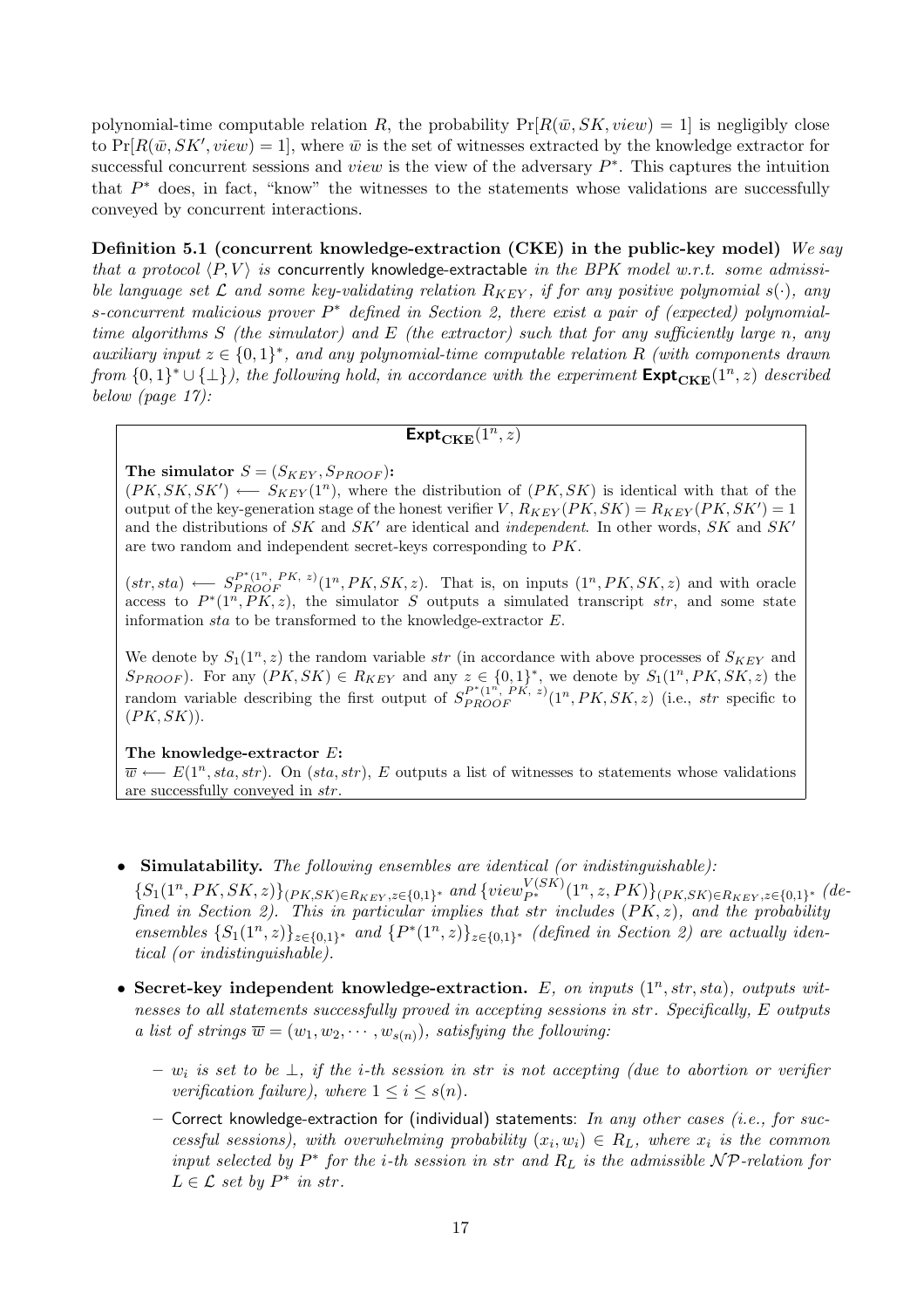– (Joint) knowledge extraction independence (KEI):  $Pr[R(SK, \overline{w}, str) = 1]$  is negligibly close to  $Pr[R(SK', \overline{w}, str) = 1].$ 

The probabilities are taken over the randomness of S in the key-generation stage (i.e., the randomness for generating  $(PK, SK, SK')$  and in all proof stages, the randomness of E, and the randomness of  $P^*$ . If the KEI property holds for any (not necessarily polynomial-time computable) relation R, we say the protocol  $\langle P, V \rangle$  satisfies statistical CKE and statistical KEI.

### 5.1 Discussion and justification of the CKE formulation

We first note that the above CKE formulation follows the simulation-extraction approach of [69] (which is also used in [4]). Here, the key augmentation, besides some other adaptations in the publickey model, is the property of knowledge-extraction independence (KEI) explicitly required. Though the CKE and KEI notions are formulated in the framework of public-key model, they are actually applicable to protocols in the plain model, in general, in order to capture knowledge extractability against concurrent adversaries interacting with honest players of secret values.

On extending the Bellare-Goldreich quantitative approach for stand-alone POK into the concurrent setting. We note that, besides the subtle KEI issue, there are some difficulties (or inconveniences) to extend the Bellare-Goldreich quantitative approach for stand-alone POK [5, 36, 6] (i.e., the quantitative definition of expected knowledge-extraction time that is in inverse proportion to the probability the adversary convinces of the statement) into the concurrent setting. Below, we consider two possible approaches to extend the Bellare-Goldreich quantitative approach (for standalone POK) into the concurrent setting.

The first approach is: for each of all the concurrent sessions, we consider the probability that the adversary (i.e., the malicious prover  $P^*$ ) successfully finishes the session. Denote by  $p_i$  the probability that the adversary successfully finish the  $i$ -th session. Note that this probability is particularly taken over the random coins of  $P^*$  and all random coins of the honest verifier instances in all concurrent sessions. But, within the simulation-extraction formulation framework, it is difficult to give a precise quantitative definition of the knowledge-extraction time inversely proportional to  $p_i$ . The reason is: when we apply the underlying stand-alone knowledge-extractor (guaranteed by the Bellare-Goldreich POK definition) on the (successful)  $i$ -th session in the simulated transcript, the knowledge-extraction is actually with respect to the probability, denote  $p'_i$ , that  $P^*$  successfully finish the *i*-th session when the coins of the honest verifier instances in all other sessions (other than the  $i$ -th session) are fixed (i.e., determined by the simulated transcript). Clearly,  $p'_i$  can be totally different from  $p_i$  (e.g.,  $p_i$ ) may be non-negligible, but  $p'_i$  can be negligible), and thus the knowledge-extraction time w.r.t  $p'_i$  can be totally different from that w.r.t  $p_i$ .

The second-approach is to separate the simulation and knowledge-extraction. Specifically, besides indistinguishable simulation, we separately require (regardless of the simulated transcript) that for any x selected adaptively by the adversary on the fly of the concurrent attack, if the adversary  $P^*$  can, with probability  $p_x$ , convince the honest verifier of the statement " $x \in L$ " by concurrent interactions (in one of the  $s(n)$  sessions), the knowledge-extraction time should be in inverse proportion to  $p_x$ . We note that this approach does not work. On the one hand, suppose  $P^*$  convinces  $x \in L$  in one of the  $s(n)$  sessions (say the *i*-th session) with some non-negligible probability, but with negligible probability in all other sessions. In this case, it is okey if the knowledge extraction is w.r.t the  $i$ -th session, but will fail w.r.t other sessions. On the other hand, one may argue that to remedy the above subtlety, we can add a (polynomial-time) bound on the knowledge-extraction in each session, but this solution fails if the adversary convinces of the statement " $x \in L$ " with negligible probability in all sessions. In general, it may be hard to distinguish the two cases, i.e., the case that  $P^*$  succeeds with negligible probability in all sessions and the case that  $P^*$  may succeed with non-negligible probability in some (but not all) sessions.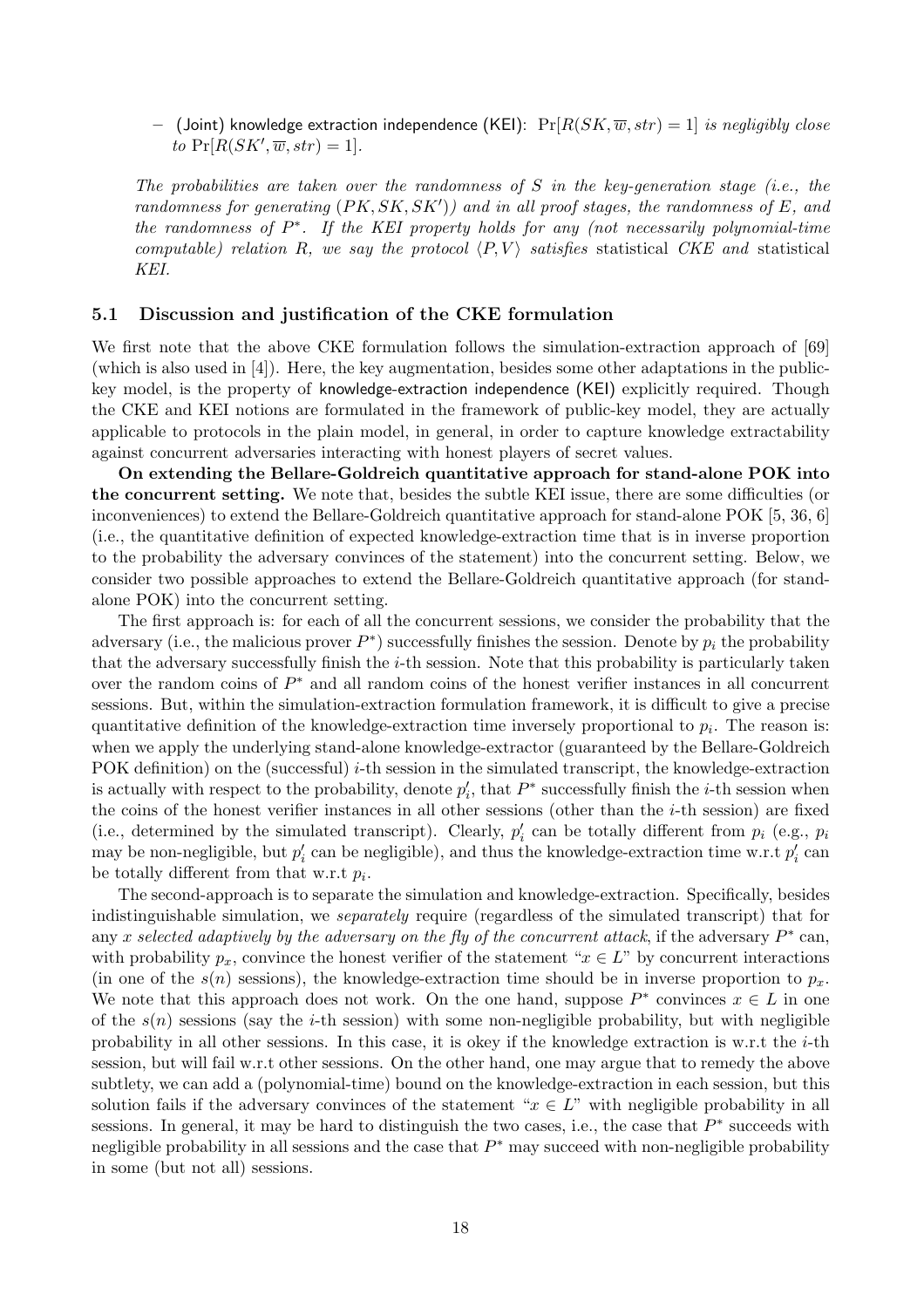We note that the work [27] takes the approach of extending the BG (stand-alone) POK formulation into the concurrent setting in the BPK model, without clarifying the above subtleties. For example, the running time of the knowledge-extractor  $E$  formulated in [27] is w.r.t. the probability  $p_i$ , but it is unclear how to handle the issue of  $p'_i$  versus  $p_i$  as clarified above. In addition, the work [27] does not capture adaptive language selection by the concurrent malicious prover, and does not capture the KEI issue (it is unclear how about if the knowledge extracted by  $E$  is dependent on verifier's secret-key that is actually generated by  $E$  itself). As a consequence, the formulation approach of [27] is less convenient to use (particularly for analyzing complex cryptographic protocols running concurrently with public-keys). We note that still no *formal* proofs in accordance with the formulation approach of [27] are presented in existing work. In comparison, we suggest our CKE formulation is of conceptual clarity and simplicity, is easier to work with and can be efficiently achievable, and is well compatibility of the normal simulation/extraction formulation approach for concurrent security of protocols. We also remind that our CKE formulation implicitly assumes that verifier's public-key corresponds to multiple secret-keys, which however can typically be achieved with the common key-pair trick [64]. In general, cryptography literature should welcome diversified approaches for modeling and achieving security goals of cryptographic systems, particularly witnessed by the evolution history of public-key encryption.

Simulated public-keys vs. real public-keys. In our CKE formulation, the simulationextraction is w.r.t. *simulated* public-keys. In this case, explicitly requiring the KEI property is crucial for correctly formulating CKE, as the simulator/extractor possesses the secret-keys corresponding to the simulated public-keys. A natural and intuitive strengthening of the CKE formulation might be: the simulator/extractor uses the *same* public-keys of the honest verifiers. Specifically, for any concurrent malicious  $P^*$  there exists a PPT simulator/extractor that, on the same public-key of the honest verifier, outputs a simulated transcript (that is indistinguishable from the real view of  $P^*$ ) together with all witnesses to accepting sessions. In this case, as the simulator/extractor does not possesses the secret-key (of the honest verifier), the KEI property can be waived. But, the key observation here is: constant-round CKE (whether  $ZK$  or not) with real public-keys are impossible. Specifically, constant-round CKE with real public-keys implies constant-round CZK (actually, potentially concurrently non-malleable ZK proof of knowledge) in the plain model by viewing verifier's public-keys as a part of common inputs, which is however impossible at least in the black-box sense [13].

On CKE with independent language. With the above CKE formulation, we are actually formulating the independence of the witnesses, used ("known") by concurrent MIM adversary, on the secret-key (witness) used by verifier (who may in turn play the role of prover in some subprotocols). A naive solution for KEI, which appears to make sense, may be to require the language and statements being proved are independent of verifier's public-keys. But, this approach has the following problems: Firstly note that, if the protocol is for  $N\mathcal{P}$ -Complete, the statements being proved, selected adaptively by the adversary, can be always related to verifier's public-key (e.g., via  $N \mathcal{P}$ -reductions); Secondly, as the statements being proved are selected adaptively by the CMIM adversary on the fly, in general it is hard to distinguish whether the maliciously chosen statements are independent of verifiers' public-keys or not; Thirdly, the applicability of this approach is significantly limited (and even useless in practice, where keys are used in essential ways in malicious settings like the Internet).

Taking adversary's view into account for capturing KEI. We note that explicitly taking account of the view of the adversary, i.e., str, is necessary for the completeness of KEI formulation. Specifically, consider the following (seemingly impossible) case that: for any extracted  $w_i$  in  $\bar{w}$ ,  $w_i = PRF_s(SK)$ , where the seed s could be either a part of the adversary's random tape or a value computed from its view. In other words, the witnesses extracted are always dependent on the secret-key used by the simulator/extracotor, and thus the adversary may not necessarily be aware of the extracted knowledge. Clearly, such cases are excluded by taking account of adversary's view in the KEI formulation. But, without taking account of adversary's view,  $Pr[R(SK, \bar{w}) = 1]$  is still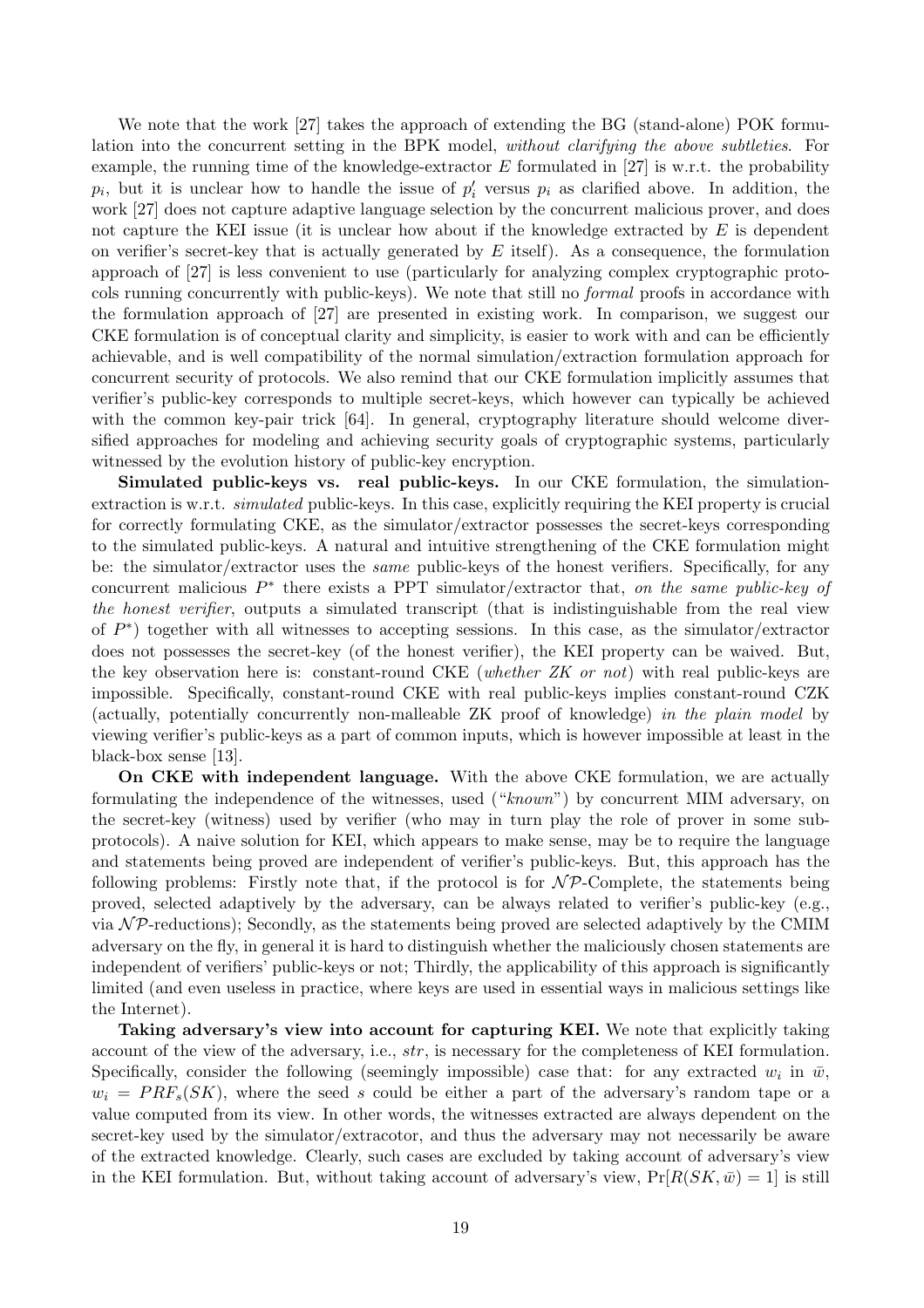negligibly close to  $Pr[R(SK', \bar{w}) = 1]$  in this case for any polynomial-time computable relation R.

We note that, explicitly taking account of adversary's view seems to be necessary for correct and complete CNM formulations, whenever (not necessarily extractable) knowledge independence is an necessary property to be considered. In particular, this issue could also be applicable to the formulations of input indistinguishable computation [60], CNM commitments [68, 69] and CNMWI  $[65, 66]$ <sup>1</sup>. This issue can also be traced back to the origin of NM formulation [28].

KEI versus CNMWI. The KEI formulation appears to be a bit similar to the CNMWI formulation in [65], but actually with essential differences. Note that the KEI notion is formulated independently of the CNMWI formulation of  $[65]$ .<sup>2</sup> We highlight some differences between the KEI formulation and the CNMWI formulation of [65]. Firstly, the CNMWI formulation of [65] is formulated w.r.t. a special argument system, called commit-then-proof argument, while our KEI formulation is not confined to commit-then-proof; Secondly, the CNMWI formulation of [65] considers the concurrent executions of the same protocol, while our KEI formulation does not necessarily imply that the left concurrent sessions (corresponding to the concurrent interactions of the sub-protocol from verifier to prover in the BPK model) and the right concurrent sessions (corresponding to the concurrent interactions of the sub-protocol from prover to verifier) are the same; Thirdly, with our CKE/KEI formulation, the CMIM adversary is not only allowed to choose the statements to be proved in the right concurrent sessions, but also allowed to set the languages for the right sessions adaptively based on the common inputs (i.e., public-keys) and language of the left sessions; Finally, CNMWI is formulated w.r.t any pair of (different) witnesses and by requiring the indistinguishability of the witnesses committed (not necessarily efficiently extractable) by the CMIM in right sessions when the honest prover uses different witnesses in left sessions, while our KEI is formulated w.r.t. a pair of witnesses (i.e., secret-keys) that are randomly and independently distributed and is quantified over any polynomial-time computable relations on the extracted (not only committed) witnesses together with the CMIM adversary's view.

CKE vs. concurrent soundness. We show that, assuming any OWF, CKE is a strictly stronger notion for concurrent verifier security than concurrent soundness in the public-key model.

Proposition 5.1 Assuming any OWF, CKE is strictly stronger than concurrent soundness in the public-key model. In particular, there exist protocols in the BPK model that are concurrently-sound CZK arguments of knowledge but not concurrent knowledge-extractable.

**Proof.** (of Proposition 5.1) It's easy to see that CKE implies concurrent soundness in the publickey model. Specifically, suppose that for some  $(PK, SK) \in R_{KEY}$ , some admissible language L and some string  $x \notin L$  P<sup>\*</sup> can convince  $V(R_L, SK)$  of the false statement " $x \in L$ " with non-negligible probability in real execution, then with almost the same probability (up to a negligible gap)  $P^*$ can convince the simulator  $S(R_L, SK)$  of  $x \in L$  in  $\text{Expt}_{CKE}(1^n, z)$  by the property of simulatability, which however contradicts the secret-key independent knowledge-extraction property.

Then the proposition is direct from the attack demonstrated in Section 4.2 on the CZK protocol of [25] that is both concurrently sound and normal argument of knowledge and can be implemented based on any OWF. Specifically, for the specific strategy of  $P^*$  of the concurrent interleaving and malleating attack, suppose  $\hat{x} \notin \hat{L}$  or just  $\hat{L}$  is empty, the witness extracted by any polynomialtime knowledge-extraction algorithm  $E$  (with  $SK = x_V^b$  as its input) must be the preimage of either  $y_V^0$  or  $y_V^1$ . But, according to the one-wayness of  $f_V$  used in the key-generation stage, with

<sup>&</sup>lt;sup>1</sup>The CNM notions in [60, 68, 69, 65, 66] consider the independence of knowledge encoded (not necessarily efficiently extractable) by the CMIM adversary for successful right sessions from the knowledge used by the honest provers in left sessions. They are mainly formulated w.r.t. a special protocol structure, called commit-then-proof (particularly, commit-then-PRZK, where PRZK is the one-left-many-right CNMZK of [68]). We note that the security analysis in [60, 68, 69, 65, 66] still can be extended in accordance with the extended CNM formulations with adversary's view being taken into account. The point is without taking adversary's view into account, the CNM formulations there may not be complete.

<sup>2</sup>The KEI notion originally appeared in the incomplete work of [78] (August 2006 update, prior to [65]).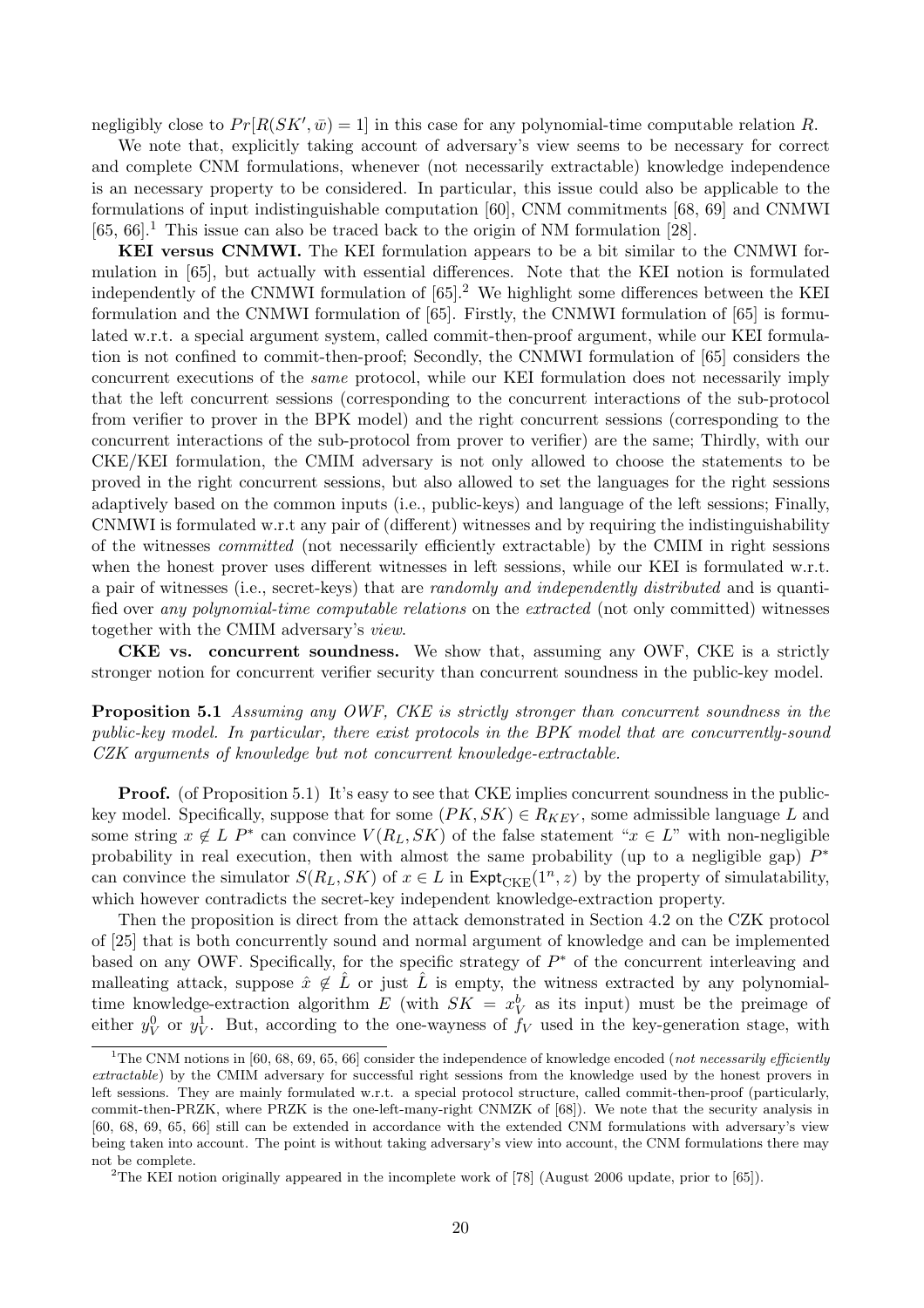overwhelming probability the extracted witness will be the preimage of  $y_V^b$  conditioned on E outputs a witness. (Specifically, consider the simulator/extractor emulates the key-generation of the honest verifier, except that the value  $y_V^{1-b}$  $V_V^{1-b}$  is received externally as its input.) Define the relation R as:  $R(w, SK, \cdot) = 1$  if  $f_V(w) = f_V(SK)$ . Then, conditioned on E outputs a witness, the extracted witness (i.e., the preimage of  $y_V^b$ ) is always related to  $SK = x_V^b$ , but can be related to a random and independent  $SK'$  with negligible probability. Thus, the CZK protocol of [25] is not concurrently knowledge-extractable in the public-key model.  $\Box$ 

### 6 Generic CZK-CKE in the BPK Model

In this section, we present the generic constant-round CZK-CKE arguments for  $\mathcal{NP}$  in the BPK model under standard hardness assumptions. The starting point is the basic and famous Feige-Shamir ZK (FSZK) structure [32]. The FSZK structure is conceptually simple, which simply composes two WIPOK sub-protocols. In more details, let f be a OWF, in the first WIPOK sub-protocol with the verifier V serving as the knowledge-prover, V computes  $(y_0 = f(s_0), y_1 = f(s_1))$  for randomly chosen  $s_0$  and  $s_1$ ; then V proves to the prover P the knowledge of the preimage of either  $y_0$  or  $y_1$ . In the second WIPOK sub-protocol with  $P$  serving as the knowledge-prover, on common input  $x$ , P proves to V the knowledge of either a valid  $\mathcal{NP}\text{-witness }w$  for  $x \in L$  or the preimage of either  $y_0$ or  $y_1$ . FSZK is also argument of knowledge, and can be high practically instantiated (without going through general  $\mathcal{NP}\text{-reductions}$  by the  $\Sigma_{OR}$  technique [16].

Let  $(y_0, y_1)$  serve as the public-key of V and  $s_b$  (for a random bit b) as the secret-key, the publickey version of FSZK is CZK in the BPK model. But, we shew that the public-key version of FSZK is not concurrently sound [77], needless to say concurrent knowledge-extractability (indeed, FSZK was not designed for the public-key model). We hope to add the CKE property to FSZK in the BPK model (and thus get concurrent security both for the prover and for the verifier simultaneously), while remaining its conceptual simple structure as well as the ability of practical instantiations.

The subtle point here is: we are actually facing (dealing with) a concurrent MIM (CMIM), who manages to malleate, in a malicious and unpredictable way, the public-keys and knowledge-proof interactions of the verifier in one session into the statements and knowledge-proof interactions in another concurrent session. To add CKE security to FSZK in the BPK model, some non-malleable (maybe inefficient) building tools seem to be intrinsically required. In this work, we show how to do so without employing any non-malleable building tools.

The idea is to strengthen the first sub-protocol to be statistical WIPOK, and require the prover to first commit, before starting the second WI sub-protocol, the supposed witness to  $c_w$  by running a statistically-binding commitment scheme C. This guarantees that if the witness committed to  $c_w$ is dependent on the secret-key used by  $V$ , there are indeed some differences between the interaction distribution when V uses  $SK = s_0$  and that when V uses  $SK = s_1$ , and we can use such distribution differences to violate the statistical WI of the first sub-protocol. But, this solution loses CZK in general, as the second WI sub-protocol is run w.r.t. commitments to different values in real interactions and in the simulation. This problem can be got passed by using a stronger second subprotocol, i.e., the strong WI (SWI) [36]. Note that the composition of commitment and SWI is itself regular WI, and thus CZK property is salvaged.

The generic construction is depicted in Figure 1, page 22 (as the generic construction is for  $N\mathcal{P}$ via  $\mathcal{NP}$ -reduction, we do not explicitly describe the language-selecting machine M in the protocol specification).

### 6.1 Security analysis

Notes on the underlying hardness assumptions and round-complexity. If the OWF f used in key-generation admits perfect/statistical  $\Sigma$ -protocols (and thus we can use  $\Sigma_{OR}$  in Stage-1), and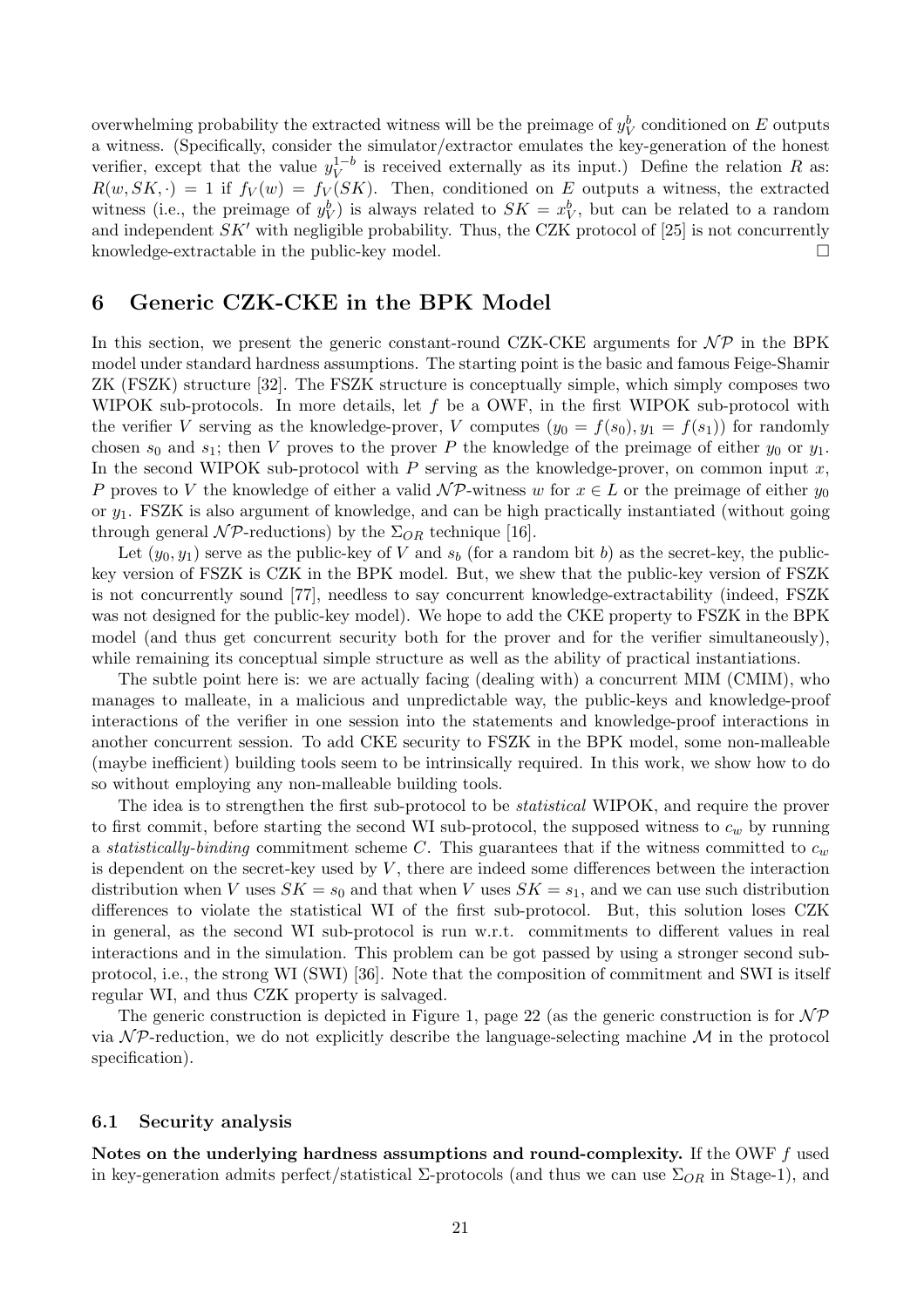**Key Generation.** Let  $f: \{0,1\}^n \to \{0,1\}^n$  be any OWF, where  $1^n$  is the system security parameter. Each verifier V selects random strings  $s_0$ ,  $s_1$  from  $\{0,1\}^n$ , randomly selects a bit  $b \leftarrow \{0,1\}$ , computes  $y_b = f(s_b)$  and sets  $y_{1-b} = f(s_{1-b})$ . V registers  $PK = (y_0, y_1)$  in a public file F as its public-key, and keeps  $SK = s_b$  as its secret-key. Define  $R_{KEY} = \{((y_0, y_1), s)|y_0 = f(s) \vee y_1 = f(s)\}\$ 

**Common input.** An element  $x \in L \cap \{0,1\}^{poly(n)}$ , where L is an NP-Complete language with the corresponding  $\mathcal{NP}$ -relation  $R_L$ .

**P** private input. An NP-witness  $w \in \{0,1\}^{poly(n)}$  for  $x \in L$ . Here, we assume w.l.o.g. that the witness for any  $x \in L \cap \{0,1\}^{poly(n)}$  is of the same length  $poly(n)$ .

- **Stage-1.** V proves to P that it knows a preimage to one of  $y_0, y_1$ , by running a *statistical* WIA/POK protocol for  $\mathcal{NP}$ , in which V plays the role of knowledge prover. The witness used by V in this stage is  $s_b$ .
- **Stage-2.** If V successfully finishes Stage-1, P does the following: it computes and sends  $c_w = C(w, r_w)$ , where C is a statistically-binding commitment scheme and  $r_w$  is the randomness used for commitments.
- Stage-3. Define a new NP-language  $L' = \{(x, y_0, y_1, c_w) | (\exists (w, r_w) \ s.t. \ c_w = C(w, r_w) \land ((x, w) \in R_L) \lor$  $y_0 = f(w) \vee y_1 = f(w)$ . Then, P proves to V that it knows a witness for  $(x, y_0, y_1, c_w) \in L'$ , by running a strong WI argument/proof of knowledge (WIA/POK) protocol for  $N \mathcal{P}$ .

Figure 1: The generic CZK-CKE argument  $\langle P, V \rangle$  for  $\mathcal{NP}$  in the BPK model

we use Feige-Shamir ZK (FSZK) of [33] (with WI is replaced by  $\Sigma_{OR}$ ) to replace SWI of Stage-3, the protocol depicted in Figure 1 can be based on any OWF admitting perfect/statistical  $\Sigma$ -protocols, and be of optimal (i.e., 4-round) round-complexity by round combinations; If we use in Stage-1 the modified Blum's protocol for DHC with constant-round statistically/perfectly hiding commitments, the protocol depicted in Figure 1 can be based on any collision-resistant hash function or any claw-free collection with efficiently recognizable index set.

**Theorem 6.1** The protocol depicted in Figure 1 is a constant-round concurrently knowledge-extractable concurrent  $ZK$  (CZK-CKE) argument for  $\mathcal{NP}$  in the BPK model.

**Proof.** The completeness of the protocol  $\langle P, V \rangle$  can be easily checked.

### Concurrent zero-knowledge.

We first consider a mental simulator M that takes as input all secret-keys corresponding to all public-keys registered in the public-key file, in case the corresponding secret-keys exist.

For any  $s(n)$ -concurrent malicious verifier  $V^*$  (defined in Section 3) and any  $\mathcal{NP}$ -language L, M runs  $V^*$  as a subroutine on inputs  $\bar{\mathbf{x}} = \{x_1, \dots, x_{s(n)}\} \in L^{s(n)}$  (where  $x_i$  might equal  $x_j, 1 \leq i, j \leq j$  $s(n)$  and  $i \neq j$ , the public file  $F = \{PK_1, \dots, PK_{s(n)}\}$  and all assumed existing secret-keys. M works just as the honest prover does in Stage-1 of any session. In Stage-2 of any session on a common input  $x_i$  and with respect to a public-key  $PK_j$  (i.e., the *i*-th session w.r.t  $PK_j$ ,  $1 \leq i, j \leq s(n)$ ), M computes  $c_w^{(i)} = C(SK_j, r_w^{(i)})$ , where  $SK_j$  is the secret-key corresponding to  $PK_j$  for which we assume it exists and M knows. Then, on input  $(x_i, PK_j, c_w^{(i)})$  M runs the strong WI argumnet/proof of knowledge for  $\mathcal{NP}$  in Stage-3 of the session with  $(SK_j, r_w^{(i)})$  as its witness.

Then, by a simple hybrid argument, the indistinguishability between the output of M and the view of  $V^*$  in real concurrent interactions is direct from the regular WI of commit-then-SWI. Note that, as mentioned in Section 2, regular WI preserves under concurrent composition in this case.

Finally, to build a PPT simulator  $S$  from scratch, where  $S$  does not know any secret-keys corresponding to public-keys in the public file, we resort to the technique developed in [12]. Specifically, S works in  $s(n) + 1$  phases. In each phase, S either successfully finishes the simulation, or "covers" a new public-key for which it has not known the corresponding secret-key up to now in case  $V^*$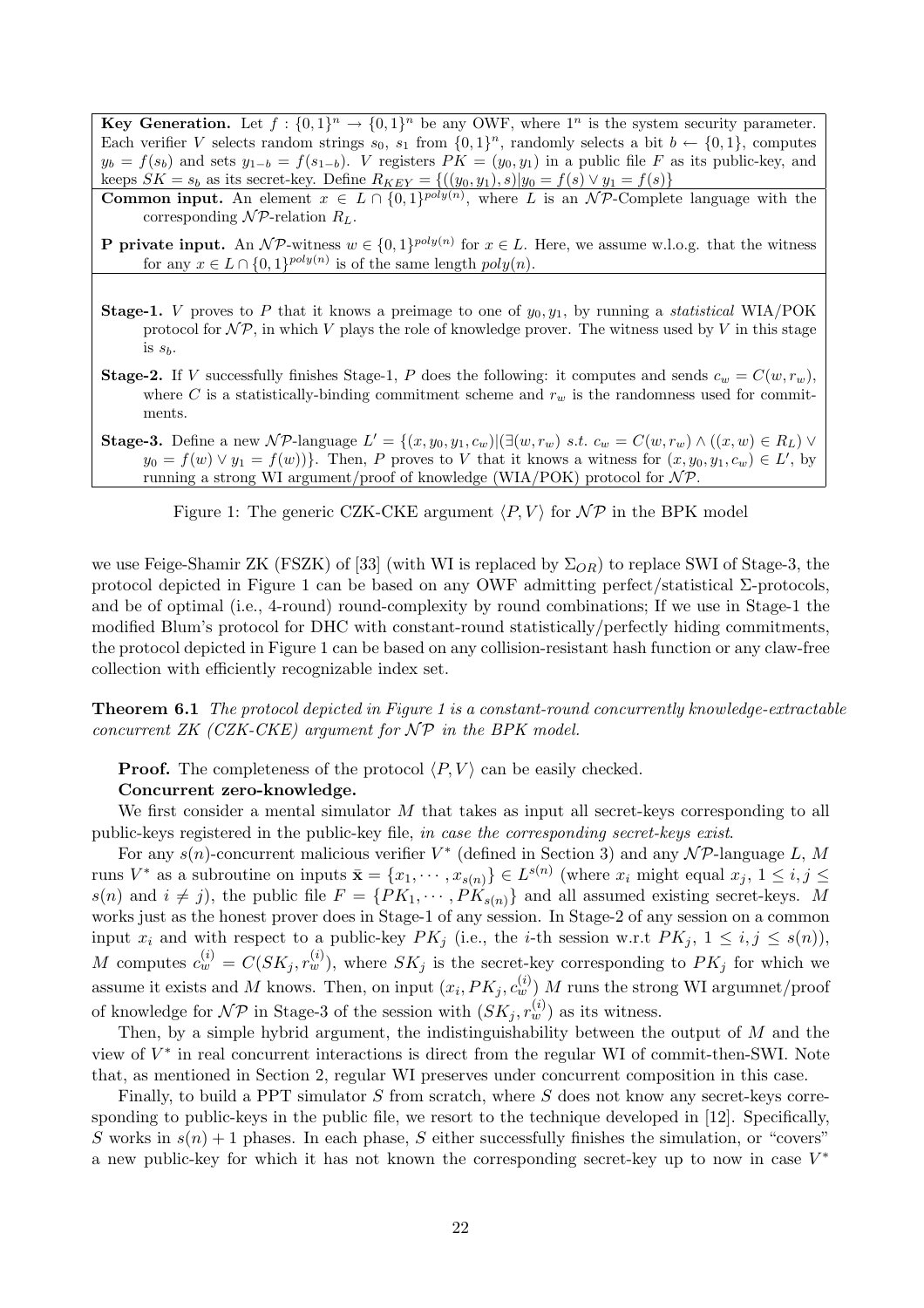successfully finishes the Stage-1 interactions w.r.t. that public-key. Key coverage is guaranteed by the POK property of Stage-1 interactions. For more details, see [12, 55].

#### (Statistical) concurrent knowledge-extraction.

According to the CKE formulation, for any  $s$ -concurrent malicious prover  $P^*$  (defined in Section 2) we need to build two algorithms  $(S, E)$ . The simulator S, on inputs  $(1^n, z)$ , works as follows: It first perfectly emulates the key-generation stage of the honest verifier, getting  $PK = (y_0, y_1)$  and  $SK = s_b$  and  $SK' = s_{1-b}$  for a random bit b. Then, S runs P<sup>\*</sup> on  $(1^n, PK, z)$  to get  $(R_L, \tau)$ , where  $R_L$  indicates an  $N \mathcal{P}$ -language for which the proof-stages will work and  $\tau$  is some auxiliary information to be used by  $P^*$  in proof-stages. In the proof stages, S perfectly emulates the honest verifier with the secret-key  $SK$ . Finally, whenever  $P^*$  stops, S outputs the simulated transcript  $str$ , together with the state information sta set to be  $(PK, SK, SK', z)$  and the random coins used by S. Note that the simulated transcript  $str$  is identical to the view of  $P^*$  in real execution.

The knowledge-extraction process is similar to that of [69]. Note that we need to extract witnesses to all accepting sessions in  $str.$  Given  $(str, sta)$ , the knowledge-extractor E iteratively extracts witness for each accepting session. Specifically, for any i,  $1 \leq i \leq s(n)$ , we denote by  $E_i$  the experiment for the knowledge-extractor on the *i*-th session.  $E_i$  emulates S with the fixed random coins included in sta, with the exception that the random coins to be used by the simulator (emulating the honest verifier) for Stage-3 (i.e., SWIA/POK) of the *i*-th session are no longer emulated internally, but received externally. The experiment  $E_i$  amounts to the execution of the SWIA/POK between a stand-alone (deterministic) prover and an honest verifier on common input  $(x_i, PK, c_w^{(i)})$ , where  $c_w^{(i)}$ is the Stage-2 message sent by  $P^*$  in the *i*-th session. Suppose the *i*-th session w.r.t. common input  $x_i$  is accepting (note that otherwise we do not need to extract a witness and the witness is set to be " $\perp$ "), by applying the stand-alone knowledge-extractor (for SWIA/POK) on  $E_i$ , we can extract  $(w_i, r_i)$  in expected polynomial-time.

Here, A subtle point needs to be further clarified. Denote by  $p$  the probability that  $E_i$  successfully finishes the SWIA/POK on input  $(x_i, c_w^{(i)})$ , by applying the (stand-alone) knowledge-extractor on  $E_i$ , we get that the expected running-time is:  $T(n) = p \cdot \frac{q(n)}{n-k}$  $\frac{q(n)}{p-\kappa(n)}$ , where  $\frac{q(n)}{p-\kappa(n)}$  is the running-time of the knowledge-extractor and  $\kappa(\cdot)$  is the knowledge error function (see Definition 2.7). But, when p is negligible, as clarified in [55],  $T(n)$  is not necessarily to be polynomial in n. The technique to deal with this issue is to apply the technique originally introduced in [38] (which is also deliberated in [55]). More details about the technique of dealing with this subtlety are referred to [38, 55].

Now, we consider the value committed to  $c_w^{(i)}$  that is also efficiently extracted. There are three possibilities:

Case-1. 
$$
c_w^{(i)} = C(w_i, r_i)
$$
 and  $y_{1-b} = f(w_i)$ . Recall that  $PK = (y_0, y_1)$  and  $SK = s_b$ . Case-2.  $c_w^{(i)} = C(w_i, r_i)$  and  $y_b = f(w_i)$ .

**Case-3.**  $c_w^{(i)} = C(w_i, r_i)$  and  $(x_i, w_i) \in R_L$ .

Case-1 can occur only with negligible probability, due to the one-wayness of  $f$ . Specifically, consider that  $y_{1-b}$  is given to the simulator as input, rather than being emulated internally.

Case-2 can occur also with negligible probability, due to the statistical WI of Stage-1. Suppose Case-2 occurs with non-negligible probability (and we know Case-1 occurs with negligible probability), we can simply open  $c_w^{(i)}$ 's by brute-force to violate the statistical WI of Stage-1.

By removing Case-1 and Case-2, we conclude now that for any  $i, 1 \le i \le s(n)$ , if the *i*-th session in str is accepting w.r.t. common input  $x_i$  selected by  $P^*$ , then E will output a witness  $w_i$  for  $x_i \in L$ . To finish the proof, we need to further show that knowledge-extraction is independent of the secret-key used by the simulator/extractor (i.e., the joint KEI property). Specifically, we need to show that  $Pr[R(SK, \bar{w}, str) = 1]$  is negligibly close to  $Pr[R(SK', \bar{w}, str) = 1]$  for any polynomialtime computable relation  $R$ , where  $\bar{w}$  is the list of extracted witnesses (when the simulator/extractor uses SK as the witness in Stage-1 interactions in  $str$ ) and  $SK'$  is the element (outputted by S in accordance with  $\text{Expt}_{\text{CKE}}(1^n, z)$  randomly and independently distributed over the space of SK. The joint KEI property is direct from the statistical WI of Stage-1. Specifically, as the extracted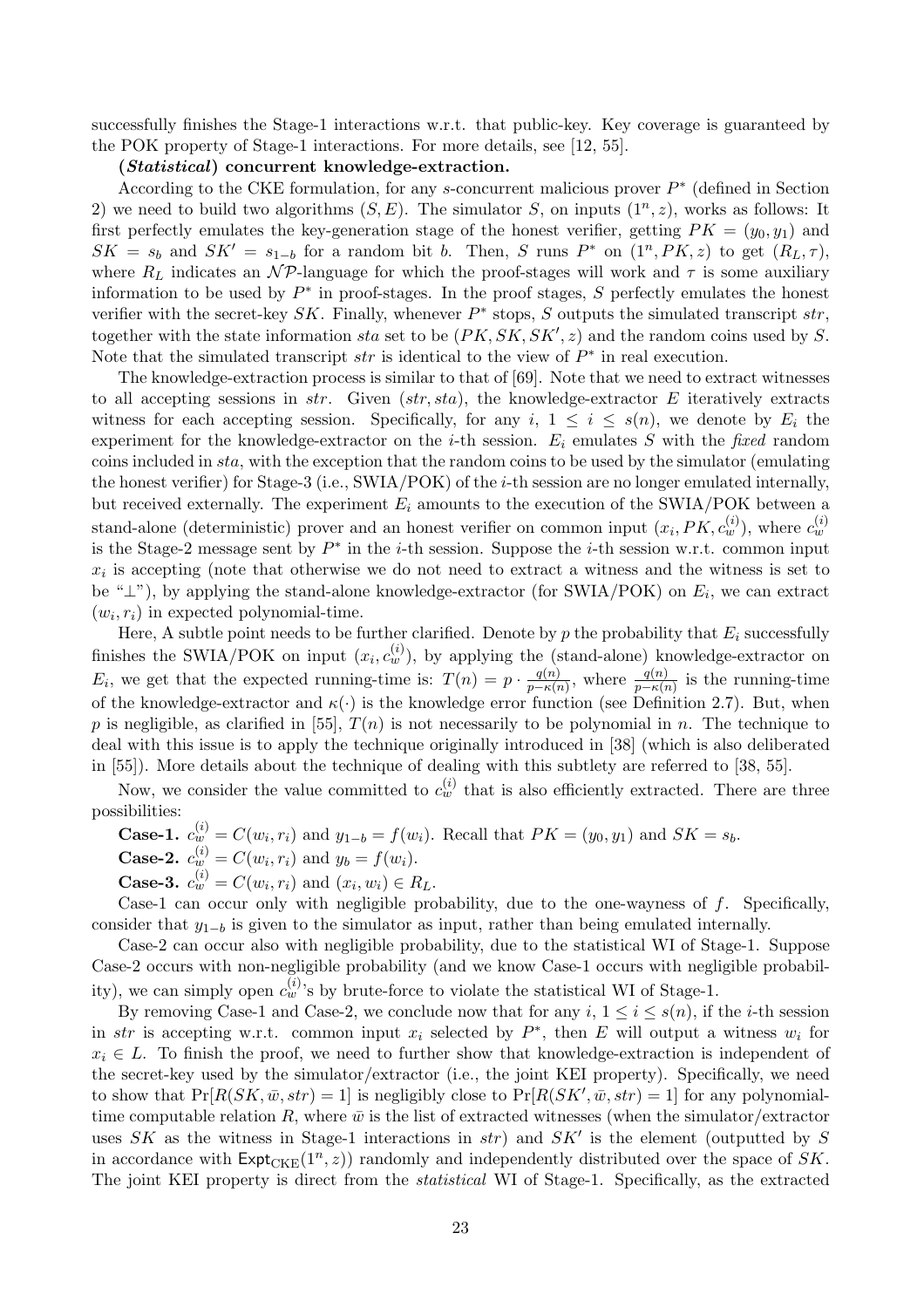witnesses are well-defined by the statistically-binding  $c_w^{(i)}$ 's, if the joint KEI property does not hold, we directly extract by brute-force all witnesses  $w_i$ 's from  $c_w^{(i)}$ 's from successful sessions, and then apply the assumed existing distinguishable relation  $R$  to violate the statistical WI of Stage-1.

In more details, for any pair  $(s_0, s_1)$  in key-generation stage and for any auxiliary information z,  $Pr[R(SK, \bar{w}, str) = 1] = \frac{1}{2} Pr[R(s_0, \bar{w}, str) = 1 | S/E$  uses  $s_0$  in Stage-1 interactions in str] +  $\frac{1}{2} Pr[R(s_0, \bar{w}, str) = 1 | S/E$  uses  $s_0$  in Stage-1 interactions in str] +  $\frac{1}{2} \Pr[R(s_1, \bar{w}, str) = 1 | S/E$  uses  $s_1$  in Stage-1 interactions in  $str$ , and  $\Pr[R(SK', \bar{w}, str) = 1]$ 1  $\frac{1}{2} \Pr[R(s_0, \bar{w}, str) = 1 | S/E \text{ uses } s_1 \text{ in Stage-1 interactions in } str] + \frac{1}{2} \Pr[R(s_1, \bar{w}, str) = 1 | S/E \text{ uses } s_0$ in Stage-1 interactions]. Suppose the KEI property does not hold, it implies that there exists a bit  $\alpha \in$  $\{0,1\}$  such that the difference between  $Pr[R(s_{\alpha}, \bar{w}, str) = 1 | S/E \text{ uses } s_0 \text{ in } Stage-1 \text{ interactions in } str]$ and  $Pr[R(s_{\alpha}, \bar{w}, str) = 1 | S/E$  uses  $s_1$  in Stage-1 interactions in  $str$  is non-negligible. Now, we can incorporate the  $(s_{\alpha}, R)$  into a brute-force algorithm in order to break the statistical WI of Stage-1. Further details are omitted here. Note that the KEI property holds against any (not necessarily polynomial-time computable) relation  $R$ . That is, the protocol depicted in Figure 1 is of *statistical* CKE.

### 6.2 On the essential role of Strong WI

We remark that, with respect to the above generic CZK-CKE implementation depicted in Figure 1, the SWI at Stage-3 plays an essential role for achieving CZK and CKE properties simultaneously. In particular, we note that regular WI is insufficient here. On the one hand, we do not know how to prove the CZK property in general, when SWI is replaced by a regular WI; On the other hand, as ZK is itself SWI, one may consider to use a special ZK (e.g., the FSZK which composes two regular WI sub-protocols) to replace SWI of Stage-3 such that the special ZK can share the regular WI of Stage-1 in the public-key model, and thus we only use regular WIPOK at Stage-3. This in particular implies a *round-optimal* (i.e., four-round) implementation by according round combinations. But, such solution loses the CKE property and even concurrent soundness in general in the public-key model (see the concrete attack to FSZK in the public-key model [77]). That is, in the security analysis of the SWI-based generic CZK-CKE implementation, we will rely on the argument/proof of knowledge of SWI in the plain model that is not affected by concurrent composition in the plain model. If we replace the SWI by a ZK protocol in the BPK model, then we may require the ZK protocol has already been CKE-secure, which however is our goal here.

Still, in next section, we consider more efficient CZK-CKE implementations based on regular WI. But the situation with such solutions turns out to be much subtler.

### 7 Efficient CZK-CKE in the BPK Model

In this section, we present the efficient constant-round CZK-CKE arguments for  $\mathcal{NP}$  in the BPK model, and the practical instantiations. The efficient CZK-CKE protocols rely on some minor complexity leveraging, in a novel way, to frustrate potential concurrent MIM. Along the way, we discuss and clarify the various subtleties.

Recall that for the generic CZK-CKE implementation presented in Section 6, the strong WI at Stage-3 plays an essential role for the provable security. But, employing strong WI complicates the protocol structure, and incurs protocol inefficiency. It would be desirable to still use regular WI at Stage-3, for conceptual simple protocol structure as well as for protocol efficiency. To bypass the subtleties of SWI for the CZK proof, we employ a double-commitments technique. Specifically, we require the prover to produce a *double* of statistically-binding commitments,  $c_w$  and  $c_{sk}$ , before starting the second WI sub-protocol, where  $c_w$  is supposed to commit to a valid  $\mathcal{NP}\text{-witness}$  for  $x \in L$  and  $c_{sk}$  is supposed to commit to the preimage of either  $y_0$  or  $y_1$ . Double commitments can bypass, by hybrid arguments, the subtleties of SWI for the CZK proof. But, the provable CKE property with double commitments turns out to be much subtler, and we have to employ (some minimal) complexity leveraging, in a novel way, to frustrate potential CMIM adversarial strategies.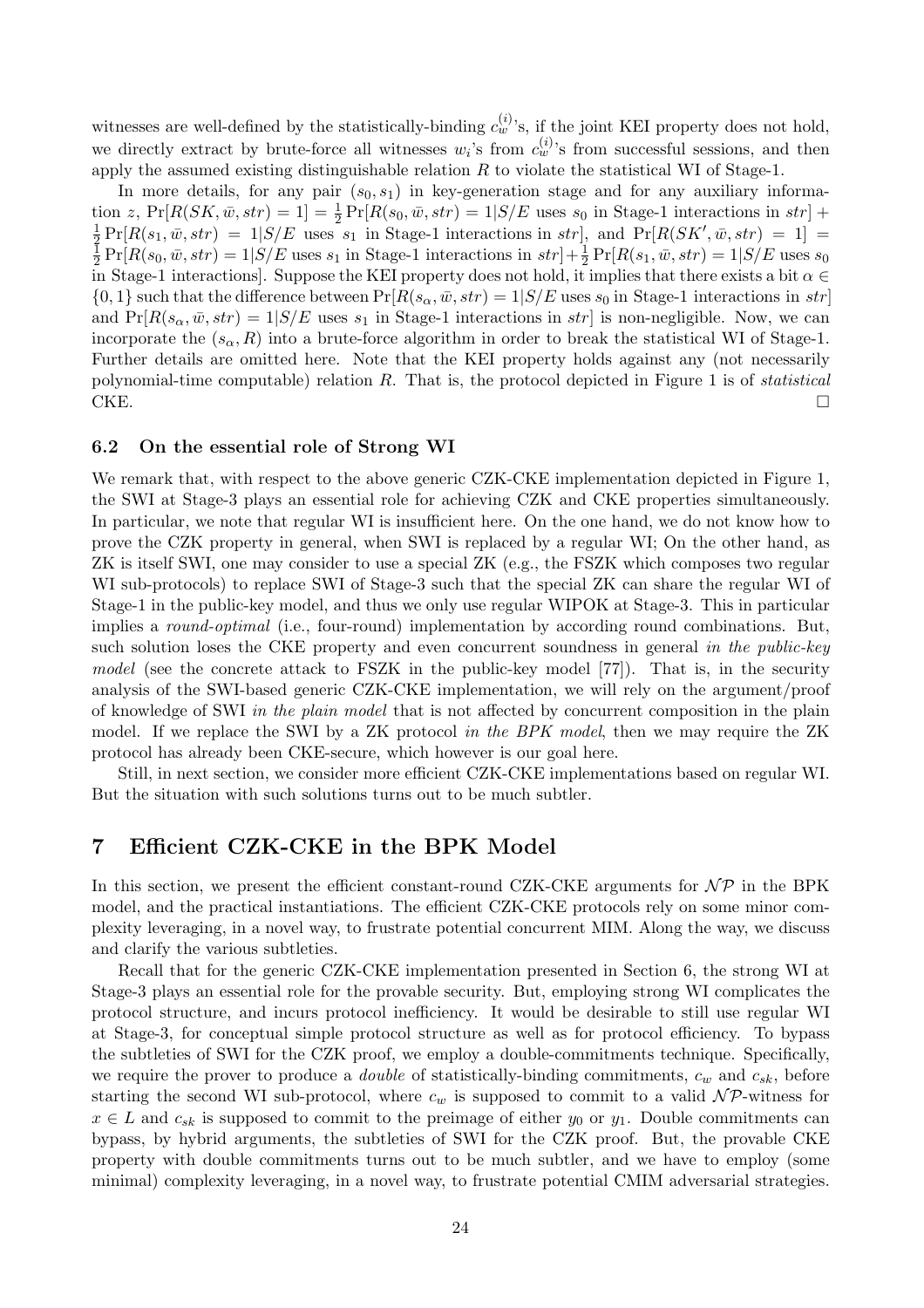**Key Generation.** Let  $f: \{0,1\}^n \to \{0,1\}^n$  be any OWF secure against  $2^{n^c}$ -time adversaries for some constant c,  $0 < c < 1$ , where  $1^n$  is the system security parameter. Each verifier V selects random strings  $s_0, s_1$  from  $\{0, 1\}^n$ , randomly selects a bit  $b \leftarrow \{0, 1\}$ , computes  $y_b = f(s_b)$  and sets  $y_{1-b} = f(s_{1-b})$ . V registers  $PK = (y_0, y_1)$  in a public file F as its public-key, and keeps  $SK = s_b$  as its secret-key. Define  $R_{KEY} = \{((y_0, y_1), s)|y_0 = f(s) \vee y_1 = f(s)\}\$ 

**Common input.** An element  $x \in L \cap \{0,1\}^{poly(n)}$ . Denote by  $R_L$  the corresponding NP-relation for L.

**P** private input. An NP-witness  $w \in \{0,1\}^{poly(n)}$  for  $x \in L$ . Here, we assume w.l.o.g. that the witness for any  $x \in L \cap \{0,1\}^{poly(n)}$  is of the same length  $poly(n)$ .

**Complexity leveraging.** The system parameter is n, but the statistically-binding commitment  $c_{sk}$  is generated on a relatively smaller security parameter  $n_{sk}$ . Specifically, suppose the one-wayness of verifier's public-key holds against  $2^{n^c}$ -time adversaries for some constant c,  $0 < c < 1$ . Let  $\lambda$  be any constant such that  $\lambda > \frac{1}{c}$ , then we set  $n = n_{sk}^{\lambda}$ . Note that n and  $n_{sk}$  are still polynomially related. That is, any quantity that is a polynomial of n is also another polynomial of  $n_{sk}$ . This complexity leveraging guarantees that although a  $poly(n) \cdot 2^{n_{sk}}$ -time adversary can break the hiding property of  $c_{sk}$  on a security parameter  $n_{sk}$ , it is still infeasible to break the one-wayness of f (because  $poly(n) \cdot 2^{n_{sk}} \ll 2^{n^c}$ ).

**Stage-1.** V proves to P that it knows a preimage to one of  $y_0, y_1$ , by running a *statistical* WIA/POK protocol, in which V plays the role of knowledge prover. The witness used by V in this stage is  $s<sub>b</sub>$ .

**Stage-2.** If V successfully finishes Stage-1, P does the following: it computes and sends  $c_w = C(w, r_w)$ and  $c_{sk} = C(0^n, r_{sk})$ , where C is a statistically-binding commitment scheme and  $r_w$  and  $r_{sk}$  are the randomness used for commitments.  $c_{sk}$  is generated on the smaller security parameter  $n_{sk}$  specified above.

Stage-3. Define a new NP-language  $L' = \{(x, y_0, y_1, c_w, c_{sk}) | (\exists (w, r_w) \ s.t. \ c_w = C(w, r_w) \land (x, w) \in$  $R_L$ )  $\vee$  ( $\exists (w, r_{sk}, b)$  s.t.  $c_{sk} = C(w, r_{sk}) \wedge y_b = f(w) \wedge b \in \{0, 1\}$ ). Then, P proves to V that it knows a witness for  $(x, y_0, y_1, c_w, c_{sk}) \in L'$ , by running a (3-round) WI argument/proof of knowledge (WIA/POK) protocol for  $\mathcal{NP}$  (e.g., the *n*-parallel repetition of Blum's protocol for DHC).

Figure 2: The efficient CZK-CKE argument  $\langle P, V \rangle$  for  $\mathcal{NP}$  in the BPK model

This renders us an efficient, as well as conceptually simple, CZK-CKE solution, which can be further high practically instantiated for some number-theoretic languages.

The efficient construction is depicted in Figure 2, page 25 (as the construction is for  $\mathcal{NP}$  via  $\mathcal N$ P-reduction, we do not explicitly describe the language-selecting machine  $\mathcal M$  in the protocol specification).

Note on efficiency. Though we employ double commitments at Stage-2, the strong WIA/POK of Stage-3 in the generic construction is replaced by any regular WIA/POK here, from which we can gain much better efficiency advantage. In particular, as we shall see, the efficient construction can be high practically instantiated. It's also easy to see that the implementation can be round-optimal by round combinations.

Notes on the complexity leveraging. We remark that complexity leveraging via the subexponential hardness assumption on verifier's public-key is only for provable security analysis to frustrate concurrent MIM. Both CZK simulation and CKE knowledge-extraction are still polynomialtime. We note that the use of complexity leveraging for frustrating concurrent MIM could be a novel paradigm, different from the uses of complexity leveraging in existing works for protocols in the BPK model (e.g., [12]). Such paradigm can also be applied to other scenarios to frustrate potential concurrent MIM, while still providing polynomial-time simulation and/or knowledge-extraction. Note also that the complexity leveraging is minimal: it only applies to  $c_{sk}$  and all other components of the protocol work on the general system parameter n; also, all components except for verifier's public-keys can be standard polynomially secure. Furthermore, as we shall see, the complexity leveraging can be waived as long as only concurrent soundness is concerned. We remark that though non-standard, sub-exponential hardness assumption may still be viewed to be reasonable, which is also used in a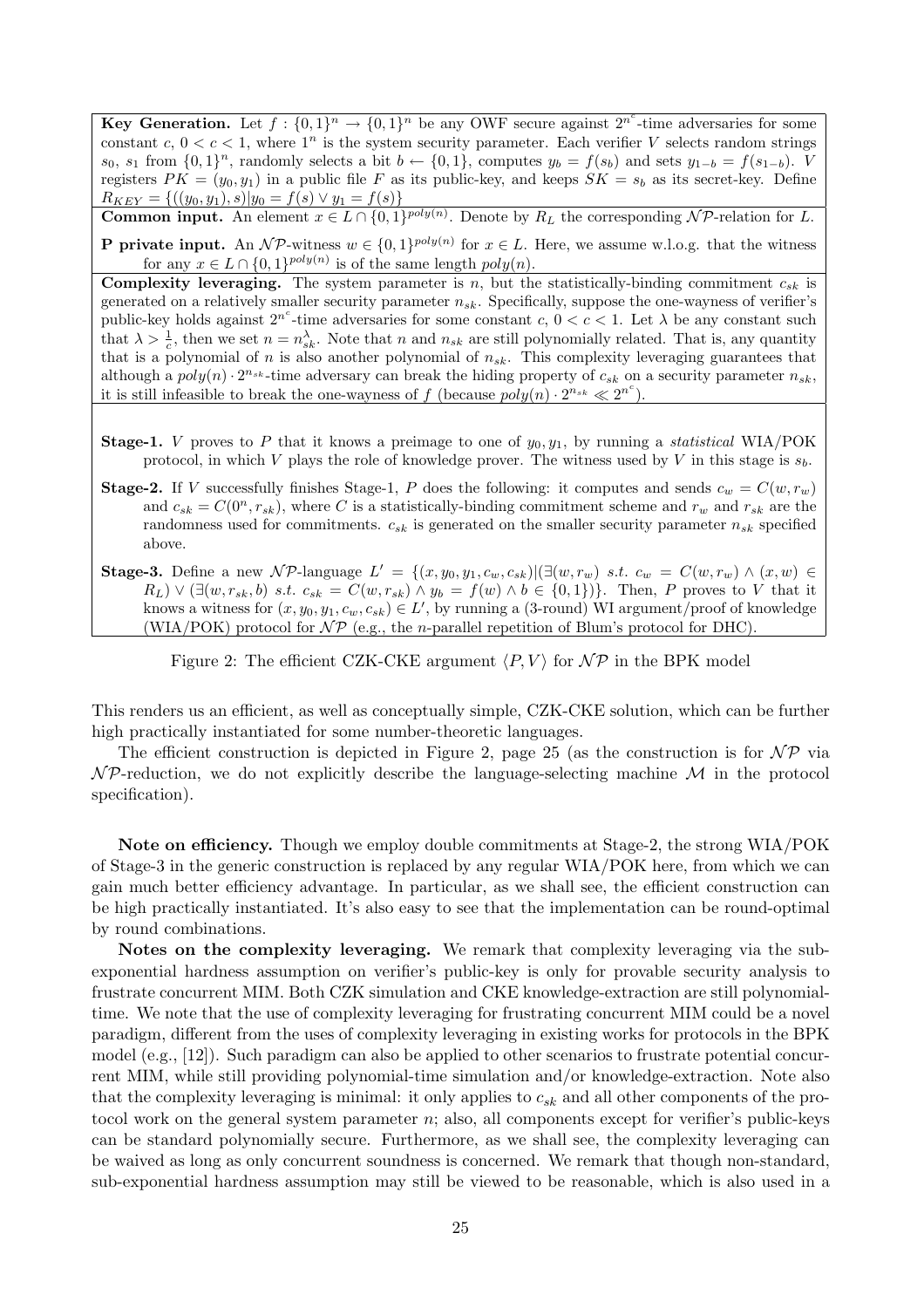large body of works for fulfilling various cryptographic tasks. Detailed discussions and clarifications of the use of complexity leveraging for frustrating concurrent MIM can be found in Section 7.2.

On the necessity of *double* commitments  $c_w$  and  $c_{sk}$ . We stress that in the context of the above protocol structure of efficient CZK-CKE, mandating *double* commitments  $c_w$  and  $c_{sk}$  of Stage-2 plays a very crucial role for simultaneously achieving CZK and CKE in the public-key model. On the one hand, for protocol variants without either  $c_w$  or  $c_{sk}$ , concrete attacks exist, showing that they are not concurrently knowledge-extractable. Details are presented in Section 7.3; On the other hand, double commitments enable us to bypass the need of *strong* WI of Stage-3 for correct CZK simulation. Specifically, by employing double commitments the CZK simulation is not based on the strong WI property of Stage-3, and it is shown that regular WI is sufficient for correct CZK simulation by hybrid arguments.

### 7.1 Security analysis

Notes on the underlying hardness assumptions and round-complexity. First note that except for subexponential hardness assumption on the OWF  $f$  used in key generation, all other components in our solution can be standard polynomially secure. We note that if the OWF  $f$  admits perfect/statistical  $\Sigma$ -protocols (and thus we can use  $\Sigma_{OR}$  in Stage-1), the protocol depicted in Figure 2 can be based on any sub-exponentially strong OWF admitting perfect/statistical  $\Sigma$ -protocols, and be of optimal (i.e., 4-round) round-complexity by round combinations; If we use in Stage-1 the modified Blum's protocol for DHC with constant-round statistically/perfectly hiding commitments, the protocol depicted in Figure 2 can be based on any collision-resistant hash function and any sub-exponentially strong OWF with optimal round-complexity, or based on any sub-exponentially strong claw-free collection (with efficiently recognizable index set) but with 5 rounds. In the later case (with modified Blum's protocol for DHC), we can use any sub-exponentially strong OWF for key generation.

Theorem 7.1 The protocol depicted in Figure 2 is concurrently knowledge-extractable concurrent  $ZK$  argument for  $\mathcal{NP}$  in the BPK model.

**Proof (sketch).** The completeness of the protocol  $\langle P, V \rangle$  can be easily checked.

### Concurrent zero-knowledge.

We first consider a mental simulator M that takes as input all secret-keys corresponding to all public-keys registered in the public-key file, in case the corresponding secret-keys exist.

For any  $s(n)$ -concurrent malicious verifier  $V^*$  (defined in Section 3) and any  $N \mathcal{P}$ -language L, M runs  $V^*$  as a subroutine on inputs  $\bar{\mathbf{x}} = \{x_1, \dots, x_{s(n)}\} \in L^{s(n)}$  (where  $x_i$  might equal  $x_j, 1 \le i, j \le n$ )  $s(n)$  and  $i \neq j$ , the public file  $F = \{PK_1, \dots, PK_{s(n)}\}$  and all assumed existing secret-keys. M works just as the honest prover does in Stage-1 of any session. In Stage-2 of any session on a common input  $x_i$  and with respect to a public-key  $PK_j$  (i.e., the *i*-th session w.r.t  $PK_j$ ,  $1 \le i, j \le s(n)$ ), M computes  $c_w^{(i)} = C(0^{poly(n)}, r_w^{(i)})$  and  $c_{sk}^{(i)} = C(SK_j, r_{sk}^{(i)})$ , where  $SK_j$  is the secret-key corresponding to  $PK_j$  for which we assume it exists and M knows. Then, M runs the WIA/POK protocol with  $V^*$  in Stage-3 of the session with  $(SK_j, r_{sk}^{(i)})$  as its witness.

To show the output of M is indistinguishable from the view of  $V^*$  in real concurrent interactions, we consider another mental simulator M'. M' takes both the witnesses for  $\bar{\mathbf{x}} = \{x_1, \dots, x_{s(n)}\}$  and all the secret-keys corresponding to public-keys registered in  $F$  (in case the corresponding secret-keys exist). M' works just as M does, but with the following exception: for any i, j,  $1 \le i, j \le s(n)$ , in Stage-2 of the *i*-th session on common input  $x_i$  w.r.t  $PK_j$ , M' computes  $c_w^{(i)} = C(w_i, r_w^{(i)})$ , where  $w_i$ is the witness for the common input  $x_i$ . Note that the witness used by  $M'$  in Stage-3 is still  $SK_j$ , just as M does. That the output of  $M'$  is indistinguishable from that of M is from the computational hiding property of the statistically-binding commitment scheme C used in Stage-2. Otherwise, by a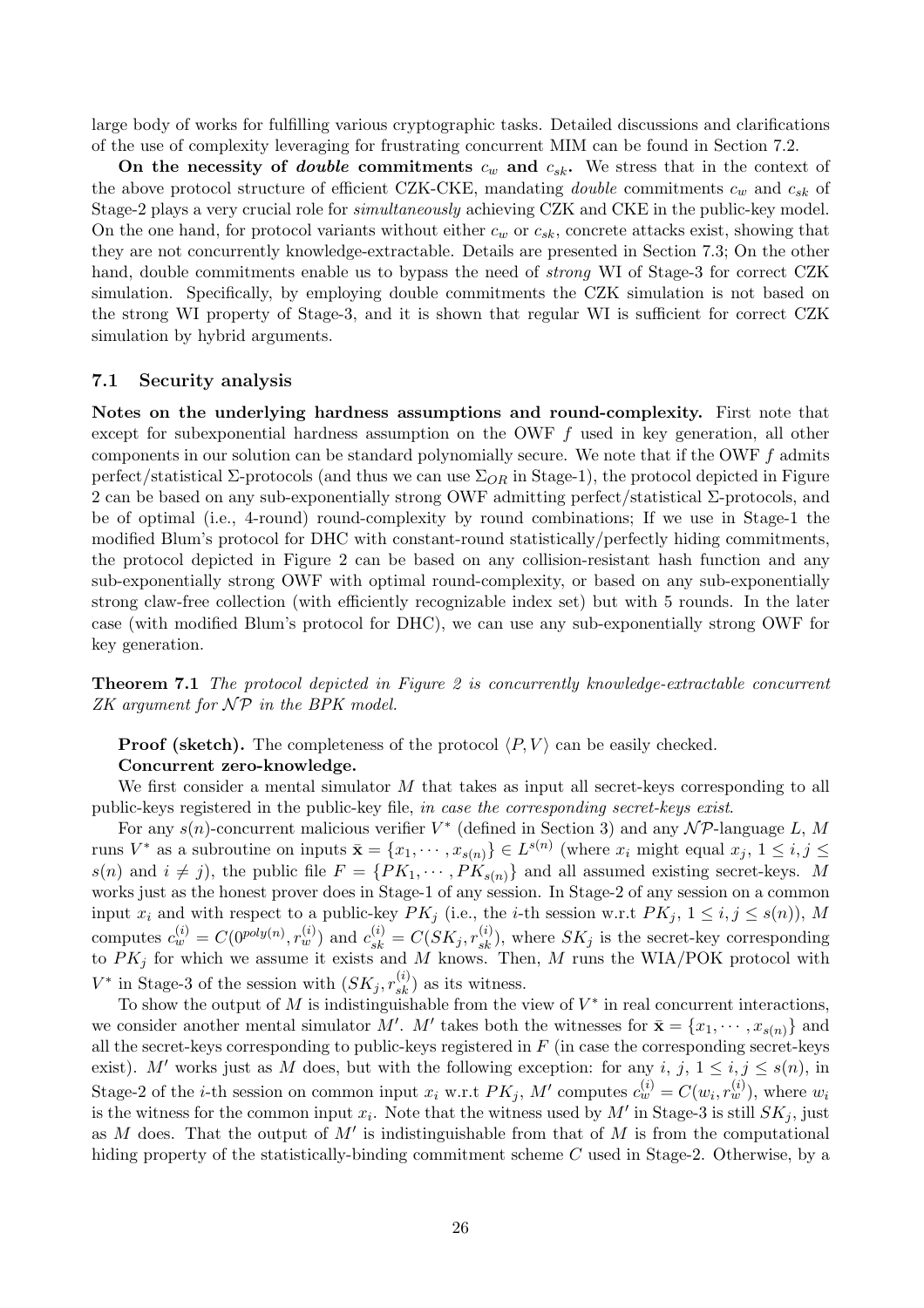simple hybrid argument, we can violate the hiding property of the underlying commitment scheme C.

We now consider another mental simulator  $M''$  that mimics  $M'$  with the following exception: for any i, j,  $1 \le i, j \le s(n)$ , in Stage-3 of the i-th session on common input  $x_i$  w.r.t  $PK_i$ , the witness used by  $M''$  is  $w_i$ , rather than  $SK_j$  as used by M'. By hybrid arguments, the output of M'' is indistinguishable from that of  $M'$  by the WI property of Stage-3. Also, by hybrid arguments, the output of  $M''$  is also indistinguishable from the view of  $V^*$  in real concurrent interactions by the computational hiding property of the underlying commitment scheme C used in Stage-2.

This establishes that the output of M is indistinguishable from the view of  $V^*$  in real concurrent interactions. To build a PPT simulator  $S$  from scratch, where  $S$  does not know any secret-keys corresponding to public-keys in the public file, we again resort to the technique developed in [12]. Specifically, S works in  $s(n)+1$  phases. In each phase, S either successfully finishes the simulation, or "covers" a new public-key for which it has not known the corresponding secret-key up to now in case V ∗ successfully finishes the Stage-1 interactions w.r.t. that public-key. Key covering is guaranteed by the POK property of Stage-1 interactions. For more details, see [12].

#### (Statistical) concurrent knowledge-extraction.

According to the CKE formulation, for any  $s$ -concurrent malicious prover  $P^*$  (defined in Section 2) we need to build two algorithms  $(S, E)$ . The simulator S, on inputs  $(1^n, z)$ , works as follows: It first perfectly emulates the key-generation stage of the honest verifier, getting  $PK = (y_0, y_1)$  and  $SK = s_b$  and  $SK' = s_{1-b}$  for a random bit b. Then, S runs P<sup>\*</sup> on  $(1^n, PK, z)$  to get  $(R_L, \tau)$ , where  $R_L$  indicates an  $N \mathcal{P}$ -language for which the proof-stages will work and  $\tau$  is some auxiliary information to be used by  $P^*$  in proof-stages. In the proof stages, S perfectly emulates the honest verifier with the secret-key  $SK$ . Finally, whenever  $P^*$  stops, S outputs the simulated transcript  $str$ , together with the state information sta set to be  $(PK, SK, SK', z)$  and the random coins used by S. Note that the simulated transcript  $str$  is identical to the view of  $P^*$  in real execution.

The knowledge-extraction process is similar to that of [69]. Note that we need to extract witnesses to all accepting sessions in  $str.$  Given  $(str, sta)$ , the knowledge-extractor E iteratively extracts witness for each accepting session. Specifically, for any  $i, 1 \le i \le s(n)$ , we denote by  $E_i$  the experiment for the knowledge-extractor on the *i*-th session.  $E_i$  emulates S with the fixed random coins included in sta, with the exception that the random challenge (i.e., the second-round message) of the WIA/POK protocol of Stage-3 in the  $i$ -th session is no longer emulated internally, but received externally. The experiment  $E_i$  amounts to the execution of the WIA/POK protocol of Stage-3 between a stand-alone (deterministic) prover and an honest verifier on common input  $x_i$ . Suppose the *i*-th session w.r.t. common input  $x_i$  is accepting (note that otherwise we do not need to extract a witness and the witness is set to be "⊥"), by applying the stand-alone knowledge-extractor (for the underlying WIA/POK) on  $E_i$ , according to the POK property of the underlying WIA/POK protocol (say, the n-parallel repetition of Blum's protocol for DHC) except for the probability  $2^{-n}$  we can extract  $(w_i, r_i)$  in expected polynomial-time, satisfying one of the following:

**Case-1.**  $c_{sk}^{(i)} = C(w_i, r_i)$  and  $y_{1-b} = f(w_i)$ , where  $c_{sk}^{(i)}$  and  $c_w^{(i)}$  are the double statistically-binding commitments sent at the Stage-2 of the *i*-th session, and  $SK = s_b$ .

**Case-2.**  $c_{sk}^{(i)} = C(w_i, r_i)$  and  $y_b = f(w_i)$ .

**Case-3.**  $c_w^{(i)} = C(w_i, r_i)$  and  $(x_i, w_i) \in R_L$ .

Case-1 can occur only with negligible probability, due to the one-wayness of  $f$ . Specifically, consider that  $y_{1-b}$  is given to the simulator as input, rather than being emulated internally.

The subtle point here is: by applying the stand-alone knowledge-extractor on  $E_i$ , the Stage-1 interactions given by the simulator/extractor would also be rewound, which could reveal the secretkey SK. In particular, recall the adversarial strategies presented in Section 4. Here, it is the critical combination of complexity leveraging on the statistically-binding commitment  $c_{sk}$  and the statistical WI of Stage-1 that provably rules out such concurrent interleaving and malleating attacks.

Proposition 7.1 Case-2 occurs with negligible probability.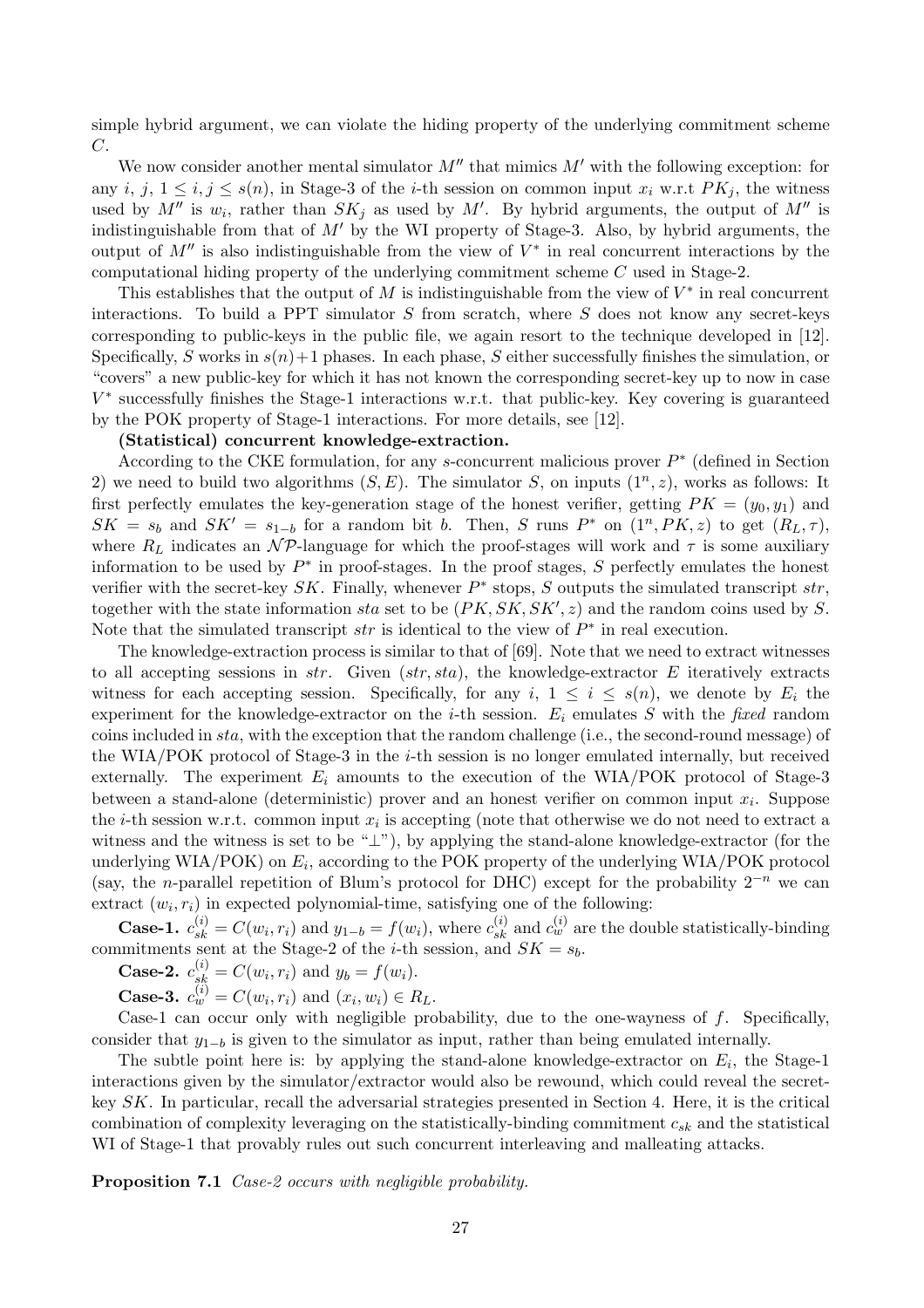**Proof** (of Proposition 7.1). Suppose Case-2 occurs with non-negligible probability, this means that for some  $(s_0, s_1, b)$ , where  $s_0, s_1 \in \{0, 1\}^n$  and  $b \in \{0, 1\}$ , such that when the simulator S uses  $s_b$  as the witness for simulating Stage-1 interactions, with non-negligible probability  $p(n)$ , the  $c_{sk}^{(i)}$  in the simulated transcript str outputted by S is a commitment of  $s_b$ . Otherwise, Case-2 will trivially occur with negligible probability. But, due to the statistical WI of Stage-1, with the same probability  $p(n)$  the  $c_{sk}^{(i)}$  in the simulated transcript str outputted by S, when it uses  $s_{1-b}$  as the witness for simulating Stage-1 interactions, is still a commitment of  $s_b$ . Note that the value committed in  $c_{sk}^{(i)}$ simulating stage-1 interactions, is still a commitment of  $s_b$ . Note that the value committed in  $c_{sk}$ <br>can be brute-force extracted in time  $poly(n) \cdot 2^{n_{sk}} \ll 2^{n^c}$ . Now, suppose  $y_b = f(s_b)$  is given to the simulator as input externally, and  $y_{1-b}$  and Stage-1 interactions are simulated by the simulator (with  $s_{1-b}$  as the witness), this implies that there exists an algorithm that can break the one-wayness of  $y_b$  in  $poly(n) \cdot 2^{n_{sk}} \ll 2^{n^c}$ -time, which violates the sub-exponential hardness of  $y_b$ .

On the subtleties without the complexity leveraging. We remark that the uses of the complexity leveraging on  $c_{sk}$ , along with statistical WI of Stage-1, not only provably rules out Case-2, but also greatly simplifies the proof of Proposition 7.1. In particular, we do not know how to provably prove Proposition 7.1 without the complexity leveraging. Detailed clarifications of the subtleties are presented in Section 7.2, which in particular implies that the efficient CZK-CKE protocol depicted in Figure 2 is concurrently sound *under standard polynomial-time hardness assumptions*.

By removing Case-1 and Case-2, we conclude now that for any  $i, 1 \le i \le s(n)$ , if the *i*-th session in str is accepting w.r.t. common input  $x_i$  selected by  $P^*$ , then E will output a witness  $w_i$  for  $x_i \in L$ . To finish the proof, we need to further show that knowledge-extraction is independent of the secret-key used by the simulator/extractor (i.e., the joint KEI property). Specifically, we need to show that  $Pr[R(SK, \bar{w}, str) = 1]$  is negligibly close to  $Pr[R(SK', \bar{w}, str) = 1]$  for any polynomialtime computable relation R, where  $\bar{w}$  is the list of extracted witnesses (when the simulator/extractor uses SK as the witness in Stage-1 interactions in  $str$ ) and  $SK'$  is the element (outputted by S in accordance with  $\text{Expt}_{\text{CKE}}(1^n, z)$  randomly and independently distributed over the space of SK. The joint KEI property is direct from the statistical WI of Stage-1. Specifically, as the extracted witnesses are well-defined by the statistically-binding  $c_w^{(i)}$ 's, if the joint KEI property does not hold, we directly extract by brute-force all witnesses  $w_i$ 's from  $c_w^{(i)}$ 's of successful sessions, and then apply the assumed existing distinguishable relation  $R$  to violate the statistical WI of Stage-1.

In more details, for any pair  $(s_0, s_1)$  in key-generation stage and for any auxiliary information z,  $Pr[R(SK, \bar{w}, str) = 1] = \frac{1}{2} Pr[R(s_0, \bar{w}, str) = 1 | S/E$  uses  $s_0$  in Stage-1 interactions in  $str] +$ 1  $\frac{1}{2} \Pr[R(s_1, \bar{w},$ 

 $s(\bar{s}(s,t)) = 1 | S/E$  uses  $s_1$  in Stage-1 interactions in  $str$ , and  $Pr[R(SK', \bar{w}, str) = 1] = \frac{1}{2} Pr[R(s_0, \bar{w}, str) = 1]$  $1|S/E$  uses  $s_1$  in Stage-1 interactions in  $str$ ] $+ \frac{1}{2} Pr[R(s_1, \bar{w}, str) = 1|S/E$  uses  $s_0$  in Stage-1 interactions]. Suppose the KEI property does not hold, it implies that there exists a bit  $\alpha \in \{0,1\}$  such that the difference between  $Pr[R(s_\alpha, \bar{w}, str) = 1 | S/E$  uses  $s_0$  in Stage-1 interactions in  $str$  and  $Pr[R(s_\alpha, \bar{w}, str) =$  $1|S/E$  uses  $s_1$  in Stage-1 interactions in str is non-negligible. Now, we can incorporate the  $(s_{\alpha}, R)$ into a brute-force algorithm in order to break the statistical WI of Stage-1. Further details are omitted here. Note that the KEI property holds against any (not necessarily polynomial-time computable) relation R, that is, the protocol depicted in Figure 2 is of *statistical* CKE.  $\Box$ 

### 7.2 On the subtleties without the complexity leveraging

In this section, we clarify the subtleties and justify the necessity of the (minimal) complexity leveraging on  $c_{sk}$  with the efficient CZK-CKE. We first give high-level discussions on the use of complexity leveraging against (concurrent) men-in-the-middle; Then, we make in-depth clarifications by attempting to provide a proof of Proposition 7.1 without the complexity leveraging on  $c_{sk}$ , which identifies the subtleties or difficulties that seemingly cannot be overcome without exploiting the complexity leveraging on  $c_{sk}$  (and also the statistical WI of Stage-1).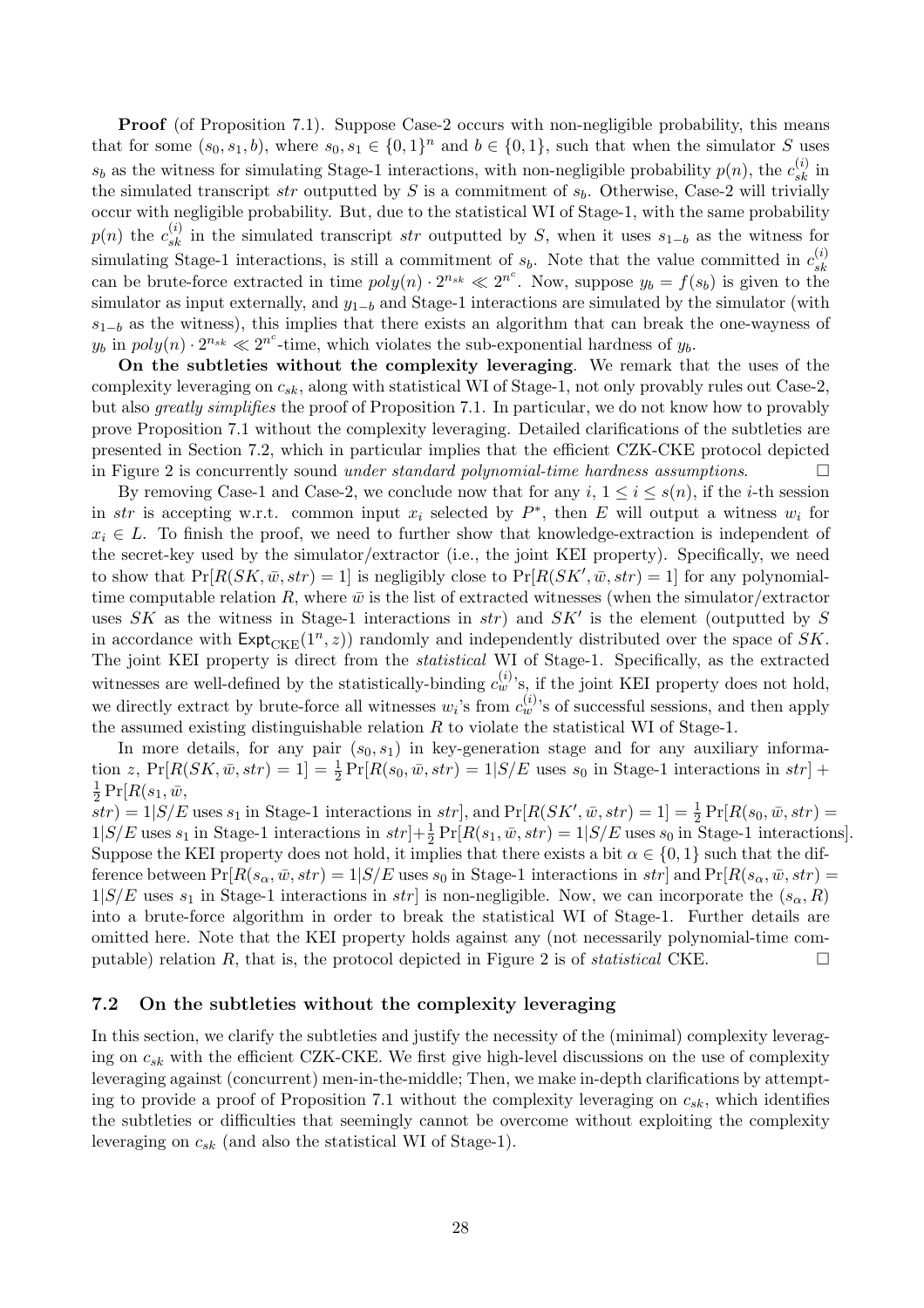#### 7.2.1 On the use of complexity leveraging against man-in-the-middle

Recall that, for the generic CZK-CKE (depicted in Figure 1), to successfully finish the  $i$ -th session with commit-then-SWI mechanism, for any  $i, 1 \le i \le s(n)$ , an s-concurrent adversary  $P^*$  has to use the value committed to (determined by) the *unique* Stage-2 commitment  $c_w^{(i)}$  as the witness in Stage-3 SWI. But, for the efficient CZK-CKE,  $P^*$  however has *double* choices: it can use either the value committed to  $c_{sk}^{(i)}$  or the value committed to  $c_w^{(i)}$ , as the witness in Stage-3 regular WI. We consider two potential adversarial strategies:

Adversarial-Strategy-1.  $P^*$  commits a valid witness w (for  $x_i \in L$ ) to  $c_w^{(i)}$ , and commits a secretkey, say  $s_0$ , to  $c_{sk}^{(i)}$  in Stage-2 of the *i*-th session (*possibly by malleating verifier's public-keys into*  $x_i$  and  $c_{sk}^{(i)}$ ), where  $x_i$  is the common input adaptively selected by  $P^*$  for the *i*-th session; Then, possibly by malleating the Stage-1 concurrent interactions,  $P^*$  always uses the valid witness w in Stage-3 of the *i*-th session in case the honest verifier  $V$  uses  $s_1$  as the witness in Stage-1 interactions (note that w could be maliciously related to  $s_1$  as well, as the common input  $x_i$  is selected by  $P^*$ ), but uses  $s_0$  as the witness in Stage-3 with non-negligible probability in case V uses  $s_0$  as the witness in Stage-1 interactions.

Adversarial-Strategy-2. With non-negligible probability p,  $P^*$  commits  $s_0$  (resp.,  $s_1$ ) to  $c_{sk}^{(i)}$  in Stage-2 of the *i*-th session (again, *possibly by malleating verifier's public-keys into*  $c_{sk}^{(i)}$ *)*; Then, possibly by malleating the Stage-1 concurrent interactions,  $P^*$  successfully finishes Stage-3 of the session with  $s_0$  (resp.,  $s_1$ ) as the witness, in case V uses  $s_0$  (resp.,  $s_1$ ) as the witness in Stage-1 interactions; However, with the same probability  $p$ ,  $P^*$  commits both a valid witness w to  $c_w^{(i)}$  and  $s_0$  (resp.  $s_1$ ) to  $c_{sk}^{(i)}$  in Stage-2 of the session, and successfully finishes Stage-3 with w as the witness in case V uses  $s_1$  (resp.,  $s_0$ ) as the witness in Stage-1 interactions.

Note that the concurrent malicious prover  $P^*$  actually amounts to a concurrent MIM who manages, by concurrent interleaving interactions, to malleate verifier's public-keys and Stage-1 interactions (in which it plays the role of the verifier) into successful Stage-2 and Stage-3 interactions (in which  $P^*$  plays the role of the prover), but without knowing any witness for the Stage-2 and Stage-3 interactions. Note that both the above two cases indicate the failure of knowledge-extraction correctness: that is, with non-negligible probability, the value extracted (when using  $SK = s_b$  for a random bit b) is the preimage of  $y_0$  or  $y_1$  committed to  $c_{sk}^{(i)}$ . But, no contradiction can be reached without resorting to the complexity leveraging. In particular, they do not violate the statistical WI of Stage-1: in the first case, the value committed to  $c_{sk}^{(i)}$  is fixed; and in the second case, with probability 2p, the value committed to  $c_{sk}^{(i)}$  is  $s_b$  for *both*  $b \in \{0,1\}$ , no matter which secret-key (whether  $s_0$  or  $s_1$ ) is used in Stage-1 interactions. As we do not employ any non-malleable building tools and we are actually facing a concurrent MIM  $P^*$ , the above MIM adversarial strategies could indeed be potential. At least, we do not know how to provably rule out such seemingly impossible adversarial activities, without resorting to the complexity leveraging.

We note that the use of complexity leveraging for frustrating concurrent MIM could be a novel paradigm, different from the uses of complexity leveraging in existing works (e.g., [12, 76]). Such paradigm may be possibly of independent interest, and can be applied in other scenarios to frustrate potential concurrent MIM, while still providing polynomial-time simulation and/or knowledgeextraction as well as remaining the protocol efficiency and conceptual simple protocol structure. Note also that the complexity leveraging is minimal: it only applies to  $c_{sk}$ , and all components except for verifier's public-keys can be standard polynomially secure.

### 7.2.2 Analysis attempt without complexity leveraging

In this section, by attempting to provide a proof of Proposition 7.1 without the complexity leveraging on  $c_{sk}$ , we clarify the subtleties or difficulties that seemingly cannot be overcome without exploiting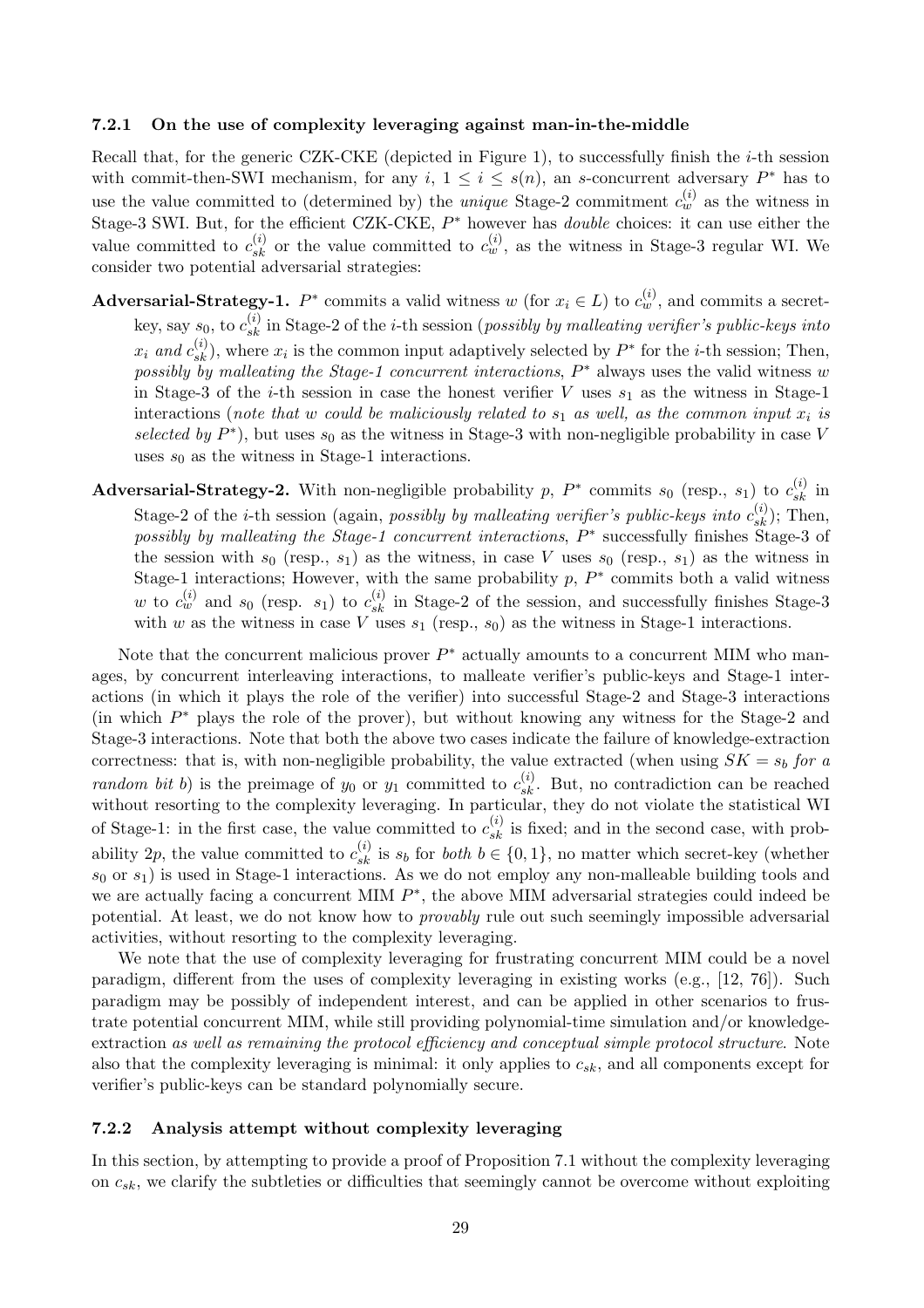the complexity leveraging on  $c_{sk}$  (and also the statistical WI of Stage-1). The analysis in particular implies that the efficient CZK-CKE protocol depicted in Figure 2 is concurrently sound under standard polynomial-time hardness assumptions and that partial witness independent WI (employed in the works of  $[25, 21, 22]$  seems to be insufficient even for correct knowledge-extraction for *individual* statements. In the following security analysis, we assume no complexity leveraging on  $c_{sk}$ , i.e., verifier's public-keys are standard polynomially secure and  $c_{sk}$  is formed on the same system parameter  $\overline{n}$ .

We consider two experiments:  $\mathcal{E}_0$  and  $\mathcal{E}_1$ . For each  $\mu \in \{0,1\}$ ,  $\mathcal{E}_\mu$  mimics the experiment  $E_i$ (specified in the security analysis in Section 7.1), with the following exceptions:  $\mathcal{E}_{\mu}$  uses  $s_{\mu}$  as its witness in Stage-1 interactions (note that  $(s_0, s_1)$  is included in sta); and the coins used by  $\mathcal{E}_{\mu}$ for internal emulation of the *proof stages* are randomly and independently chosen (i.e., they are independent of the coins included in  $sta$ ); The coins for the first-stages of V and  $P^*$  are still those fixed in sta, with respect to which we suppose Case-2 will occur with non-negligible probability. Suppose Case-2 occurs with non-negligible probability, then there must exist a bit  $\mu$  such that applying the (stand-alone) knowledge-extractor on  $\mathcal{E}_{\mu}$  will output the preimage of  $y_{\mu}$  with nonnegligible probability. Otherwise, Case-2 will trivially occur with negligible probability. Without loss of generality, we assume  $\mu = 0$ . That is, the knowledge-extractor on  $\mathcal{E}_0$  outputs the preimage of  $y_0$  with non-negligible probability (and outputs the preimage of  $y_1$  with negligible probability due to the one-wayness of f). Now we consider the output of the knowledge-extractor on  $\mathcal{E}_1$ : first, it outputs the preimage of  $y_0$  also with negligible probability; thus, with non-negligible probability (as we assume Case-2 occurs with non-negligible probability and Stage-1 interactions are WI), the knowledge-extractor on  $\mathcal{E}_1$  outputs either the preimage of  $y_1$  or the witness for some  $x \in L$  where x is the common input of the *i*-th session in  $\mathcal{E}_1$ . Note that x is not necessarily the same  $x_i$  in  $E_i$  as the coins used by  $\mathcal{E}_{\mu}$  are not the same as those of  $E_i$ .

Note. Here, we cannot directly conclude that the knowledge-extractor on  $\mathcal{E}_1$  will certainly output the preimage of  $y_1$  with non-negligible probability, as we cannot rely on the assumption that  $x \notin L$ . This point complicates the security analysis, and is one underlying reason for requiring the complexity leveraging.

Now, we want to contradict the statistical WI property of Stage-1. We define a series of hybrid mental experiments  $H_1, \dots, H_{s(n)}$  as follows: for any  $k, 1 \leq k \leq s(n)$ ,  $H_k$  mimics the behavior of  $\mathcal{E}_0$ but with the following exceptions: In Stage-1 of the first k sessions  $H_k$  uses  $s_1$  as its witness; and in Stage-1 of the rest  $s(n)-k$  sessions it uses  $s_0$  as the witness. Note that  $H_0$  equals the experiment  $\mathcal{E}_0$ , and  $H_{s(n)}$  equals the experiment  $\mathcal{E}_1$ . As we assume that the (stand-alone) knowledge-extractor on  $H_0(=\mathcal{E}_0)$  will output the preimage of  $y_0$  with non-negligible probability (but output the preimage of  $y_1$  with negligible probability), and that the knowledge-extractor on  $H_{s(n)}(=\mathcal{E}_1)$  will output either a preimage of  $y_1$  or a witness for some  $x \in L$  with non-negligible probability (but output the preimage of  $y_0$  only with negligible probability). By hybrid arguments, we conclude that there must exist a k,  $1 \leq k \leq s(n)$ , such that the knowledge-extractor on  $H_{k-1}$  outputs the preimage of  $y_0$ with non-negligible probability and the knowledge-extractor on  $H_k$  outputs the preimage of  $y_0$  with negligible probability (and outputs the preimage of  $y_1$  or a witness for some  $x \in L$  with non-negligible probability). Recall that, in all the experiments, the (stand-alone) knowledge-extractor is to extract the knowledge for the statement whose validity was successfully conveyed in the i-th session. Then we attempt to break the statistical WI property or Stage-1, by considering another experiment B.

B mimics  $H_k$  with the following exceptions: The Stage-1 interactions of the k-th session are no longer emulated internally, but interacting externally with an external knowledge-prover  $\hat{P}_k$  who uses  $s_{\delta}$  as the witness for a random bit  $\delta$ . Note that, if  $\hat{P}_k$  uses  $s_1$  as its witness then the experiment B is identical to  $H_k$ , and if  $\hat{P}_k$  uses  $s_0$  as its witness then B is identical to  $H_{k-1}$ . Now, we consider two cases:

**Case-2.1.** The external interactions with  $\hat{P}_k$  have finished before the sending of the random challenge (i.e., the second-round message) of Stage-3 of the  $i$ -th session.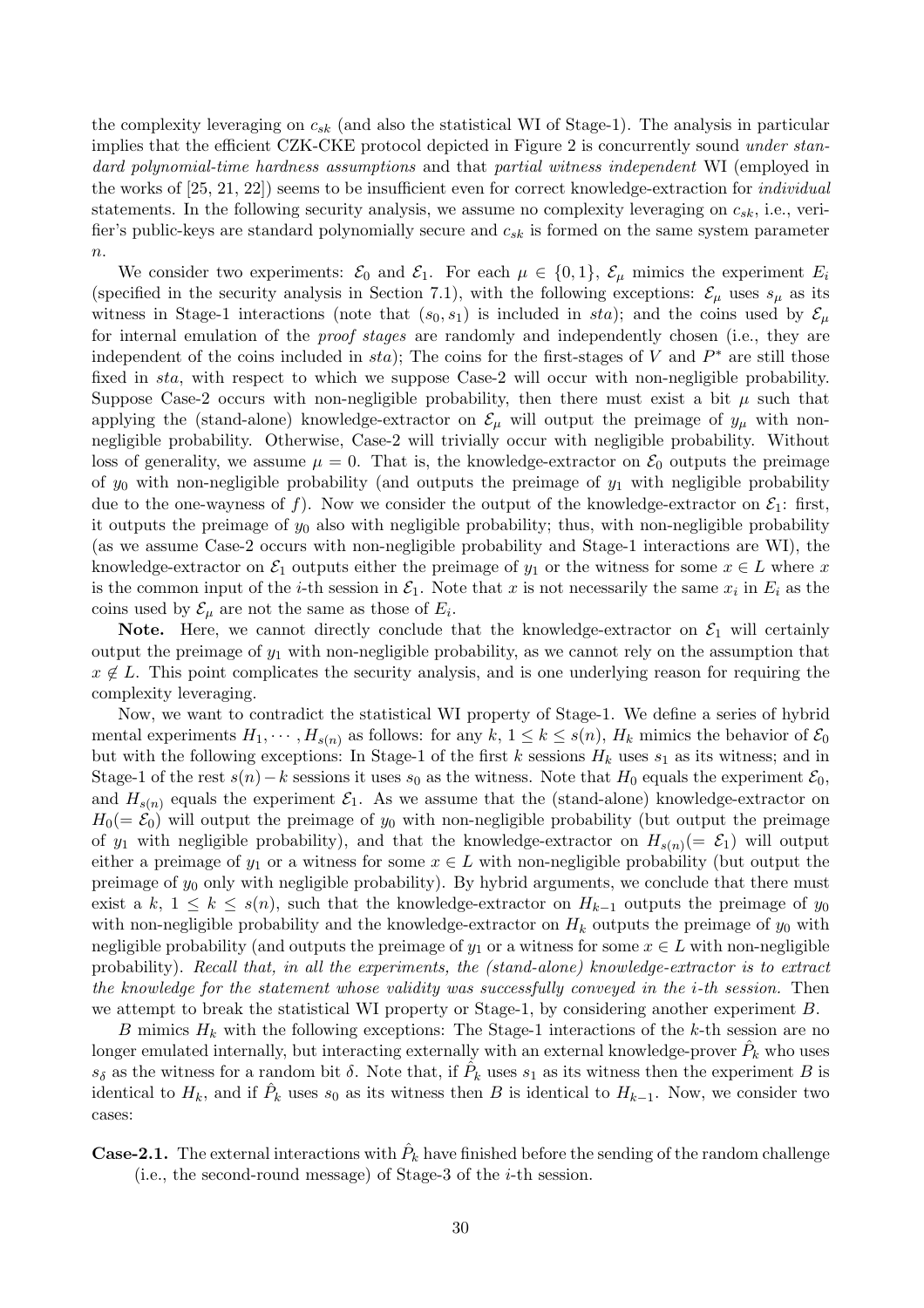**Case-2.2.** The external interactions with  $\hat{P}_k$  have not finished on the sending of the random challenge of Stage-3 of the i-th session. Note that the concurrent interleaving and malleating attack described in Section 4.2 is just a demonstration of this case.

If Case-2.1 occurs, we break the WI property of Stage-1 as follows: Note that in this case, applying the stand-alone knowledge-extractor on (the  $i$ -th session in)  $B$  does not incur rewinding the interactions with  $\hat{P}_k$ . We can combine the stand-alone knowledge-extractor and the internal emulation of B into a stand-alone (expected polynomial-time) knowledge-verifier interacting with  $\hat{P}_k$ . If the knowledge-extractor outputs the preimage of  $y_0$ , then we also output 0; in any other case, we output a random bit. According to the above hybrid arguments, if  $\hat{P}_k$  uses  $s_0$  as its witness, then we will output 0 with probability that is non-negligibly bigger than  $1/2$ ; on the other hand, if  $\hat{P}_k$ uses  $s_1$  as its witness, then we will output 0 with probability negligibly close to  $1/2$ . Furthermore, using Markov's inequality, standard technique (as is done in [67, 75]) shows that: if the WI property holds w.r.t. any strict polynomial-time algorithm it also holds with any expected polynomial-time algorithm. This contradicts the WI property of the underlying protocol. Note that computational WI of Stage-1 is sufficient for ruling out Case-2.1.

If Case-2.2 occurs, we further distinguish two cases according to the output of the knowledgeextractor on  $H_k$ . Recall that we have assumed that the output of the knowledge-extractor on  $H_k$ is the preimage of  $y_0$  only with negligible probability, and the output of the stand-alone knowledgeextractor on  $H_{k-1}$  is the preimage of  $y_0$  with non-negligible probability.

**Case-2.2.1.** With negligible probability the output of the (stand-alone) knowledge-extractor on  $H_k$ is  $s_1$  (i.e., the output is always a witness for some  $x \in L$  of the *i*-th session in  $H_k$ ). This case can be partially illustrated by the Adversarial-Strategy-1 demonstrated in Section 7.2.1.

Note. It is easy to see that, suppose the common input x of the i-th session in  $H_k$  is false, i.e.,  $x \notin L$ , then Case-2.2.1 can appear at most with negligible probability. We note that partial witness independent WI (employed in the works of  $[25, 21, 22]$ ) seems to be insufficient even for correct knowledge-extraction for individual statements (recall that our CKE formulation is w.r.t. *joint* knowledge-extraction for all statements whose validity was successfully conveyed in the concurrent sessions). This point was not addressed in existing works. In particular, with respect to the Adversarial-Strategy-1, in this case the knowledge-extractor will extract a secret-key  $s_0$  with non-negligible probability when it simulates Stage-1 interactions with  $s_0$  as the witness, which indicates the failure of correct knowledge-extraction even for any individual statement.

Case-2.2.2. With non-negligible probability the output of the stand-alone knowledge-extractor on  $H_k$  is the preimage of  $y_1$ . This case can be partially illustrated by Adversarial-Strategy-2 demonstrated in Section 7.2.1.

Note. Again, suppose the common input x of the i-th session in  $H_k$  is false, i.e.,  $x \notin L$ , then Case-2.2.2 can appear at most with negligible probability. Otherwise, the value committed in  $c_{sk}^{(i)}$  indicates the secret-key used in Stage-1 interactions. Recall that we have assumed that the output of the knowledge-extractor on  $H_k$  is the preimage of  $y_0$  only with negligible probability, and the output of the stand-alone knowledge-extractor on  $H_{k-1}$  is the preimage of  $y_0$  with non-negligible probability. Specifically, suppose the witness used for Stage-1 interactions is  $s_b$ , then the *successful i*-th session with  $c_{sk}^{(i)}$  committing to  $s_{1-b}$  occurs with negligible probability (conditioned on  $x \notin L$ ). This violates the *statistical* WI of Stage-1.

Remark. Although it intuitively seems that Case-2.2 (in particular, the exemplifying adversarial strategies) could not occur with non-negligible probability, it (and particularly the exemplifying adversarial strategies presented in Section 7.2.1) could indeed be potential, as we do not employ any non-malleable building tools and we are actually facing a concurrent MIM. We do not know how to provably rule out such possibilities, without resorting to the complexity leveraging on  $c_{sk}$ .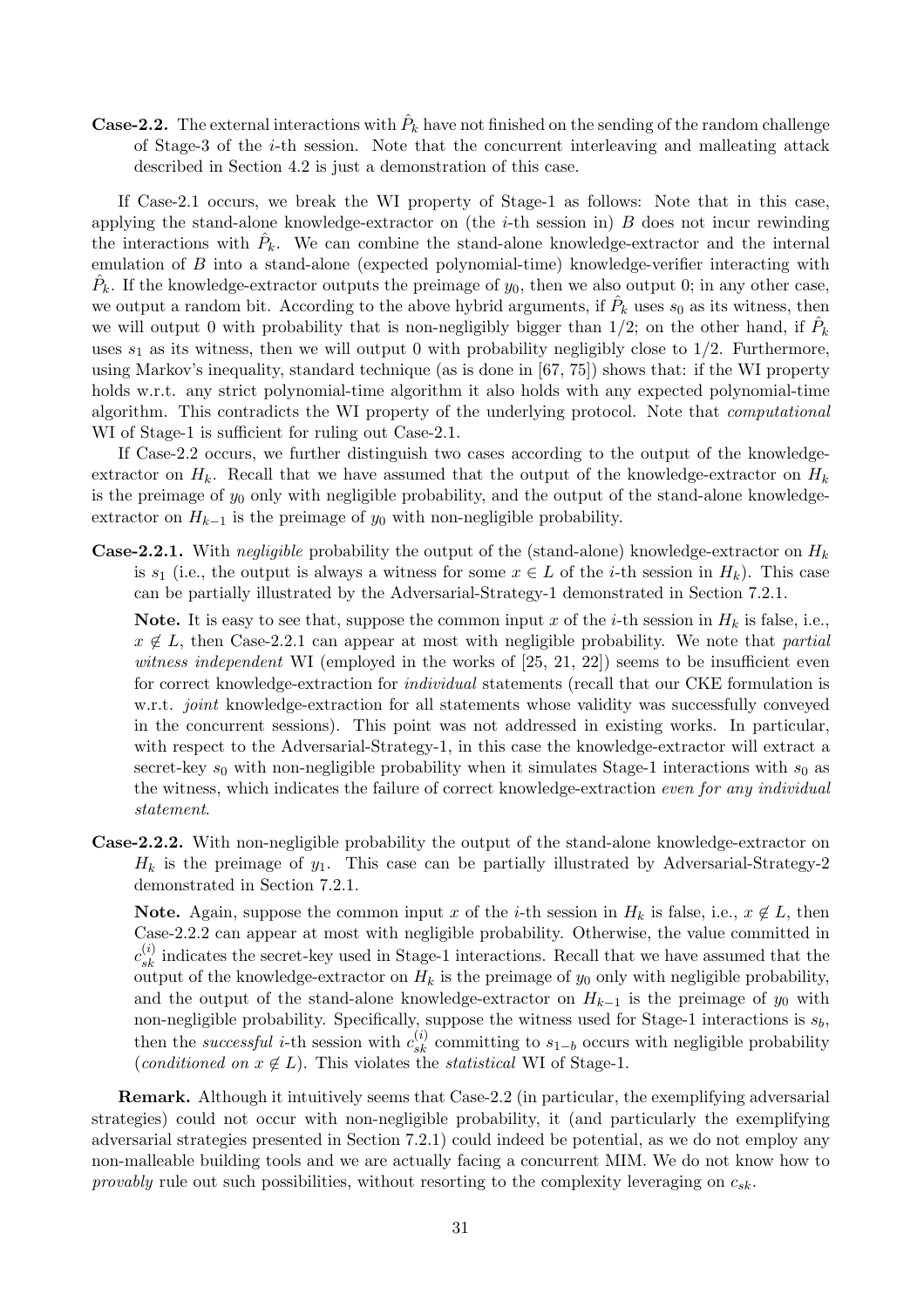$\Sigma_{OR}$ -based protocol variant without  $c_w$   $\langle P, V \rangle$ 

**Key Generation.** Let  $f: \{0,1\}^n \to \{0,1\}^n$  be any OWF where *n* is the security parameter. Each verifier V selects random strings  $s_0$ ,  $s_1$  from  $\{0,1\}^n$ , randomly selects a bit  $b \leftarrow \{0,1\}$ , computes  $y_b = f(s_b)$  and sets  $y_{1-b} = f(s_{1-b})$ . V registers  $PK = (y_0, y_1)$  in a public file F as its public-key, and keeps  $SK = s_b$  as its secret-key.

**Common input.** An element  $x \in L \cap \{0, 1\}^{poly(n)}$ . Denote by  $R_L$  the corresponding NP-relation for L.

**P** private input. An  $\mathcal{NP}$ -witness  $w \in \{0, 1\}^{poly(n)}$  for  $x \in L$ .

- **Stage-1.** V proves to P that it knows the preimage of either  $y_0$  or  $y_1$ , by running a  $\Sigma_{OR}$ -protocol on the input  $(y_0, y_1)$  in which V plays the role of the knowledge prover. The witness used by V in this stage is  $s_b$ . Denote by  $a_V, e_V, z_V$ , the first-round, the second-round and the third-round message of the  $\Sigma_{OR}$ -protocol, respectively.
- **Stage-2.** If V successfully finishes Stage-1, P does the following: it computes  $c_{sk} = C(0^n, r_{sk})$ , where C is a perfectly-binding commitment scheme and  $r_{sk}$  is the randomness used for commitments.
- Stage-3. Define a new NP-language  $L' = \{(x, y_0, y_1, c_{sk}) | (\exists w \ s.t. \ (x, w) \in R_L) \lor$  $(\exists (w, r_{sk}, b) \ s.t. \ c_{sk} = C(w, r_{sk}) \wedge y_b = f(w) \wedge b \in \{0, 1\})\}.$  Then, P proves to V that it knows a witness for  $(x, y_0, y_1, c_{sk}) \in L'$ , by running a  $\Sigma_{OR}$ -protocol (i.e., the OR-proofs of Σ-protocols). The witness used by P is w such that  $(x, w) ∈ R_L$ . We denote by  $a_P, e_P, z_P$ , the first-round, the second-round, and the third-round message of the  $\Sigma_{OR}$ -protocol of this stage, respectively.

Figure 3:  $\Sigma_{OR}$ -based protocol variant without  $c_w$ 

#### 7.3 On the necessity of double commitments

To show the necessity of the double commitments  $c_w$  and  $c_{sk}$  used in Stage-2 of the efficient CZK-CKE protocol depicted in Figure 2, we demonstrate concrete attacks against variants of the protocol without either  $c_w$  or  $c_{sk}$ , where WIA/POK protocols are implemented by  $\Sigma_{OR}$ -protocols.

#### 7.3.1 The attack against variant protocol without  $c_w$

The variant protocol without  $c_w$ , which amounts to the CZK protocols of [78, 21], is re-depicted in Figure 3 (page 32).

On the implementations of  $\Sigma_{OR}$ . For the  $\Sigma_{OR}$ -based protocol variant depicted in Figure 3, to get statistical WI of Stage-1 there are two ways: In particular, we can require the underlying OWF f used in the key-generation stage admits perfect/statistical Σ-protocols, and thus the  $\Sigma_{OR}$ of Stage-1 is perfect/statistical WI; In general, the variant of (the n-parallel repetition of) Blum's protocol for DHC, where the statistically-binding commitments used in the first round are replaced by the one-round statistically-hiding commitments based on collision-resistant hash functions, is a statistical  $\Sigma$ -protocol (as well as statistical WI argument) for  $N\mathcal{P}$ , and thus can be applied to any  $\mathcal{NP}$  language under the assumption of collision-resistant hash functions.

Let L<sup> $\dot{L}$ </sup> be any NP-language admitting a  $\Sigma$ -protocol that is denoted by  $\Sigma_{\hat{L}}$  (in particular, L<sup> $\dot{L}$ </sup> can be an empty set). For an honest verifier V with its public-key  $PK = (y_0, y_1)$ , we define a new language  $L = \{(\hat{x}, y_0, y_1) | \exists w \ s.t. \ (\hat{x}, w) \in R_{\hat{L}} \vee \exists (w, b) \ s.t. \ y_b = f(w) \wedge b \in \{0, 1\}\}\.$  Note that for any string  $\hat{x}$  (whether  $\hat{x} \in \hat{L}$  or not), the statement " $(\hat{x}, y_0, y_1) \in L$ " is always true as  $PK = (y_0, y_1)$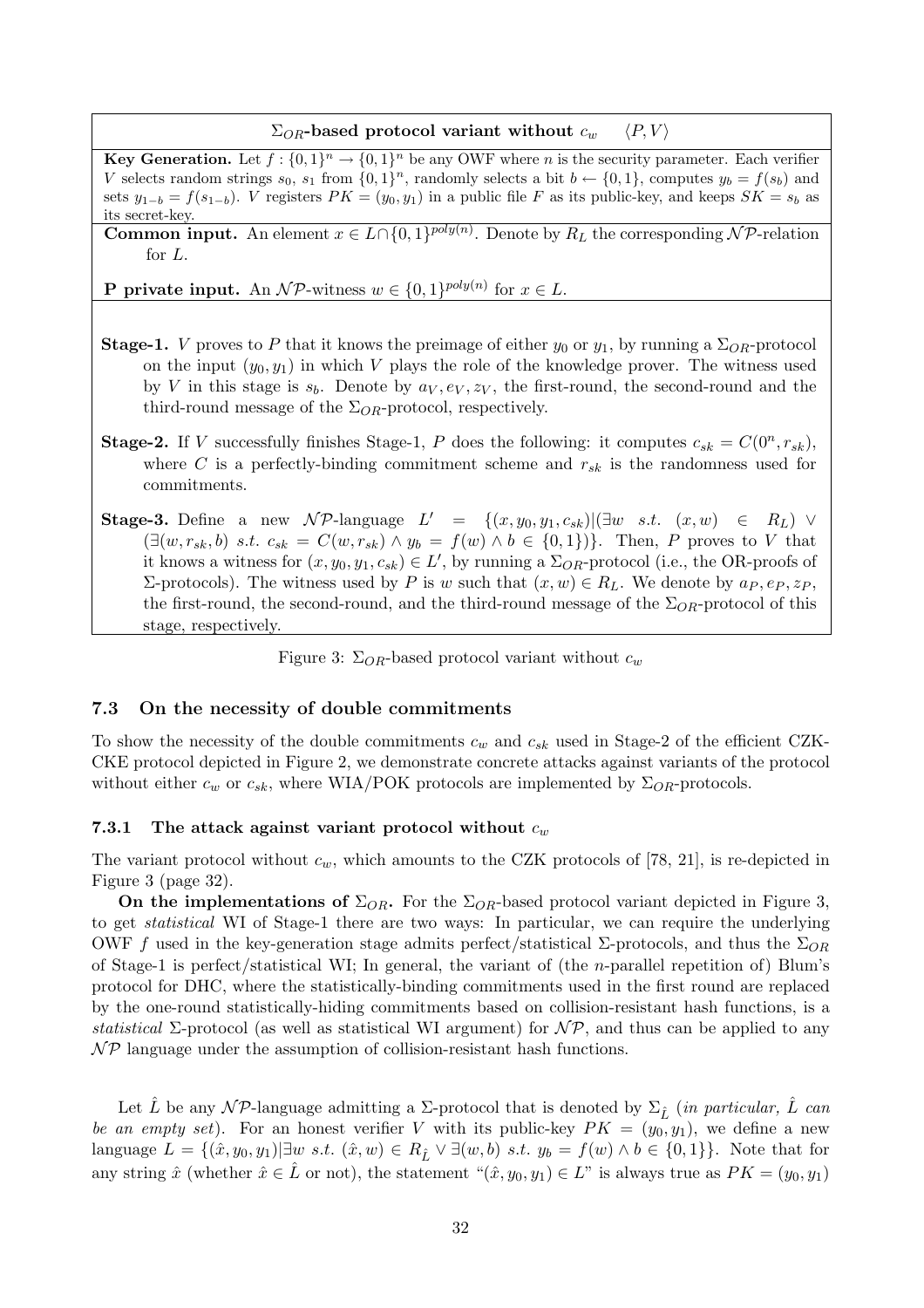is honestly generated. Also note that L is a language that admits  $\Sigma$ -protocols (as  $\Sigma_{OR}$ -protocol is itself a  $\Sigma$ -protocol). Now, we describe the concurrent interleaving and malleating attack, in which P<sup>\*</sup> successfully convinces the honest verifier of the statement " $(\hat{x}, y_0, y_1) \in L$ " for any arbitrary poly(n)-bit string  $\hat{x}$  (even when  $\hat{x} \notin \hat{L}$ ) by concurrently interacting with V in two sessions as follows.

- 1.  $P^*$  initiates the first session with V. After receiving the first-round message, denoted by  $a_V'$ , of the  $\Sigma_{OR}$ -protocol of Stage-1 of the first session on common input  $(y_0, y_1)$  (i.e., V's public-key),  $P^*$  suspends the first session.
- 2.  $P^*$  initiates a second session with V, and works just as the honest prover does in Stage-1 and Stage-2. We denote by  $c_{sk}$  the Stage-2 message of the second session (i.e.,  $c_{sk}$  commits to  $0<sup>n</sup>$ ). When  $P^*$  moves into Stage-3 of the second session and needs to send V the first-round message, denoted by  $a_P$ , of the  $\Sigma_{OR}$ -protocol of Stage-3 of the second session on common input  $(\hat{x}, y_0, y_1, c_{sk}), P^*$  does the following:
	- $P^*$  first runs the SHVZK simulator of  $\Sigma_{\hat{L}}$  (i.e., the  $\Sigma$ -protocol for  $\hat{L}$ ) on  $\hat{x}$  to get a simulated conversation, denoted by  $(a_{\hat{x}}, e_{\hat{x}}, z_{\hat{x}})$ , for the (*possibly false*) statement " $\hat{x} \in$  $\hat{L}$ ". Then, P<sup>\*</sup> runs the SHVZK simulator of the underlying Σ-protocol for NP on  $(y_0, y_1, c_{sk})$  to get a simulated conversation, denoted by  $(a_{sk}, e_{sk}, z_{sk})$ , for the (false) statement "∃(w,  $r_{sk}$ , b) s.t.  $c_{sk} = C(w, r_{sk}) \wedge y_b = f(w) \wedge b \in \{0, 1\}$ ".
	- $P^*$  sets  $a_P = (a_{\hat{x}}, a_V', a_{sk})$  and sends  $a_P$  to V as the first-round message of the  $\Sigma_{OR}$ protocol of Stage-3 of the second session, where  $a_V'$  is the one received by  $P^*$  in the first session.
	- After receiving the second-round message of Stage-3 of the second session, denoted by  $e<sub>P</sub>$ (i.e., the random challenge from V),  $P^*$  sets  $e'_V = e_P \oplus e_{\hat{x}} \oplus e_{sk}$  and then suspends the second session.
- 3. P continues the first session, and sends  $e'_V = e_P \oplus e_{\hat{x}} \oplus e_{sk}$  as the second-round message of the  $\Sigma_{OR}$ -protocol of Stage-1 of the first session.
- 4. After receiving the third-round message of the  $\Sigma_{OR}$ -protocol of Stage-1 of the first session, denoted by  $z_V'$ ,  $P^*$  suspends the first session again.
- 5.  $P^*$  continues the execution of the second session again, and sends  $z_P = ((e_{\hat{x}}, z_{\hat{x}}), (e_V', z_V'), (e_{sk}, z_{sk}))$ to V as the last-round message of the second session.

Note that  $(a_{\hat{x}}, e_{\hat{x}}, z_{\hat{x}})$  is an accepting conversation for the (possibly false) statement " $\hat{x} \in \hat{L}$ ",  $(a'_V, e'_V, z'_V)$  is an accepting conversation for showing the knowledge of the preimage of either  $y_0$  or  $y_1, (a_{sk}, e_{sk}, z_{sk})$  is an accepting conversation for the statement " $\exists (w, r_{sk}, b) \ s.t. \ c_{sk} = C(w, r_{sk}) \wedge y_b =$  $f(w) \wedge b \in \{0,1\}^n$ , and furthermore  $e_{\hat{x}} \oplus e'_{V} \oplus e_{sk} = e_{P}$ . According to the description of  $\Sigma_{OR}$  (presented in Section 2), this means that, from the viewpoint of V,  $(a_P, e_P, z_P)$  is an accepting conversation of Stage-3 of the second-session on common input  $(\hat{x}, y_0, y_1)$ . That is,  $P^*$  successfully convinced V of the statement " $(\hat{x}, y_0, y_1) \in L$ " (even for  $\hat{x} \notin L$ ) in the second session but without knowing any corresponding  $\mathcal{NP}\text{-}witness.$ 

### 7.3.2 The attack against variant protocol without  $c_{sk}$

The variant protocol without  $c_{sk}$  is re-depicted in Figure 4 (page 34).

Now, we describe the concurrent interleaving and malleating attack, in which  $P^*$  successfully convinces the honest verifier of the statement " $x \in L$ ", for any n-bit string x and for any NPlanguage L, without knowing any  $\mathcal{NP}$ -witness by concurrently interacting with V in two sessions as follows.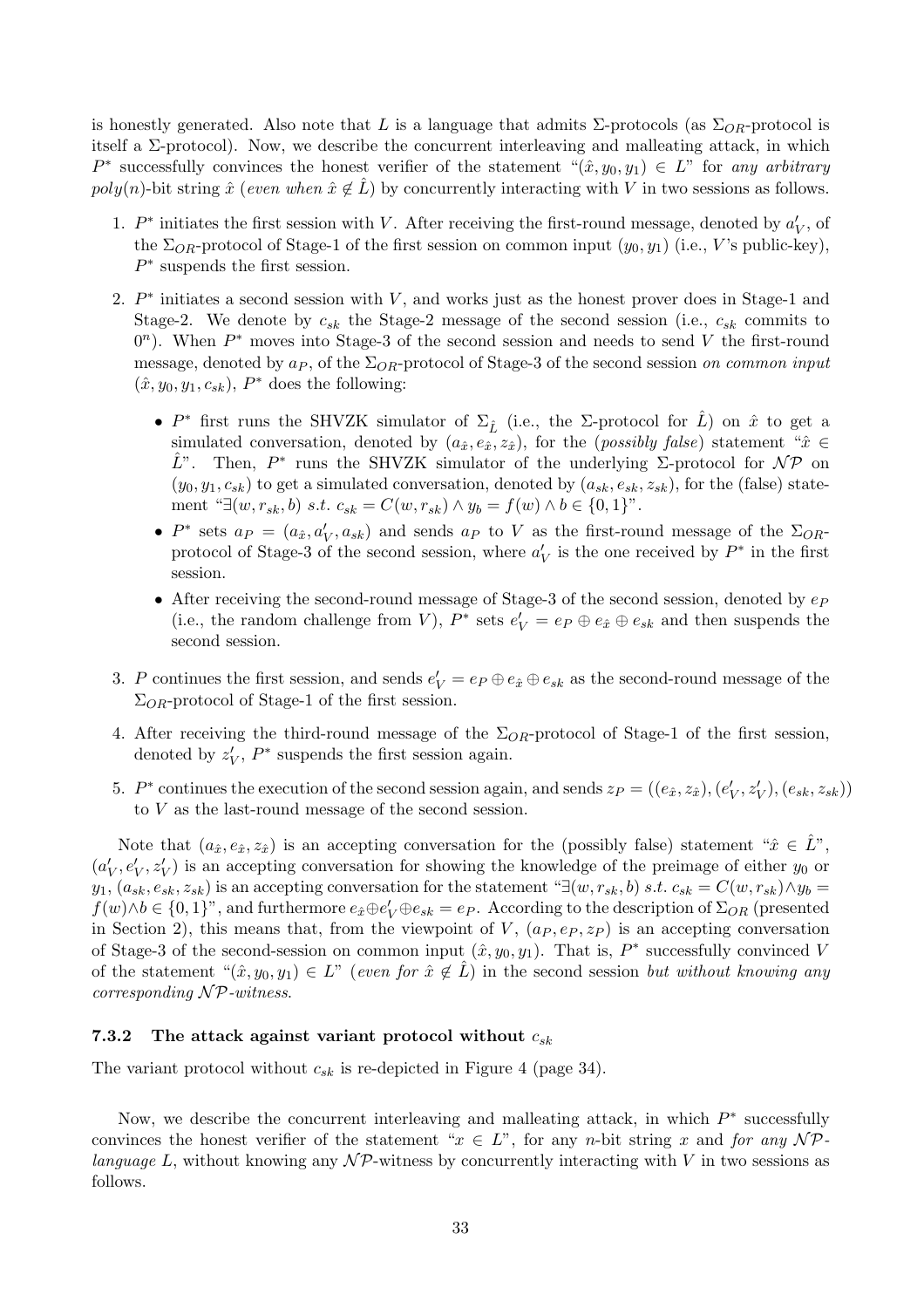#### $\Sigma_{OR}$ -based protocol variant without  $c_{sk}$   $\langle P, V \rangle$

**Key Generation.** Let  $f: \{0,1\}^n \to \{0,1\}^n$  be any OWF, where *n* is the security parameter. Each verifier V selects random strings  $s_0$ ,  $s_1$  from  $\{0,1\}^n$ , randomly selects a bit  $b \leftarrow \{0,1\}$ , computes  $y_b = f(s_b)$  and sets  $y_{1-b} = f(s_{1-b})$ . *V* registers  $PK = (y_0, y_1)$  in a public file F as its public-key, and keeps  $SK = s_b$  as its secret-key.

**Common input.** An element  $x \in L \cap \{0,1\}^n$ . Denote by  $R_L$  the corresponding NP-relation for L.

**P** private input. An  $\mathcal{NP}\text{-witness } w \in \{0,1\}^n$  for  $x \in L$ . Here, we assume w.l.o.g. that the witness for any  $x \in L \cap \{0,1\}^n$  is of the same length n.

- **Stage-1.** V proves to P that it knows the preimage of either  $y_0$  or  $y_1$ , by running a  $\Sigma_{OR}$ -protocol on the input  $(y_0, y_1)$  in which V plays the role of the knowledge prover. The witness used by V in this stage is  $s_b$ . Denote by  $a_V, e_V, z_V$ , the first-round, the second-round and the third-round message of the  $\Sigma_{OR}$ -protocol, respectively.
- **Stage-2.** If V successfully finishes Stage-1, P does the following: it computes  $c_w = C(w, r_w)$ , where C is a perfectly-binding commitment scheme and  $r_w$  is the randomness used for commitments.

Stage-3. Define a new NP-language  $L' = \{(x, y_0, y_1, c_w)|(\exists (w, r_w) \ s.t. \ c_w = C(w, r_w) \land (x, w) \in$  $R_L$ )  $\vee$  ( $\exists (w, b)$  s.t.  $y_b = f(w) \land b \in \{0, 1\}$ ). Then, P proves to V that it knows a witness for  $(x, y_0, y_1, c_w) \in L'$ , by running a  $\Sigma_{OR}$ -protocol. The witness used by P is  $(w, r_w)$ . We denote by  $a_P, e_P, z_P$ , the first-round, the second-round, and the third-round message of the  $\Sigma_{OR}$ -protocol of this stage, respectively.

Figure 4:  $\Sigma_{OR}$ -based protocol variant without  $c_{sk}$ 

- 1.  $P^*$  initiates the first session with V. After receiving the first-round message, denoted by  $a_V'$ , of the  $\Sigma_{OR}$ -protocol of Stage-1 of the first session on common input  $(y_0, y_1)$  (i.e., V's public-key),  $P^*$  suspends the first session.
- 2.  $P^*$  initiates a second session with V, and works just as the honest prover does in Stage-1. In Stage-2 of the second session,  $P^*$  sends  $c_w = C(0^n)$  (rather than  $C(w)$  as honest prover does). When  $P^*$  moves into Stage-3 of the second session and needs to send V the first-round message, denoted by  $a_P$ , of the  $\Sigma_{OR}$ -protocol of Stage-3 of the second session on common input  $(x, y_0, y_1, c_w)$ ,  $P^*$  does the following:
	- $P^*$  first runs the SHVZK simulator of the underlying  $\Sigma$ -protocol for  $\mathcal{NP}$  on common input  $(x, c_w)$  to get a simulated conversation, denoted by  $(a_x, e_x, z_x)$ , for the (false) statement "∃ $(w, r_w)$  s.t.  $c_w = C(w, r_w) \wedge (x, w) \in R_L$ )".
	- $P^*$  sets  $a_P = (a_x, a'_V)$  and sends  $a_P$  to V as the first-round message of the  $\Sigma_{OR}$ -protocol of Stage-3 of the second session, where  $a_V'$  is the one received by  $P^*$  in the first session.
	- After receiving the second-round message of Stage-3 of the second session, denoted by  $ep$ (i.e., the random challenge from V),  $P^*$  sets  $e'_V = e_P \oplus e_x$  and then suspends the second session.
- 3. P continues the first session, and sends  $e'_V = e_P \oplus e_x$  as the second-round message of the  $\Sigma_{OR}$ -protocol of Stage-1 of the first session.
- 4. After receiving the third-round message of the  $\Sigma_{OR}$ -protocol of Stage-1 of the first session, denoted by  $z_V'$ ,  $P^*$  suspends the first session again.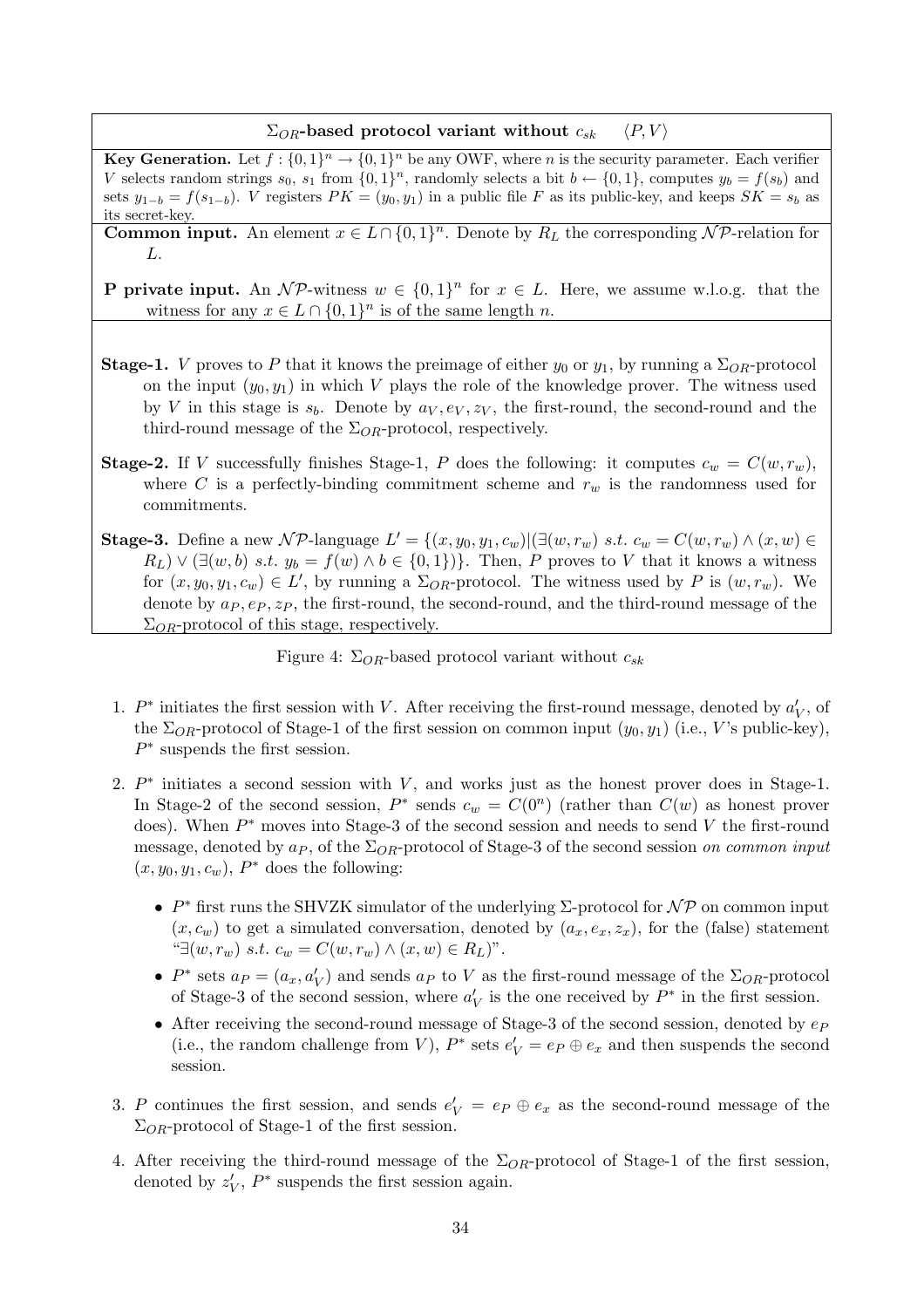5. P<sup>\*</sup> continues the execution of the second session again, and sends  $z_P = ((e_x, z_x), (e'_V, z'_V))$  to V as the last-round message of the second session.

Note that  $(a_x, e_x, z_x)$  is an accepting conversation for the (false) statement "∃ $(w, r_w)$  s.t.  $c_w$  =  $C(w,r_w) \wedge (x,w) \in R_L$ )",  $(a'_V, e'_V, z'_V)$  is an accepting conversation for showing the knowledge of the preimage of either  $y_0$  or  $y_1$ , and furthermore  $e_x \oplus e'_V = e_P$ . According to the description of  $\Sigma_{OR}$  (presented in Section 2), this means that, from the viewpoint of V,  $(a_P, e_P, z_P)$  is an accepting conversation of Stage-3 of the second-session on common input x. That is,  $P^*$  successfully convinced V of the statement " $x \in L$ " but without knowing any corresponding  $\mathcal{NP}$ -witness.

### 7.4 Practical instantiations

In the (round-optimal) practical instantiations of the efficient CZK-CKE protocol, the verifier uses the sub-exponentially secure DLP OWF in key-generation stage:  $f_{p,q,g}(x) = g^x \mod p$ , where p and q are primes,  $p = 2q + 1$  and  $|p| = n$ , and g is an element of  $Z_p^*$  of order q. We also assume the (standard polynomial-time) DDH assumption holds on the cyclic group indexed by  $(p, q, g)$  (i.e., the sub-group of order q of  $Z_p^*$ ). The admissible common input is  $x \in Z_p^*$  of order q and the corresponding witness is  $w \in Z_q$  such that  $g^w = x \mod p$ . We remark that the parameters  $(p, g, g)$ , specifying the  $f_{p,q,g}$  and the admissible common inputs, are set outside the system.

The statistical WIPOK of Stage-1 is replaced by the  $\Sigma_{OR}$  of Schnorr's basic protocol for DLP [70]. The perfectly-binding commitment scheme of Stage-2 is replaced by the DDH-based ElGamal (non-interactive) commitment scheme [31] (recalled in Section 2). To commit to a value  $v \in Z_q$ , the committer randomly selects  $u, r \in Z_q$ , computes  $h = g^u \mod p$  and sends  $(h, \bar{g} = g^r, \bar{h} = g^v \bar{h}^r)$  as the commitment.

For the practical  $\Sigma$ -protocol of Stage-3, by the  $\Sigma_{OR}$ -technique we need the following two practical Σ-protocols:

- A practical  $\Sigma$ -protocol that, given  $x, c_w = (h, \bar{g}, \bar{h})$ , proves the knowledge of  $(w, r)$  such that  $x = g^w \mod p$  and  $\bar{g} = g^r \mod p$  and  $\bar{h} = g^w h^r \mod p$ .
- A practical  $\Sigma$ -protocol that, given  $y_0, y_1, c_{sk} = (h, \bar{g}_{sk}, \bar{h}_{sk})$ , proves the knowledge  $(w, r)$  such that either  $y_0 = g^w \mod p$  and  $\bar{g}_{sk} = g^r \mod p$  and  $\bar{h}_{sk} = g^w h^r \mod p$  or  $y_1 = g^w \mod p$ and  $\bar{g}_{sk} = g^r \mod p$  and  $\bar{h}_{sk} = g^w h^r \mod p$ .

Again, by the  $\Sigma_{OR}$ -technique, if we have a practical  $\Sigma$ -protocol of the first type, then we can also have a practical Σ-protocol of the second type. Thus, to get the practical CZK-CKE implementation, all we need now is to develop a practical  $\Sigma$ -protocol of the first type. Based on the  $\Sigma$ -protocol for DLP [70], such Σ-protocol is described below.

**Common input:**  $(p, q, g, x, h, \overline{g}, \overline{h})$ , where  $x, h, \overline{g}, \overline{h}$  are all elements of order q in  $Z_p^*$ .

- **Prover's private input:**  $w, r \in Z_q$  such that  $x = g^w \mod p$  and  $\bar{g} = g^r \mod p$  and  $\bar{h} = g^w h^r$ mod p.
- **Round-1:** The prover P randomly selects  $t \in Z_q$ , computes  $a_0 = g^t \mod p$  and  $a_1 = h^t \mod p$ , sends  $(a_0, a_1)$  to the verifier V.
- **Round-2:** *V* responds back a random challenge *e* taken randomly from  $Z_q$ .
- **Round-3:** P computes  $z_0 = t + we \mod q$  and  $z_1 = t + re \mod q$ , and sends back  $(z_0, z_1)$  to V.
- Verifier's decision: V accepts if and only if:  $g^{z_0} = a_0 x^e \mod p$  and  $g^{z_1} = a_0 \bar{g}^e \mod p$  and  $h^{z_1} = a_1 (\bar{h}/x)^e \mod p.$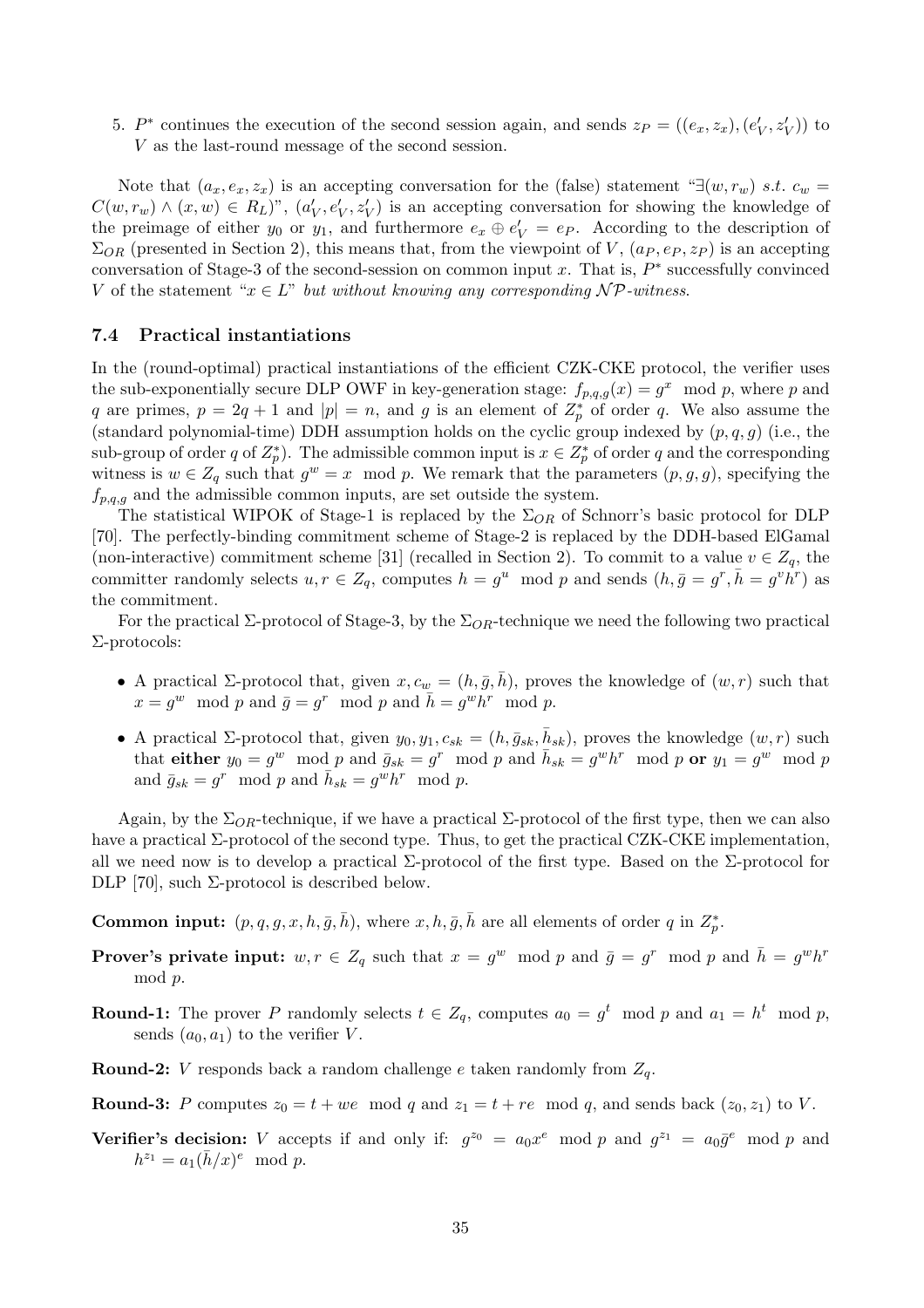We give a brief analysis of the above  $\Sigma$ -protocol:

Special soundness: From two accepting conversations w.r.t. the same Round-1 message,

 $\{(a_0, a_1), e, (z_0, z_1)\}\$ and  $\{(a_0, a_1), e', (z'_0, z'_1)\}\$ , we can compute  $w = \frac{z_0 - z'_0}{e - e'}$ , and  $r = \frac{z_1 - z'_1}{e - e'}$ .

**Special HVZK:** The SHVZK simulator S works as follows: on a given random challenge  $e \in Z_q$ , it randomly selects  $z_0, z_1$  from  $Z_q$ , then it sets  $a_0 = g^{z_0} x^{-e}$  and  $a_1 = g^{z_1} \overline{g}^{-e} = h^{z_1} (\overline{h}/x)^{-e}$ .

We remark that, although the above practical implementation is for specific number-theoretic language, it is indeed very useful in practical scenarios.

Acknowledgments. We are indebted to Frances F. Yao for numerous insightful discussions and suggestions on the early versions of this work. We thank Giovanni Di Crescenzo, Yehuda Lindell, Giuseppe Persiano, Alon Rosen and Ivan Visconti for helpful discussions.

### References

- [1] B. Barak. How to Go Beyond the Black-Box Simulation Barrier. In IEEE Symposium on Foundations of Computer Science, pages 106-115, 2001.
- [2] B. Barak, R. Canetti, J. B. Nielsen and R. Pass. Universally Composable Protocols with Relaxed Set-Up Assumptions. In IEEE Symposium on Foundations of Computer Science, pages 186-195, 2004.
- [3] B. Barak, O. Goldreich, S. Goldwasser and Y. Lindell. Resettably-Sound Zero-Knowledge and Its Applications. In IEEE Symposium on Foundations of Computer Science, pages 116-125, 2001.
- [4] B. Barak, M. Prabhakaran, and A. Sahai. Concurrent Non-Malleable Zero-Knowledge. Cryptology ePrint Archive, Report No. 2006/355. Extended abstract appears in FOCS 2006.
- [5] M. Bellare and O. Goldreich. On Defining Proofs of Knowledge In E. F. Brickell (Ed.): Advances in Cryptology-Proceedings of CRYPTO 1992, LNCS 740, pages 390-420, Springer-Verlag, 1992.
- [6] M. Bellare and O. Goldreich. On Probabilistic versus Deterministic Provers in the Definition of Proofs Of Knowledge. Electronic Colloquium on Computational Complexity, 13(136), 2006. Available also from Cryptology ePrint Archive, Report No. 2006/359.
- [7] M. Bellare, D. Hofheinz and E. Kiltz. Subtleties in the Definition of IND-CCA: When and How Should Challenge-Decryption Be Disallowed. Cryptology ePrint Archive, Report No. 2009/418.
- [8] M. Bellare and A. Sahai. Non-Malleable Encryption: Equivalence between Two Notions and an Indistinguishability-Based Characterization. In M. J. Wiener (Ed.): Advances in Cryptology-Proceedings of CRYPTO 1999, LNCS 1666, pages 519-536. Springer-Verlag, 1999. Full version appears in Cryptology ePrint Archive, Report No. 2006/228.
- [9] M. Blum. Coin Flipping by Telephone. In proc. IEEE Spring COMPCOM, pages 133-137, 1982.
- [10] M. Blum. How to Prove a Theorem so No One Else can Claim It. In Proceedings of the International Congress of Mathematicians, Berkeley, California, USA, 1986, pp. 1444-1451.
- [11] Brassard, D. Chaum and C. Crepeau. Minimum Disclosure Proofs of Knowledge. Journal of Computer Systems and Science, 37(2): 156-189, 1988.
- [12] R. Canetti, O. Goldreich, S. Goldwasser and S. Micali. Resettable Zero-Knowledge. In ACM Symposium on Theory of Computing, pages 235-244, 2000. Available from: http://www.wisdom.weizmann.ac.il/∼oded/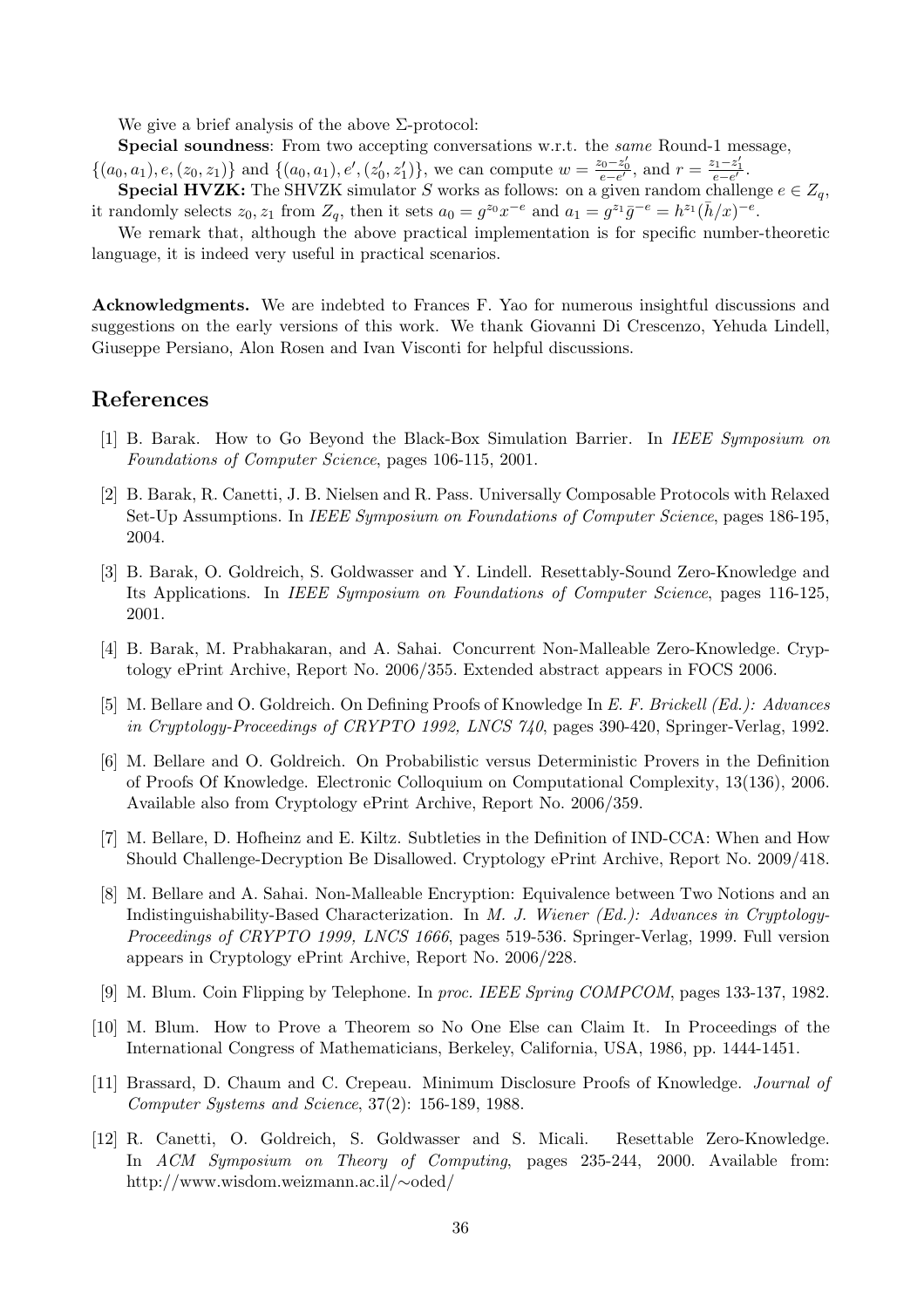- [13] R. Canetti, J. Kilian, E. Petrank and A. Rosen. Black-Box Concurrent Zero-Knowledge Requires (Almost) Logarithmically Many Rounds. In SIAM Journal on Computing, 32(1): 1-47, 2002.
- [14] R. Canetti, Y. Lindell, R. Ostrovsky and A. Sahai. Universally Composable Two-Party and Multi-Party Secure Computation. In ACM Symposium on Theory of Computing, pages 494-503, 2002.
- [15] R. Cramer. Modular Design of Secure, yet Practical Cryptographic Protocols, PhD Thesis, University of Amsterdam, 1996.
- [16] R. Cramer, I. Damgard and B. Schoenmakers. Proofs of Partial Knowledge and Simplified Design of Witness Hiding Protocols. In Y. Desmedt (Ed.): Advances in Cryptology-Proceedings of CRYPTO 1994, LNCS 893, pages 174-187. Springer-Verlag, 1994.
- [17] I. Damgard. Efficient Concurrent Zero-Knowledge in the Auxiliary String Model. In B. Preneel (Ed.): Advances in Cryptology-Proceedings of EUROCRYPT 2000, LNCS 1807, pages 418-430. Springer-Verlag, 2000.
- [18] I. Damgard. On the Existence of Bit Commitment Schemes and Zero-Knowledge Proofs. In G. Brassard (Ed.): Advances in Cryptology-Proceedings of CRYPTO 1989, LNCS 435, pages 17-27. Springer-Verlag, 1989.
- [19] I. Damgard. Lecture Notes on Cryptographic Protocol Theory. BRICS, Aarhus University, 2003. Available from: http://www.daimi.au.dk/∼ivan/CPT.html
- [20] I. Damgard, T. Pedersen and B. Pfitzmann. On the Existence of Statistically-Hiding Bit Commitment and Fail-Stop Signatures. In Crypto 1993.
- [21] Y. Deng and D. Lin. Resettable Zero Knowledge in the Bare Public-Key Model under Standard Assumption. Cryptology ePrint Archive, Report No. 2006/239.
- [22] Y. Deng, G. Di Crescenzo, and D. Lin. Concurrently Non-Malleable Zero-Knowledge in the Authenticated Public-Key Model. Cryptology ePrint Archive, Report No. 2006/314, September 12, 2006.
- [23] G. Di Crescenzo and R. Ostrovsky. On Concurrent Zero-Knowledge with Pre-Processing. In M. J. Wiener (Ed.): Advances in Cryptology-Proceedings of CRYPTO 1999, LNCS 1666, pages 485-502. Springer-Verlag, 1999.
- [24] G. Di Crescenzo, G. Persiano and I. Visconti. Constant-Round Resettable Zero-Knowledge with Concurrent Soundness in the Bare Public-Key Model. In M. Franklin (Ed.): Advances in Cryptology-Proceedings of CRYPTO 2004, LNCS 3152, pages 237-253. Springer-Verlag, 2004.
- [25] G. Di Crescenzo and I. Visconti. Concurrent Zero-Knowledge in the Public-Key Model. In L. Caires et al. (Ed.): ICALP 2005, LNCS 3580, pages 816-827. Springer-Verlag, 2005.
- [26] G. Di Crescenzo and I. Visconti. On Defining Proofs of Knowledge in the Bare Public-Key Model. In Italian Conference on Theoretical Computer Science (ICTCS), 2007. Personal communications, 2004.
- [27] G. Di Crescenzo and I. Visconti. On Defining Proofs of Knowledge in the Bare Public-Key Model. In Proceedings of 10th Italian Conference on Theoretical Computer Science.
- [28] D. Dolev, C. Dwork and M. Naor. Non-Malleable Cryptography. SIAM Journal on Computing, 30(2): 391-437, 2000. Preliminary version in ACM Symposium on Theory of Computing, pages 542-552, 1991.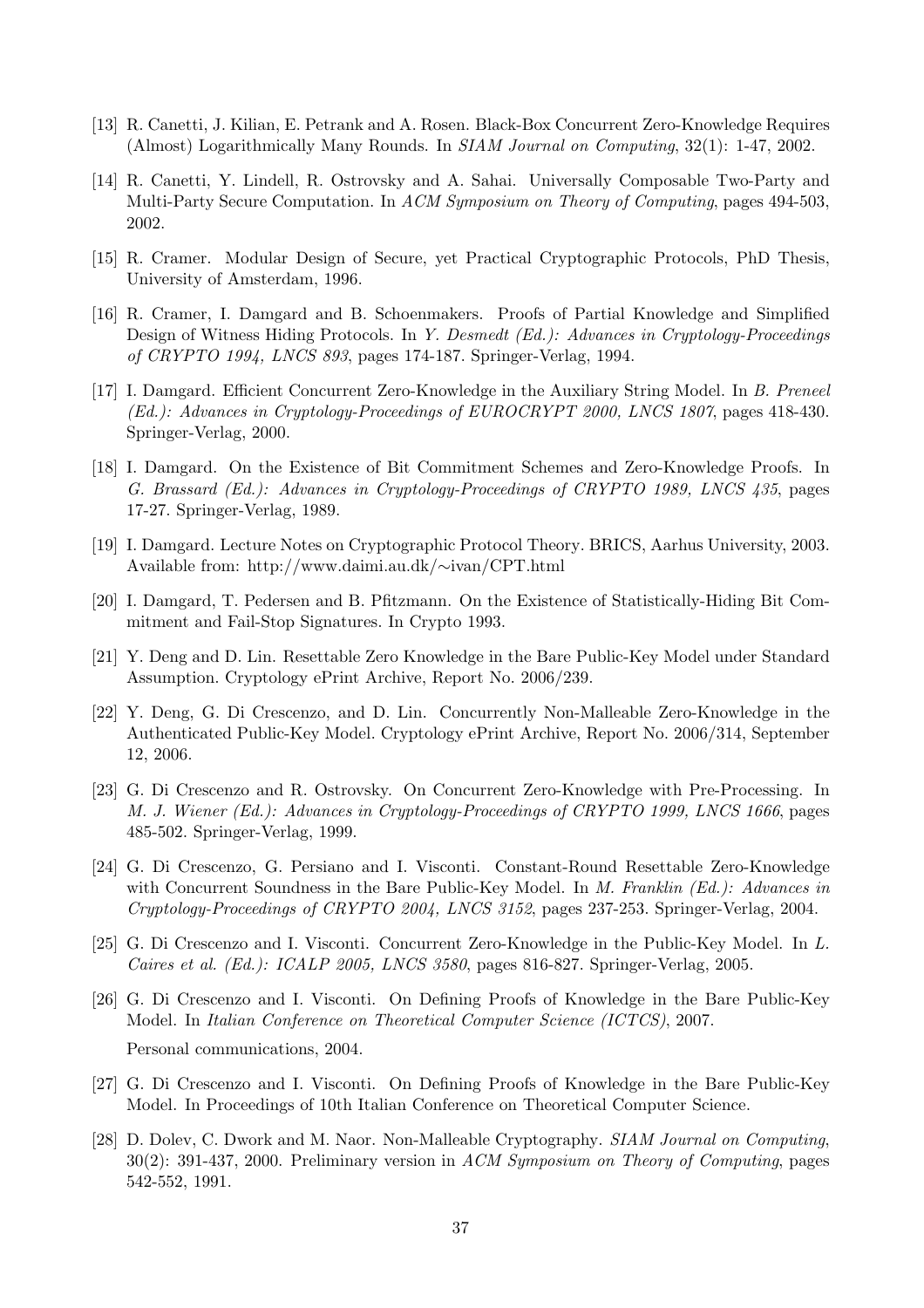- [29] C. Dwork, M. Naor and A. Sahai. Concurrent Zero-Knowledge. In ACM Symposium on Theory of Computing, pages 409-418, 1998.
- [30] C. Dwork and A. Sahai. Concurrent Zero-Knowledge: Reducing the Need for Timing Constraints. In H. Krawczyk (Ed.): Advances in Cryptology-Proceedings of CRYPTO 1998, LNCS 1462, pages 442-457. Springer-Verlag, 1998.
- [31] T. El Gamal. A Public-Key Cryptosystem and Signature Scheme Based on Discrete Logarithms. IEEE Transactions on Information Theory, 31: 469-472, 1985.
- [32] U. Feige. Alternative Models for Zero-Knowledge Interactive Proofs. Ph.D Thesis, Weizmann Institute of Science, 1990.
- [33] U. Feige and Shamir. Zero-Knowledge Proofs of Knowledge in Two Rounds. In G. Brassard (Ed.): Advances in Cryptology-Proceedings of CRYPTO 1989, LNCS 435, pages 526-544. Springer-Verlag, 1989.
- [34] U. Feige, A. Fiat and A. Shamir. Zero-knowledge Proof of Identity. *Journal of Cryptology*, 1(2): 77-94, 1988.
- [35] J. Garay and P. MacKenzie. Concurrent Oblivious Transfer. In IEEE Symposium on Foundations of Computer Science, pages 314-324, 2000.
- [36] O. Goldreich. Foundation of Cryptography-Basic Tools. Cambridge University Press, 2001.
- [37] O. Goldreich. Foundations of Cryptography-Basic Applications. Cambridge University Press, 2002.
- [38] O. Goldreich and A. Kahan. How to Construct Constant-Round Zero-Knowledge Proof Systems for  $\mathcal{NP}$ . Journal of Cryptology, 9(2): 167-189, 1996.
- [39] O. Goldreich and H. Krawczyk. On the Composition of Zero-Knowledge Proof Systems. SIMA Journal on Computing, 25(1): 169-192, 1996.
- [40] S. Goldwasser, S. Micali and R. L. Rivest. A Digital Signature Scheme Secure Against Adaptive Chosen Message Attacks. SIAM Journal on Computing, 17(2): 281-308, 1988.
- [41] O. Goldreich, S. Micali and A. Wigderson. Proofs that Yield Nothing but Their Validity and a Methodology of Cryptographic Protocol Design. In IEEE Symposium on Foundations of Computer Science, pages 174-187, 1986.
- [42] O. Goldreich, S. Micali and A. Wigderson. How to Prove all  $\mathcal{NP}\text{-}Statements$  in Zero-Knowledge, and a Methodology of Cryptographic Protocol Design. In A. M. Odlyzko (Ed.): Advances in Cryptology-Proceedings of CRYPTO 1986, LNCS 263, pages 104-110, Springer-Verlag, 1986.
- [43] O. Goldreich, S. Micali and A. Wigderson. How to Play any Mental Game-A Completeness Theorem for Protocols with Honest Majority. In ACM Symposium on Theory of Computing, pages 218-229, 1987.
- [44] O. Goldreich, S. Micali and A. Wigderson. Proofs that Yield Nothing But Their Validity or All languages in  $\mathcal{NP}$  Have Zero-Knowledge Proof Systems. Journal of the Association for Computing Machinery,  $38(1)$ : 691-729, 1991. Preliminary version appears in [41, 42].
- [45] S. Goldwasser, S. Micali and C. Rackoff. The Knowledge Complexity of Interactive Proof-Systems In ACM Symposium on Theory of Computing, pages 291-304, 1985.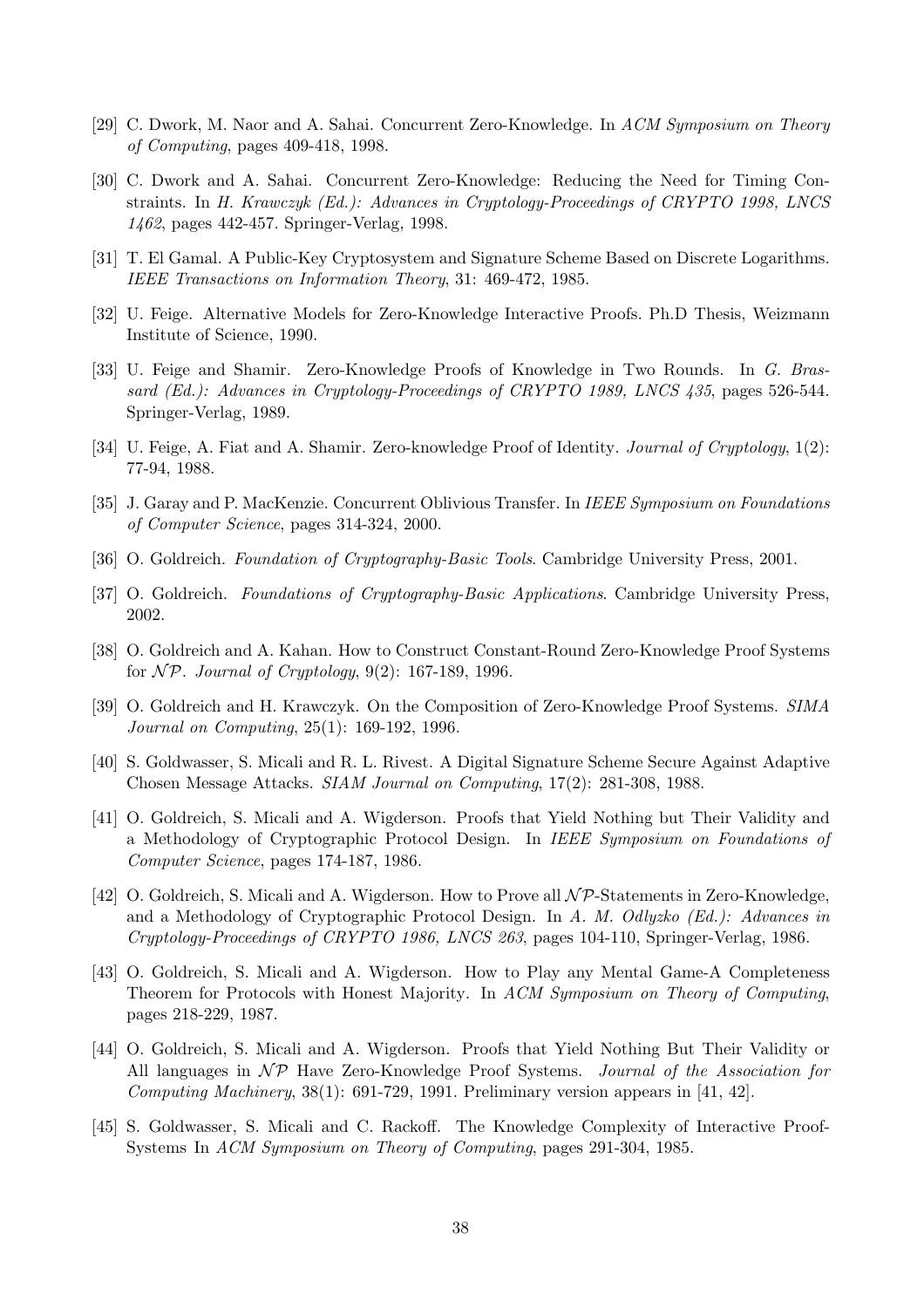- [46] L. Guillou and J. J. Quisquater. A Practical Zero-Knowledge Protocol Fitted to Security Microprocessor Minimizing both Transmission and Memory. In C. G. Gnther (Ed.): Advances in Cryptology-Proceedings of EUROCRYPT 1988, LNCS 330 , pages 123-128, Springer-Verlag, 1988.
- [47] J. Hastad, R. Impagliazzo, L. A. Levin and M. Luby. Construction of a Pseudorandom Generator from Any One-Way Function SIAM Journal on Computing, 28(4): 1364-1396, 1999.
- [48] I. Haitner and O. Reingold. Statistically-Hiding Commitment from Any One-Way Function. Cryptology ePrint Archive, Report No. 2006/436.
- [49] I. Haitner, O. Horvitz, J. Katz, C. Koo, R. Morselli and R. Shaltiel. Reducing Complexity Assumptions for Statistically-Hiding Commitments. In Eurocrypt 2005.
- [50] S. Halevi and S. Micali. Practical and Provably-Secure Commitment Schemes from Collision-Free Hashing. In Crypto 1996.
- [51] Y. Kalai, Y. Lindell and M. Prabhakaran. Concurrent Composition of Secure Protocols in the Timing Model. In ACM Symposium on Theory of Computing, pages 644-653, 2005.
- [52] J. Katz. Efficient Cryptographic Protocols Preventing "Man-in-the-Middle" Attacks. Ph.D Thesis, Columbia University, 2002.
- [53] J. Katz. Efficient and Non-Malleable Proofs of Plaintext Knowledge and Applications. In E. Biham (Ed.): Advances in Cryptology-Proceedings of EUROCRYPT 2003, LNCS 2656 , pages 211-228. Springer-Verlag, 2003.
- [54] J. Kilian. Uses of Randomness in Algorithms and Protocols. MIT Press, Cambridge, MA, 1990.
- [55] Y. Lindell. Parallel Coin-Tossing and Constant-Round Secure Two-Party Computation. In J. Kilian (Ed.): Advances in Cryptology-Proceedings of CRYPTO 2001, LNCS 2139, pages 171-189. Springer-Verlag, 2001.
- [56] Y. Lindell. Bounded-Concurrent Secure Two-Party Computation Without Setup Assumptions. In ACM Symposium on Theory of Computing, pages 683-692, 2003.
- [57] Y. Lindell. Lower Bounds for Concurrent Self Composition. In Theory of Cryptography (TCC) 2004, LNCS 2951, pages 203-222, Springer-Verlag, 2004.
- [58] Y. Lindell. Lower Bounds and Impossibility Results for Concurrenet Self Composition. Journal of Cryptology, to appear. Preliminary versions appear in [56] and [57].
- [59] D. Micciancio and E. Petrank. Simulatable Commitments and Efficient Concurrent Zero-Knowledge. In E. Biham (Ed.): Advances in Cryptology-Proceedings of EUROCRYPT 2003, LNCS 2656 , pages 140-159. Springer-Verlag, 2003.
- [60] S. Micali, R. Pass and A. Rosen. Input-Indistinguishable Computation. In IEEE Symposium on Foundations of Computer Science, pages 3136-145, 2006.
- [61] S. Micali and L. Reyzin. Soundness in the Public-Key Model. In J. Kilian (Ed.): Advances in Cryptology-Proceedings of CRYPTO 2001, LNCS 2139, pages 542–565. Springer-Verlag, 2001.
- [62] M. Naor. Bit Commitment Using Pseudorandomness. Journal of Cryptology, 4(2): 151-158, 1991.
- [63] M. Naor, R. Ostrovsky, R. Venkatesan and M. Yung. Perfect Zero-Knowledge Arguments for NP Using Any One-Way Permutation. Journal of Cryptology, 11(2): 87-108, 1998.